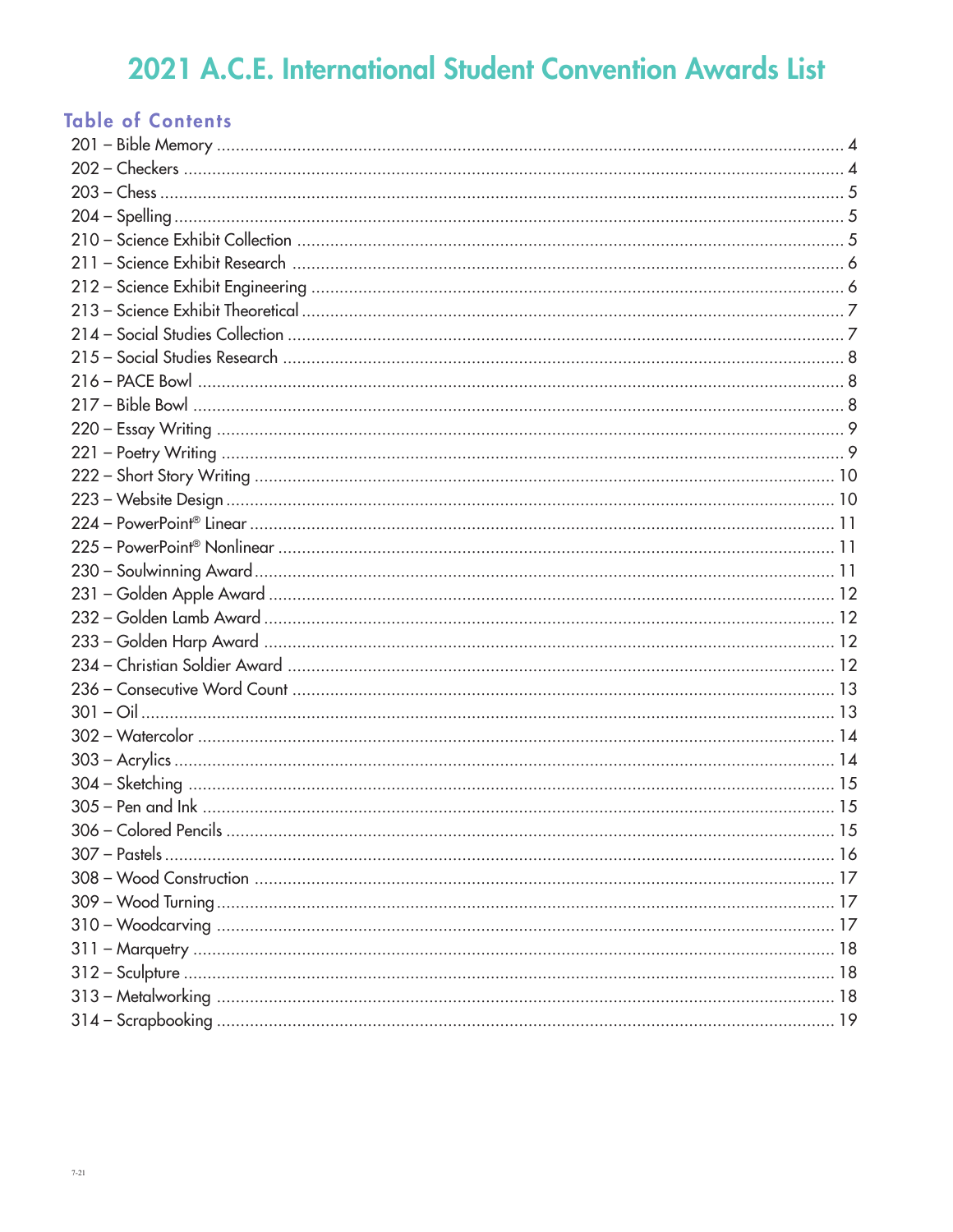| 438 - Bare Compound Bow Male | 30 |
|------------------------------|----|
|                              |    |
|                              |    |
|                              |    |
|                              |    |
|                              |    |
|                              |    |
|                              |    |
|                              |    |
|                              |    |
|                              |    |
|                              |    |
|                              |    |
|                              |    |
|                              |    |
|                              |    |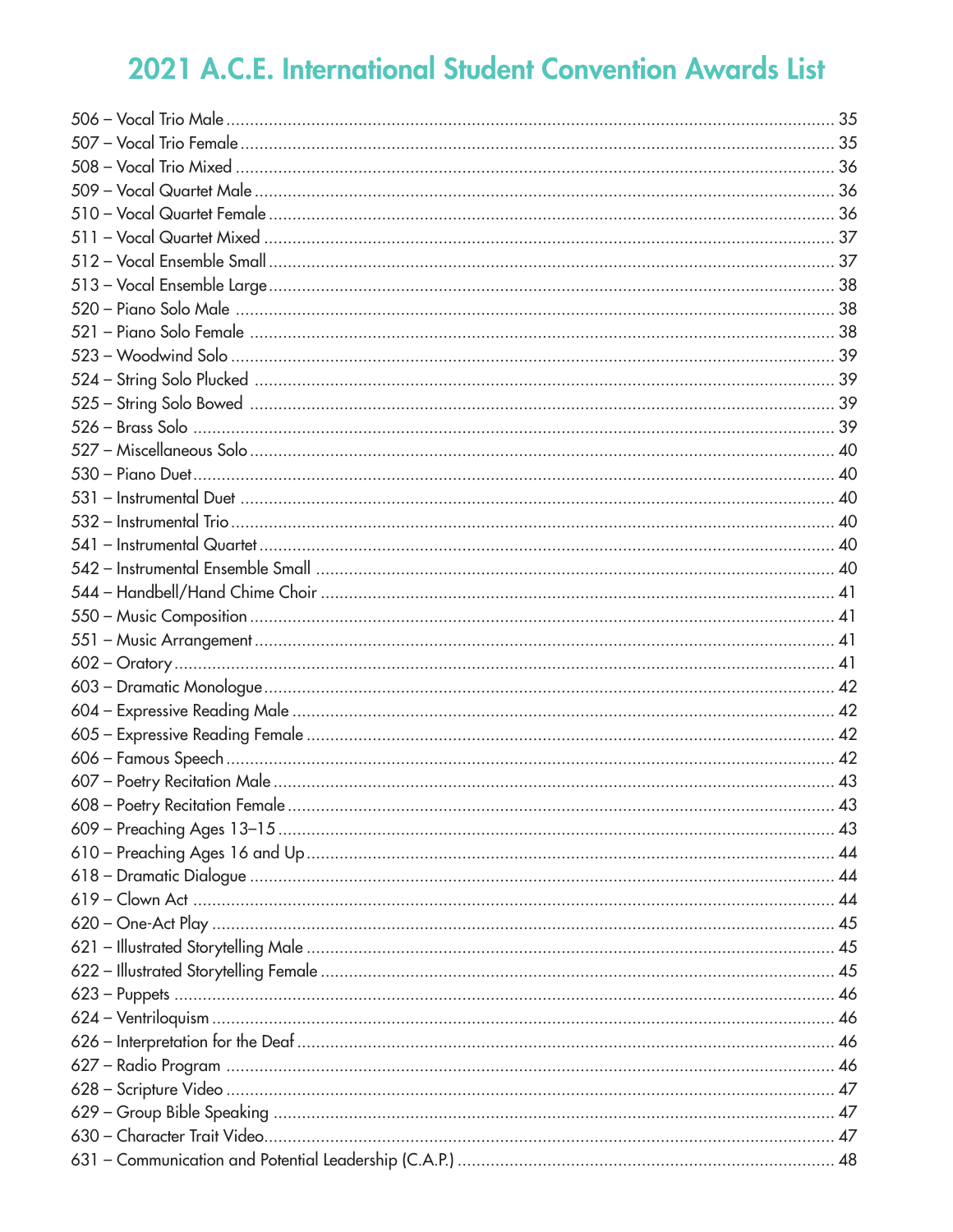## 201 – Bible Memory

### Place Entry

- Kyler Zook Oregon USA
- Marie Mitton Minnesota USA
- Jaden Lipskoch Alabama USA
- Zuriel Balares California USA
- Eli Ericksen Minnesota USA
- Darrin Powell Mississippi USA
- Ivan Ericksen Minnesota USA
- Colton Lanning Washington USA
- Tierna Hudson Florida USA
- Darra Powell Mississippi USA
- Jacob Fix Florida USA
- Lathan Coleman Kentucky USA
- Hannah Quillen Texas USA
- Austin Faircloth Florida USA
- Hailey Ivey Florida USA
- Erin Ericksen Minnesota USA
- Marilyn Gordon Florida USA
- 11 Kaden White Kentucky USA
- Benjamin Dimond Florida USA
- 13 Abigail Silvis Illinois USA
- Samantha Stewart Florida USA
- 13 Stanton Hutto Florida USA
- Cristopher Miranda Florida USA
- Daniel Ramirez Florida USA
- Gabrielle Wrye Florida USA
- 15 Shelby Daughtery Kentucky USA

# 202 – Checkers

- 1 Colton Lanning Washington USA
- Aiden Hackney Mississippi USA
- Dylan Sensenig Pennsylvania USA
- Mitchell Mills Wisconsin USA
- Rodney Rhodes Pennsylvania USA
- Hunter McDougal Oklahoma USA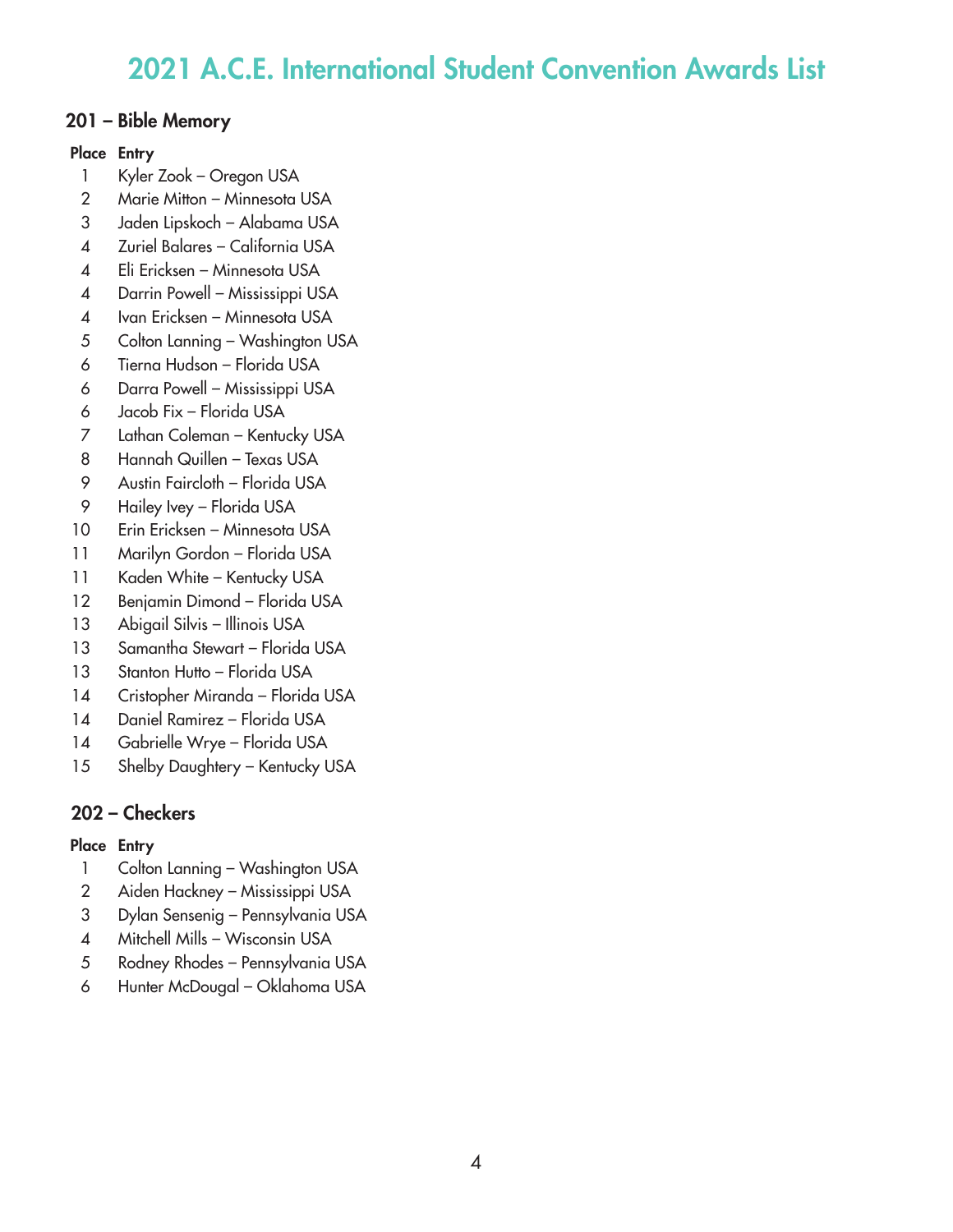### 203 – Chess

### Place Entry

- 1 Hunter McDougal Oklahoma USA
- 2 Hayden Lopez Maryland USA
- 3 Vision Adhikari Nevada USA
- 4 James Smith South Carolina USA
- 5 Cydrik Canda Maryland USA
- 6 Noah Hancock Texas USA
- 7 David Bara-Popa Pennsylvania USA
- 8 Nicholas Phelps Mississippi USA
- 9 Jake Chapa Texas USA
- 10 Samuel Hernandez Mexico
- 11 Dolton Weido Arkansas USA
- 12 Jaden Lipskoch Alabama USA
- 13 Hayden Morgan Washington USA
- 14 Alyssa Tucker Florida USA
- 15 Eric Wilson South Carolina USA

# 204 – Spelling

### Place Entry

- 1 Valentina Cedillo Cuevas Mexico
- 2 Samuel Hernandez Mexico
- 3 Hannah Quillen Texas USA
- 4 Christiana Liboon Maryland USA
- 5 Trenton Kirkland Mississippi USA
- 6 Staci Zimmerman Iowa USA

# 210 – Science Exhibit Collection

- 1 Lisa Howard Tennessee USA
- 2 Margo Ostoj Oregon USA
- 3 Aaron Hernandez, Layla Hudson Florida USA
- 4 Joshua, Chu Xuan NG, Kelly, Jie Pin TING Malaysia
- 5 Olivia Keith, Haylie Tucker Kentucky USA
- 6 Zuriel Balares California USA
- 6 Elijah Lewis, Micah Lewis Missouri USA
- 7 Benjamin Dimond, Daniel Ramirez Florida USA
- 8 Emma Wilhite Arkansas USA
- 9 Abigaile Burke Missouri USA
- 9 Emma Grace Morris Mississippi USA
- 10 Macie Denham, Mallorie Denham Kentucky USA
- 11 Molly Weirman Florida USA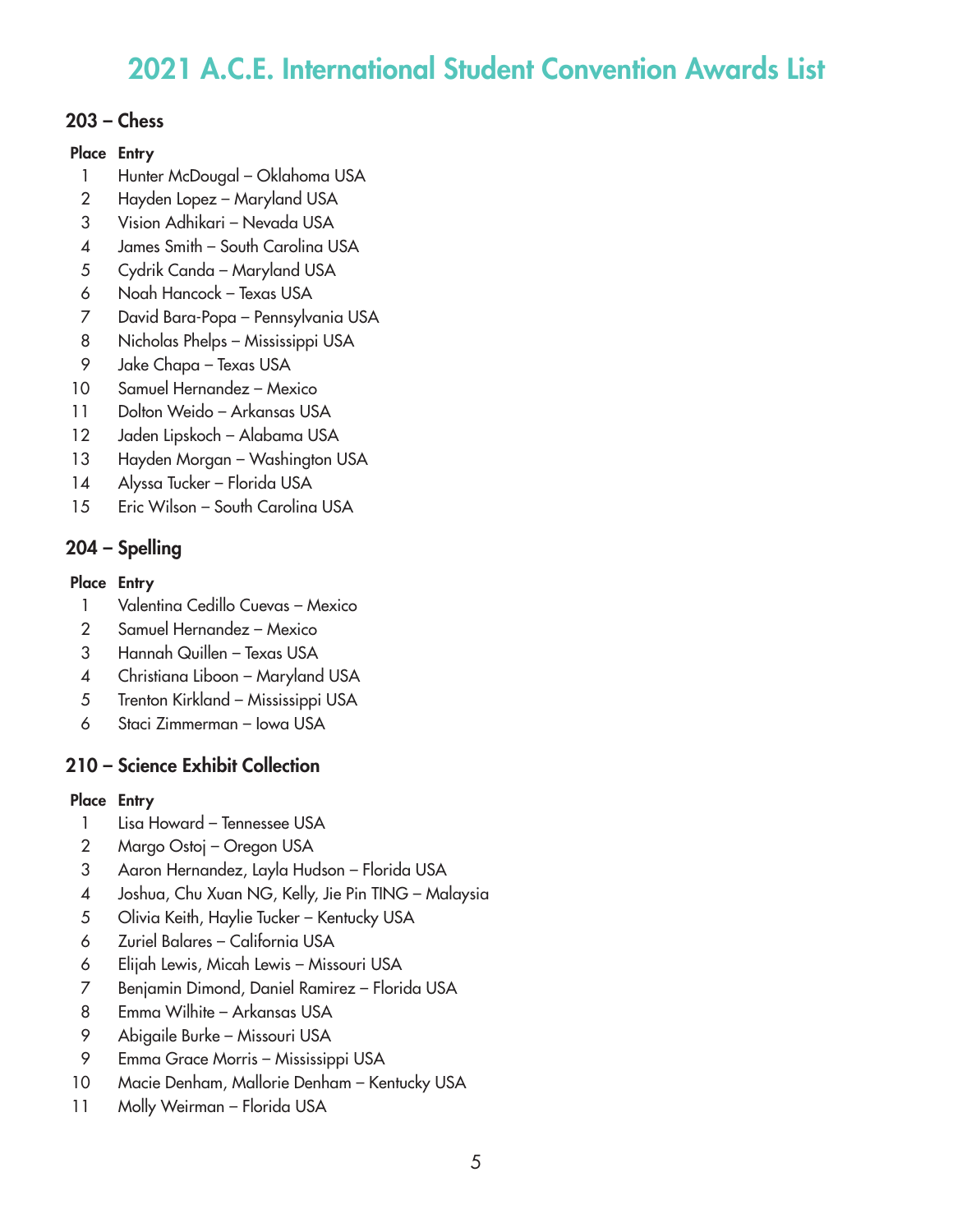## 211 – Science Exhibit Research

### Place Entry

- Sydney Downs, Samuel McKee Kentucky USA
- Janell Shalini Michael Malaysia
- Sammy Bullock Kentucky USA
- 3 Saira Kaur Mohan Malaysia
- Hannah Shore Wisconsin USA
- Callie Burt Georgia USA
- Samantha Moore New York USA
- Alijah Griffin Texas USA
- Carolina Lipe South Carolina USA
- Maria Crowder Arkansas USA
- Trinity Bosarge, Lexie Stringfellow Mississippi USA
- Stanton Hutto, Rusty Nersesian Florida USA
- Joseph Curry Mississippi USA
- Roger Nersesian Florida USA
- Katie Miller Delaware USA
- Angel Batiste Mississippi USA
- 12 Emily Thomas South Carolina USA
- Mariah Miller Delaware USA
- Nguyen Le Hai Vietnam

# 212 – Science Exhibit Engineering

- Levi Justice, Malachi Justice South Carolina USA
- Jackson Ray Arkansas USA
- Rachel Gillespie Florida USA
- Anthony Peterson Florida USA
- Hailey Ivey Florida USA
- Emma Grace Morris Mississippi USA
- Tierna Hudson Florida USA
- Elijah Lupoe Georgia USA
- Alexander Hardy, Nicholas Phelps Mississippi USA
- Alyssa Tucker Florida USA
- Wyatt Lewis Mississippi USA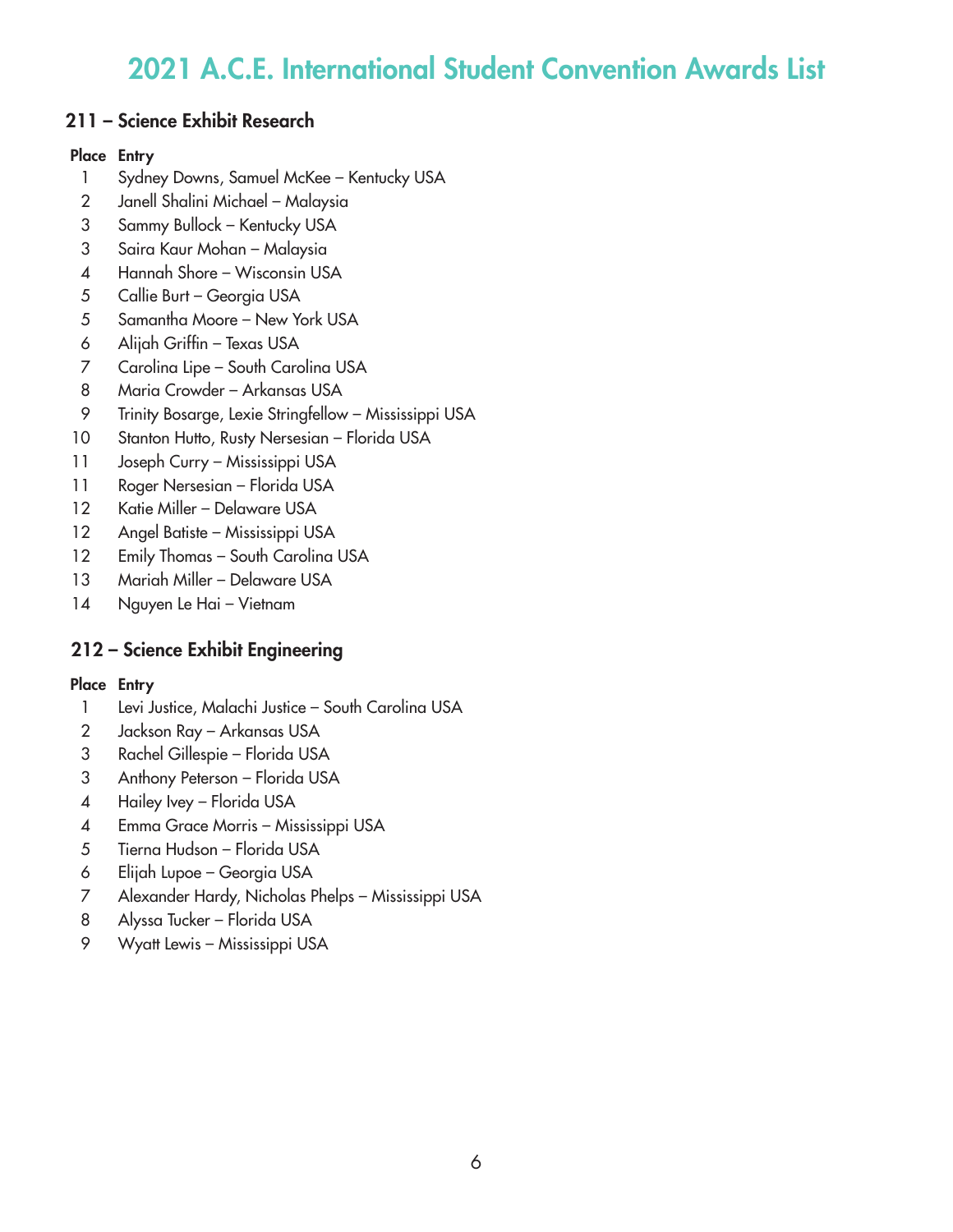## 213 – Science Exhibit Theoretical

### Place Entry

- 1 Ron Allen Samaniego Illinois USA
- Inyoung Noh Korea (South)
- Mikey Gibbons Georgia USA
- Caleb Burt, Jordanna Burt Georgia USA
- Lexi McElhaney Kentucky USA
- Leonardo Cedillo Cuevas, Valentina Cedillo Cuevas Mexico
- Kaden Perkins Kentucky USA
- Jackson Rice, Eric Wilson South Carolina USA
- Kyleigh Poore Mississippi USA

# 214 – Social Studies Collection

- Ava Saffron Reyes, Jan Zuri Reyes Philippines
- Coreen Charise Oribello Maryland USA
- Cameron Brock, Camron Dunn Kentucky USA
- 4 Carlos Abdiel Bautista Acosta, Sarai Angelina Bautista Acosta Mexico
- Tylor Mills Kentucky USA
- Tom Hershman, Tommy Vernon South Carolina USA
- Christiana Liboon Maryland USA
- Lora Harris South Carolina USA
- Christine Joan Navia Malaysia
- 10 Isaac, E Jeng Chan, Kelly, Jie Pin Ting Malaysia
- Sage Denmon Florida USA
- Aiden Hackney Mississippi USA
- 12 James Robertson Washington USA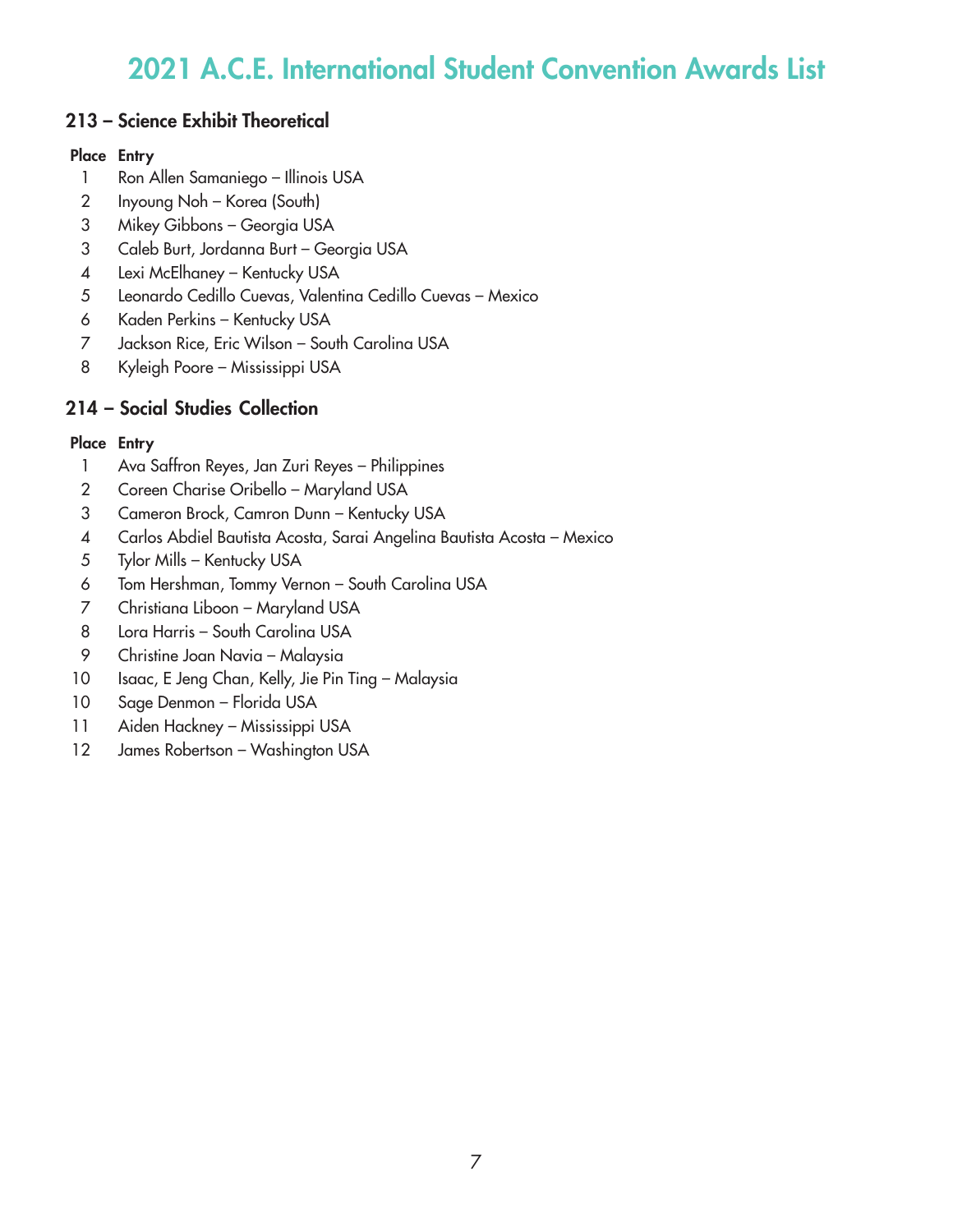## 215 – Social Studies Research

#### Place Entry

- 1 Brianna Burt Georgia USA
- Chloe Hughes, Hannah Thomas South Carolina USA
- Joseph Flader Georgia USA
- 4 Zuriel Balares California USA
- Tianna Efird, Anna Jones South Carolina USA
- Keila Gomez, Cesia Guel Texas USA
- Charity Long, Micah Long Mississippi USA
- Ronean Hughes Georgia USA
- Madison Williford Florida USA
- Olivia Boyd Kentucky USA
- Austin Spring Florida USA
- 11 Serenah Leach, Beatie Salard Louisiana USA
- Anna Rachel Mcree Mississippi USA
- 13 Riley Spring, Robert Taylor Florida USA
- 14 Tobias Perlas Raj Malaysia
- 15 Jonathan Wegman Missouri USA

## 216 – PACE Bowl

### Place Entry

- Fairview Christian School Pennsylvania USA
- Carthage Christian Academy Mississippi USA
- Mill Creek Christian School Oregon USA
- Orange Ave Baptist School Florida USA
- Gateway Christian School Texas USA
- Academy Christian School South Carolina USA

# 217 – Bible Bowl

- Lighthouse Christian School Georgia USA
- Heritage Homeschool Tennessee USA
- Academia Bautista Alfa y Omega Mexico
- 4 Pine Ridge Homeschool Minnesota USA
- Maranatha Baptist Christian School Arkansas USA
- New Covenant Christian Academy Texas USA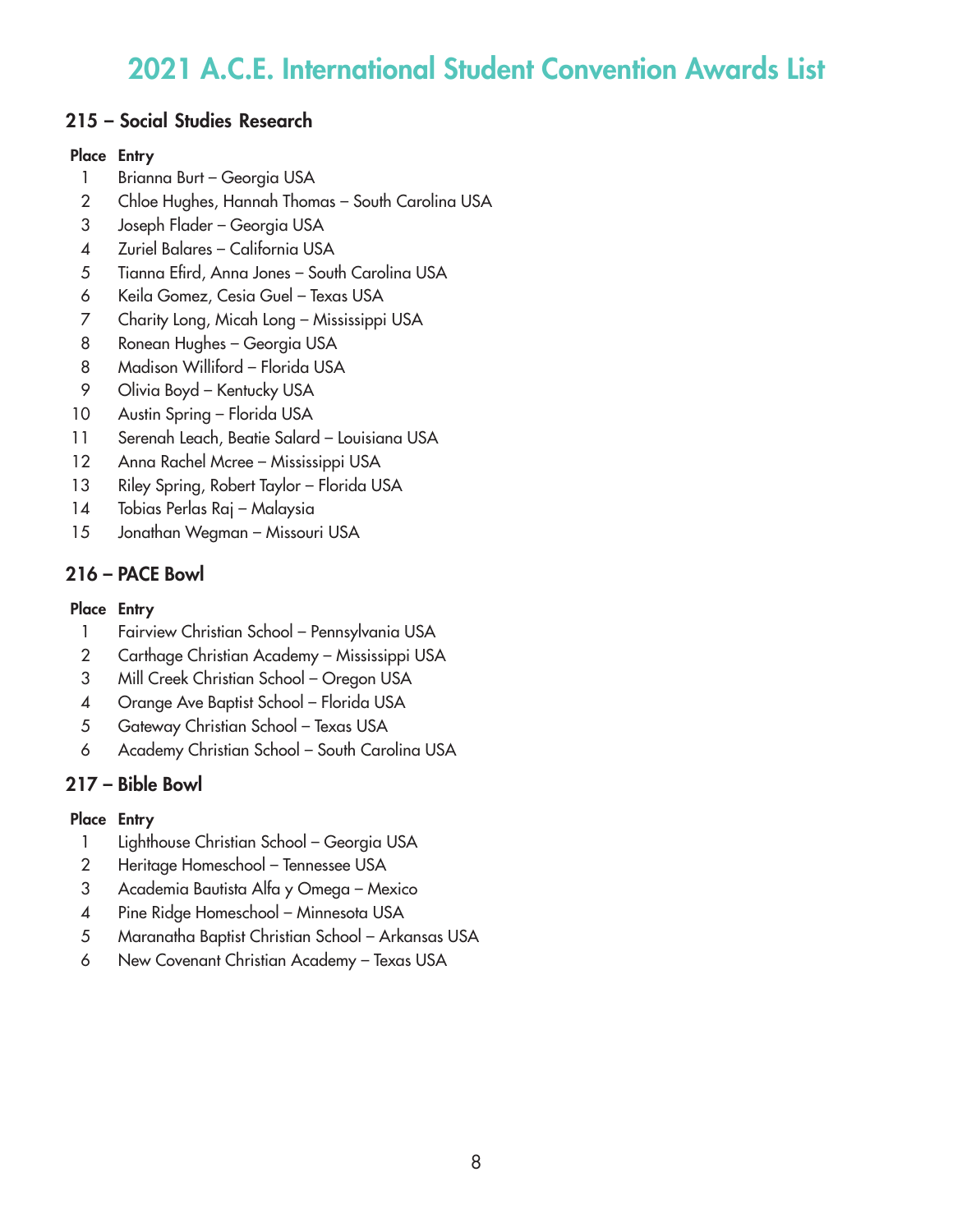## 220 – Essay Writing

### Place Entry

- 1 Lexi McElhaney Kentucky USA
- Ronean Hughes Georgia USA
- Gabriel Lapp Pennsylvania USA
- Hannah Shore Wisconsin USA
- Leeana Rae Valencia Sison Singapore
- Brant Nice Oregon USA
- Chloe Hughes South Carolina USA
- Gwendolyn Crain Texas USA
- Hannah Thomas South Carolina USA
- Brianna Burt Georgia USA
- Joseph Flader Georgia USA
- Larissa Robberts Kansas USA
- Shadrach Lapp Pennsylvania USA
- Seth Agee Tennessee USA
- 12 Caleb Burt Georgia USA
- Molly Weirman Florida USA
- Inyoung Noh Korea (South)
- Eden Nava Oregon USA

# 221 – Poetry Writing

- 1 Alydia Ly Tennessee USA
- Olivia Boyd Kentucky USA
- Adriana Garcia Texas USA
- Kyler Zook Oregon USA
- Kaysha Nice Oregon USA
- Mikey Gibbons Georgia USA
- Lindsey Gabrielle Atento Singapore
- Luu Ly Le Ngoc Vietnam
- Julia Fransko New Jersey USA
- Jowi Orlina Philippines
- Jaden Vishal Kumeren Malaysia
- 8 Jordan Hutton Kentucky USA
- Ronean Hughes Georgia USA
- James Cruz Oregon USA
- Brianna Burt Georgia USA
- Tobias Kalem Garduno Mexico
- Ngoc Hanh Thi Vo Vietnam
- 11 Samantha Moore New York USA
- Candace Lareau New Mexico USA
- Ashlie Miller Delaware USA
- Zachary Shaarav Kumeren Malaysia
- 13 Emily Thomas South Carolina USA
- 13 Ariel Grafton New York USA
- Jack Bovay Wisconsin USA
- Isabella Cantu Texas USA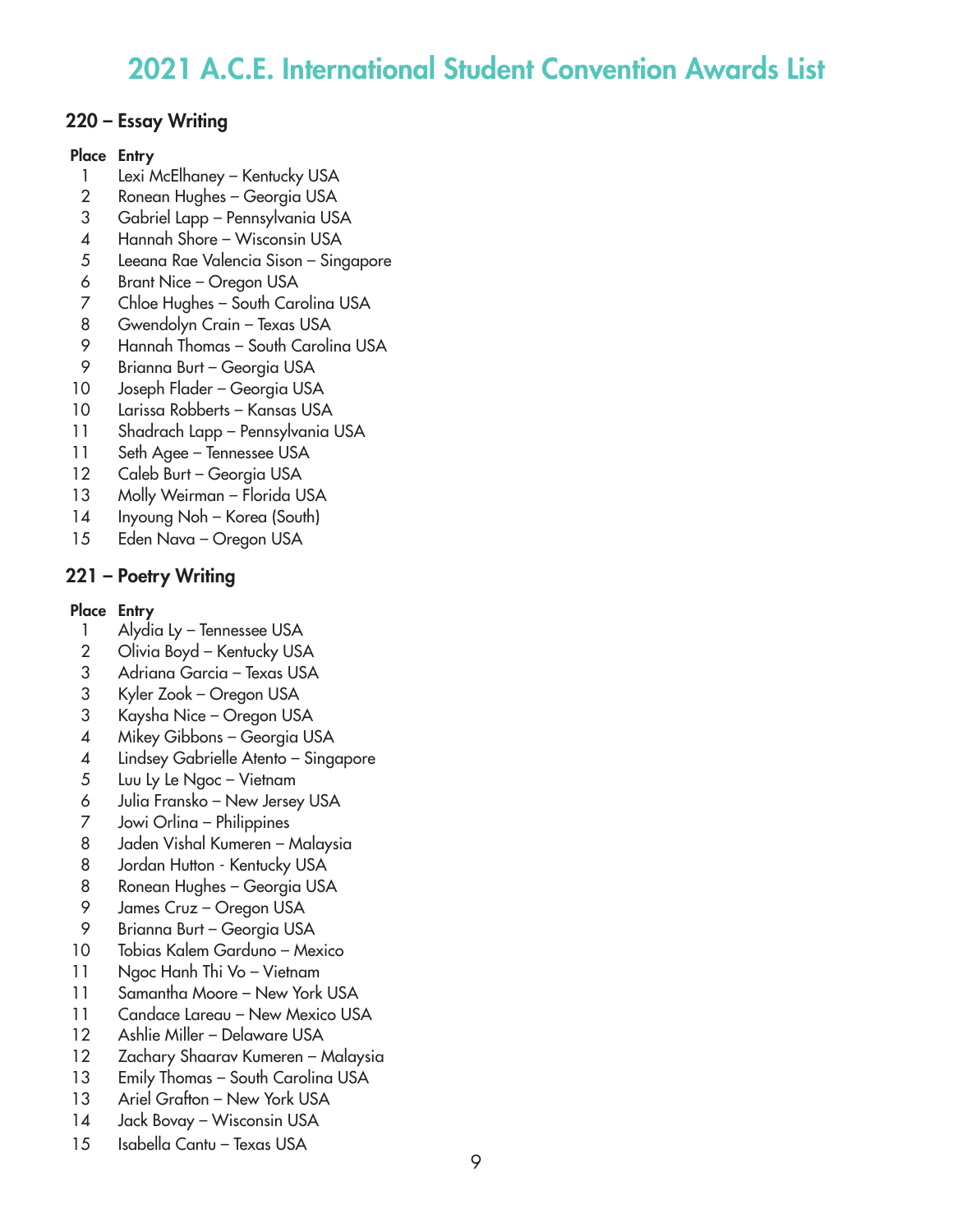## 222 – Short Story Writing

#### Place Entry

- LeAnna Beachy Delaware USA
- Jack Bovay Wisconsin USA
- Ashlie Miller Delaware USA
- Kaysha Nice Oregon USA
- Abigail Shore Wisconsin USA
- 5 Olivia Keith Kentucky USA
- Jordanna Burt Georgia USA
- Angel Gay Georgia USA
- Katie Miller Delaware USA
- Saviane San Diego Guillermo Singapore
- Karlin Zook Oregon USA
- 10 William Gracy V Florida USA
- Emily Stauffacher Wisconsin USA
- 12 Anthem Bloyer Missouri USA
- 13 Jillian Morgan Washington USA
- Zoe Rabagos Texas USA
- Olivia Blackman Georgia USA
- Jonathan Wegman Missouri USA

## 223 – Website Design

- Joseph Flader Georgia USA
- Shawnelle Harold, Symphony Harold California USA
- David Elliott Missouri USA
- 4 Emma Grace Morris Mississippi USA
- Ana Veronica Guadarrama Gonzalez Mexico
- Alyssa Tucker Florida USA
- Sofia Palma Mexico
- Tierna Hudson Florida USA
- Tylor Mills Kentucky USA
- Madison Williford Florida USA
- Huynh Man Khang Nguyen, Vinh Khang Nguyen Vietnam
- Austin Spring Florida USA
- Nathan Lehman, Karlin Zook Oregon USA
- Kaylene Beachy, Alana Stoltzfus Delaware USA
- Panha Pich Duong, Minh Hien Huynh Vietnam
- Ashlie Miller Delaware USA
- Benjamin Dimond Florida USA
- Vernon Yoder Delaware USA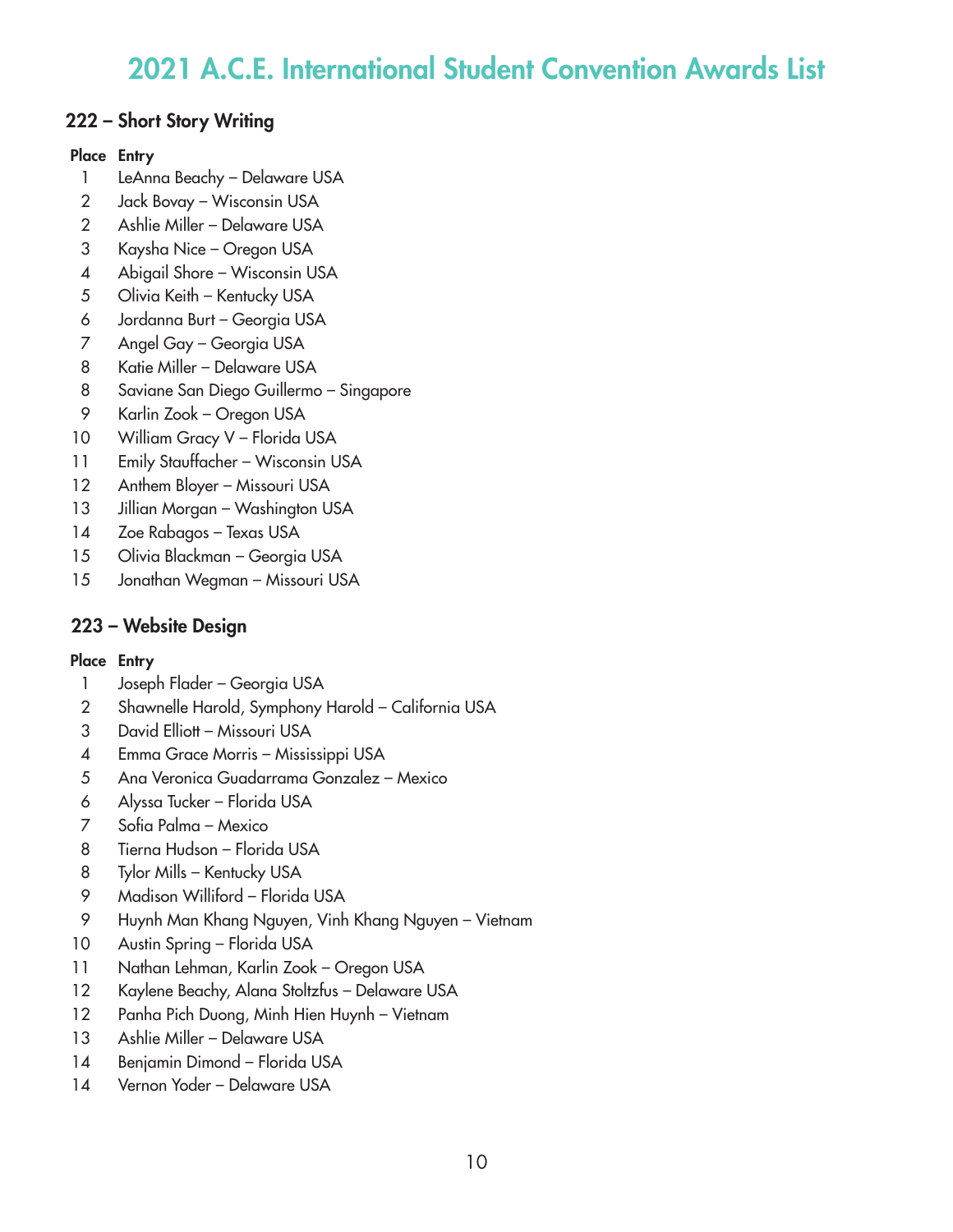## 224 – PowerPoint® Linear

#### Place Entry

- Coreen Charise Oribello Maryland USA
- Kaden Perkins Kentucky USA
- Olivia Keith, Haylie Tucker Kentucky USA
- Luu Ly Le Ngoc, Le Quynh Anh Nguyen Vietnam
- 4 Kei Wai, Laura Chiang Singapore
- Hanz Lui Reyes Vietnam
- Eden Nava Oregon USA
- Janell Shalini Michael Malaysia
- Caleb Hutton, Cody Hutton Kentucky USA
- Obadiah Johnson, Silas Johnson Kentucky USA
- Keisha Jennifer Berg Malaysia
- Saira Kaur Mohan Malaysia
- 11 Tom Hershman South Carolina USA
- Angel Gay Georgia USA
- Benjamin Maldonado Texas USA
- 13 Hannah Shore Wisconsin USA
- 14 Juliana Rosado, Trisha B Sensenig Pennsylvania USA
- Michael Podolyan Washington USA

# 225 – PowerPoint® Nonlinear

### Place Entry

- Connor Good, Shadrach Lapp Pennsylvania USA
- Naomie Bulag, Gabriel Encomienda Maryland USA
- Darius Lapp Pennsylvania USA
- Tyler Fox Pennsylvania USA
- Geoffrey Quiteles, Philip San Pedro Maryland USA
- Joseph Flader, Ronean Hughes Georgia USA
- Samuel McKee, Tylor Mills Kentucky USA
- Luu Ly Le Ngoc, Hanz Lui Reyes Vietnam
- Christiana Liboon, Ann Malak Riosa Maryland USA
- Zuriel Balares California USA
- Angel Gay Georgia USA
- 10 Caleb Burt Georgia USA
- 10 Isabella Cantu Texas USA
- Moses Ying Zheng Chin Singapore
- 12 Jacob Fix Florida USA

## 230 – Soulwinning Award

### Place Entry

Tierna Hudson – Florida USA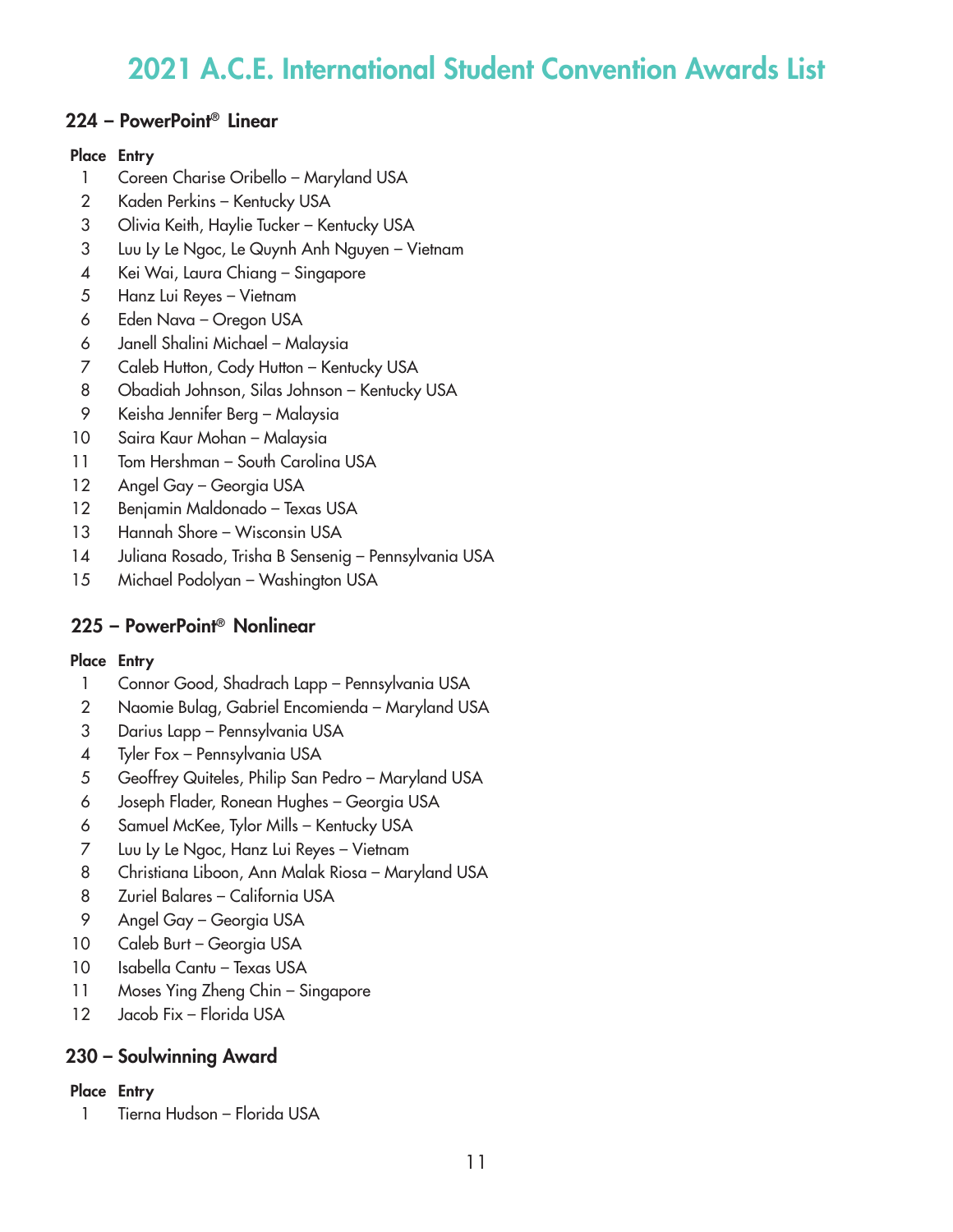## 231 – Golden Apple Award

### Place Entry

- Yanha Gabriela Soto Robles Mexico
- Thanh Dam Viet Vietnam
- 1 Calvin West Tennessee USA
- Laila Barquet Sanchez Mexico
- Anna Jones South Carolina USA
- 1 Hailey Ivey Florida USA
- Therese Aera Muraya A. Vietnam
- Samuel Hernandez Mexico
- Bruno Medina Grijalva Mexico
- 1 Carolina Lipe South Carolina USA
- Eden Nava Oregon USA
- Macaylah Beno Wisconsin USA
- Huyen Pham Thi Khai Vietnam
- Symphony Harold California USA
- Mariana Garcia Galarza Mexico
- 1 Olivia Blackman Georgia USA
- Larissa Robberts Kansas USA

# 232 – Golden Lamb Award

### Place Entry

- 1 Olivia Boyd Kentucky USA
- Sharmane Nicole P. Pidlaoan Philippines
- Karlin Zook Oregon USA
- Symphony Harold California USA
- Natalie Wegman Missouri USA
- Macaylah Beno Wisconsin USA

# 233 – Golden Harp Award

### Place Entry

Hannah Jones – North Carolina USA

# 234 – Christian Soldier Award

- An Pham Thi Hoang Vietnam
- Ezequel Paniagua Oregon USA
- Natalie Wegman Missouri USA
- Larissa Robberts Kansas USA
- Andrew Reed Arkansas USA
- JD Howard Tennessee USA
- Kathryn Reed Arkansas USA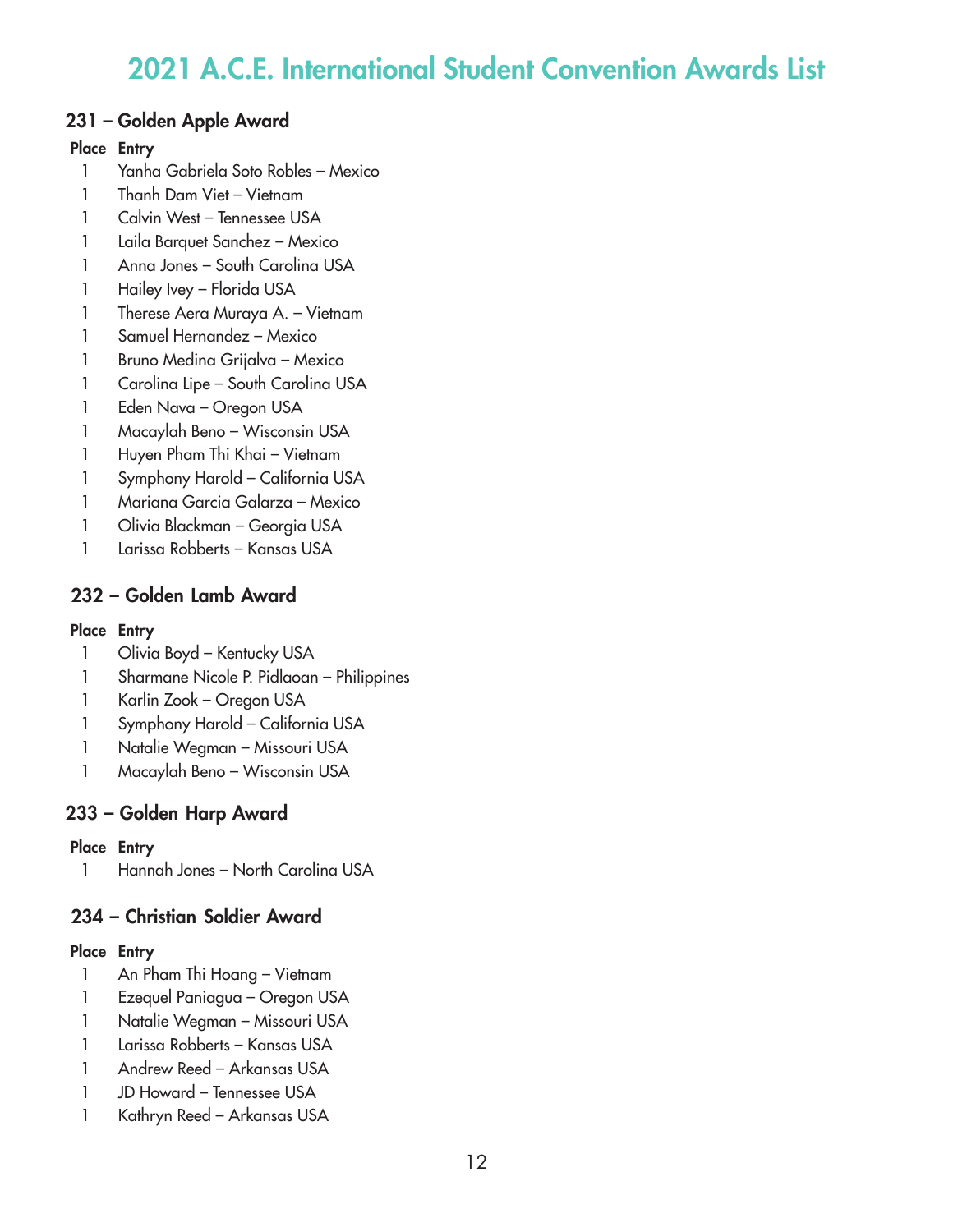## 236 – Consecutive Word Count

### Place Entry

- 1 Karlin Zook Oregon USA
- Kyra Measles Tennessee USA
- Darra Powell Mississippi USA
- Darrin Powell Mississippi USA
- Mariana Garcia Galarza Mexico
- Andrew Reed Arkansas USA
- Emily Stauffacher Wisconsin USA
- Hannah Quillen Texas USA
- Caleb Hopson Arkansas USA
- Samantha Stewart Florida USA
- Raelyn Gordon Florida USA
- Kathryn Reed Arkansas USA
- 12 Jacob Fix Florida USA
- Marilyn Gordon Florida USA
- Tobias Kalem Garduno Mexico
- Marie Mitton Minnesota USA

# 301 – Oil

- 1 Destiny Smucker Pennsylvania USA
- Lisa Howard Tennessee USA
- Reid Rhodes Pennsylvania USA
- Gabriela Rodriguez Kansas USA
- Isabella Jones Mississippi USA
- Alydia Ly Tennessee USA
- Hannah Quillen Texas USA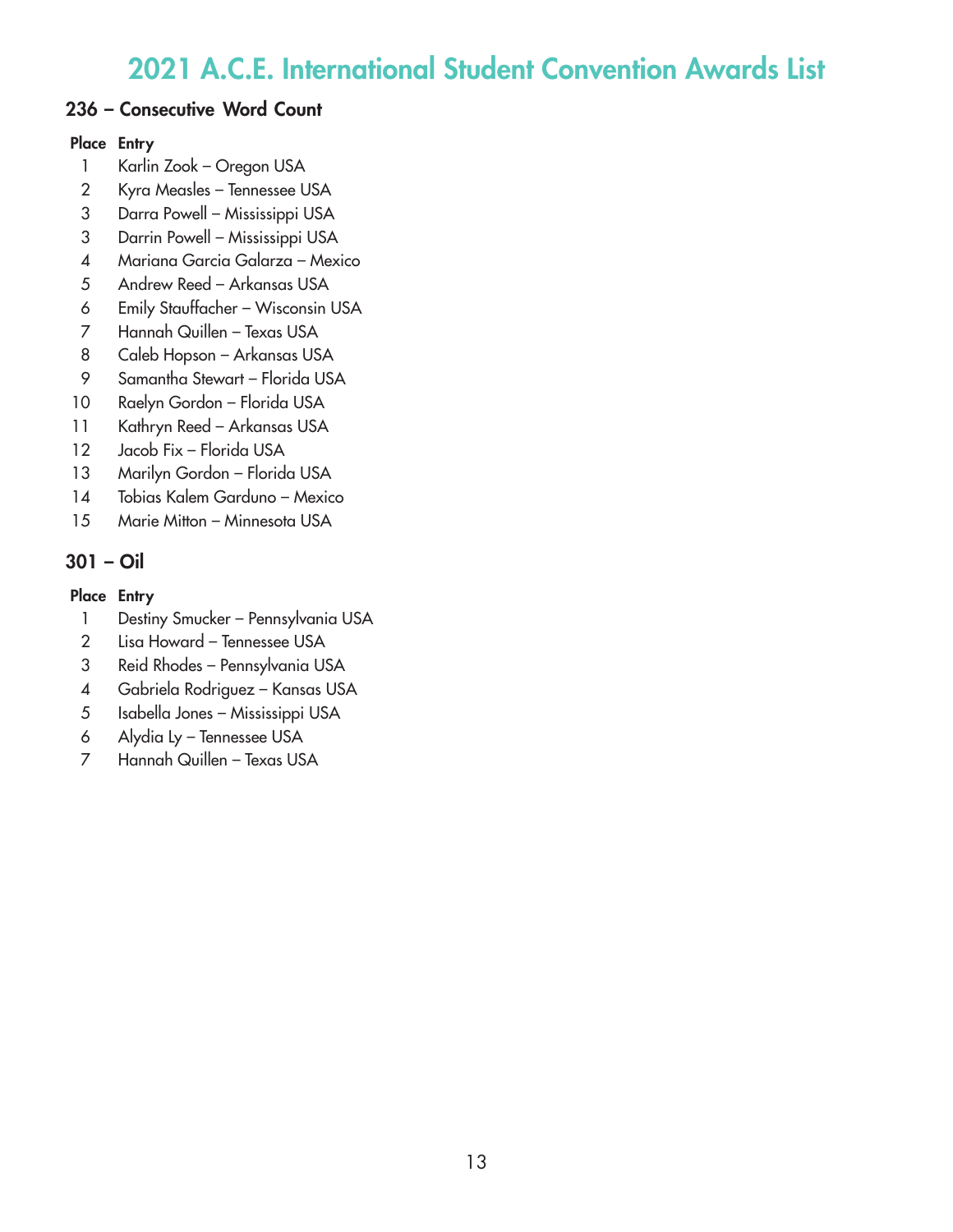## 302 – Watercolor

#### Place Entry

- Sarai Angelina Bautista Acosta Mexico
- Olivia Blackman Georgia USA
- Andrea Panecatl Diaz de la Vega Mexico
- Elena Charping Texas USA
- Isabella Jones Mississippi USA
- Jamie Sensenig Pennsylvania USA
- Melanie Ricohermoso Maryland USA
- Caleb Burt Georgia USA
- Rebecca Brooks Missouri USA
- Molly Weirman Florida USA
- 10 Julia Fransko New Jersey USA
- 11 Tianna Efird South Carolina USA
- Kyla Marks Pennsylvania USA
- 12 Emily Thomas South Carolina USA
- Kathryn Reed Arkansas USA
- Layla Hudson Florida USA
- Chloe Jones Mississippi USA

## 303 – Acrylics

- Reid Rhodes Pennsylvania USA
- Olivia Blackman Georgia USA
- Abigail Shore Wisconsin USA
- Mallorie Denham Kentucky USA
- Laura VanNice Missouri USA
- Gwendolyn Crain Texas USA
- Hannah Shore Wisconsin USA
- Lisa Howard Tennessee USA
- Rebecca Brooks Missouri USA
- Deborah Tapia Texas USA
- Laila Barquet Sanchez Mexico
- Josiah Himatay Illinois USA
- 13 Holly Carlson Kansas USA
- Margo Ostoj Oregon USA
- Gilana Buchanan Tennessee USA
- Rachel Stauffacher Wisconsin USA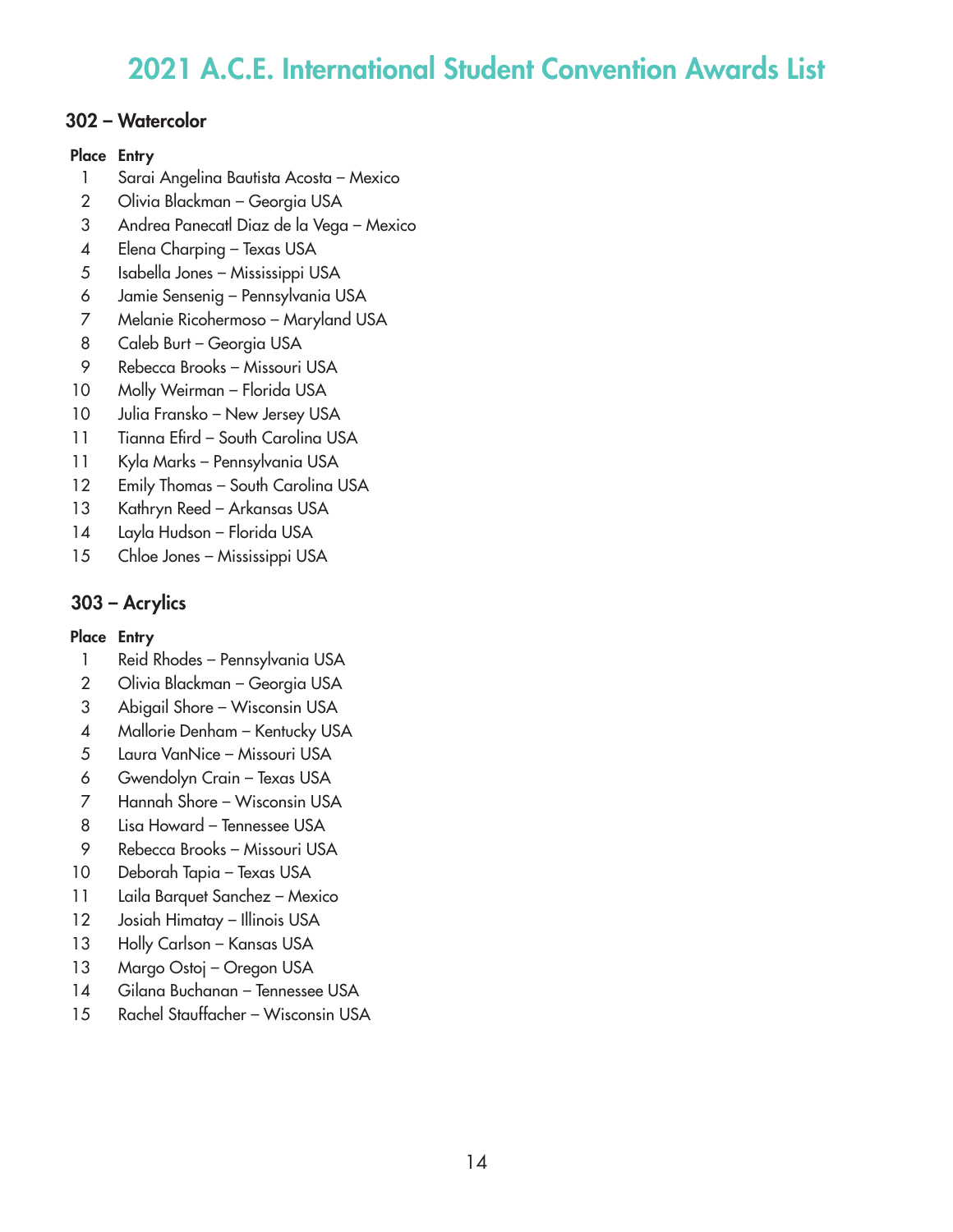### 304 – Sketching

#### Place Entry

- Mariana Garcia Galarza Mexico
- Alaina Nolt Pennsylvania USA
- Jamie Sensenig Pennsylvania USA
- Chrissy Petersheim Pennsylvania USA
- Vir Jr. Chuy Darm Maryland USA
- Lisa Howard Tennessee USA
- Rebecca Brooks Missouri USA
- Reid Rhodes Pennsylvania USA
- Genesis Carranza New York USA
- Rayann Liboon Maryland USA
- 11 Laura VanNice Missouri USA
- 12 Samantha Moore New York USA
- Melanie Ricohermoso Maryland USA
- Michael Winkler Kansas USA
- Jamison Petersheim Pennsylvania USA

# 305 – Pen and Ink

### Place Entry

- Chrissy Petersheim Pennsylvania USA
- Benjamin Maldonado Texas USA
- Abigail Shore Wisconsin USA
- Gabriela Rodriguez Kansas USA
- Rebecca Brooks Missouri USA
- Vir Jr. Chuy Darm Maryland USA
- Darius Lapp Pennsylvania USA
- Rayann Liboon Maryland USA
- Callie Burt Georgia USA
- Holly Carlson Kansas USA
- 11 Lisa Howard Tennessee USA
- Gilana Buchanan Tennessee USA
- Mia Maldonado Texas USA
- Isabelle Wrye Florida USA
- Hannah Thomas South Carolina USA
- 15 Tommy Vernon South Carolina USA

## 306 – Colored Pencils

- Chrissy Petersheim Pennsylvania USA
- Yeongyeon Kwon Mexico
- Rebecca Brooks Missouri USA
- Lisa Howard Tennessee USA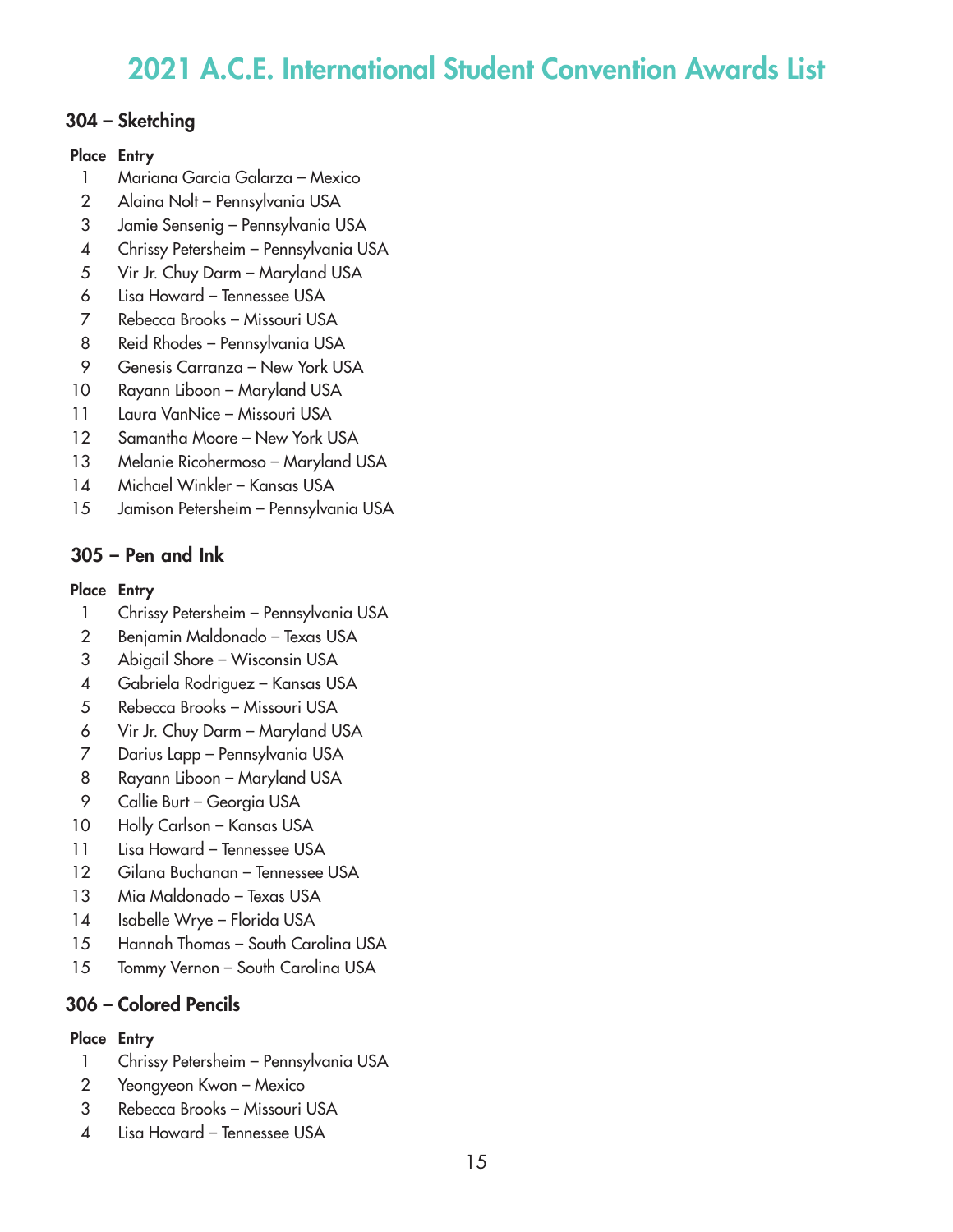## 306 – Colored Pencils (Continued)

### Place Entry

- Reid Rhodes Pennsylvania USA
- Jose Eduardo Alvarez Estrada Mexico
- Holly Carlson Kansas USA
- Nathalie Dufresne New York USA
- Brianna Burt Georgia USA
- Sierra Petersheim Pennsylvania USA
- Laura VanNice Missouri USA
- Joshua Arndt Oklahoma USA
- Luisa Fernanda Avello Mexico
- 12 Callie Burt Georgia USA
- Rayann Liboon Maryland USA
- Carlos Hernandez Texas USA
- 15 Brady Hutton Kentucky USA

# 307 – Pastels

- 1 Destiny Smucker Pennsylvania USA
- Rebecca Brooks Missouri USA
- Jordanna Burt Georgia USA
- Anna Jones South Carolina USA
- Mia Maldonado Texas USA
- Lora Harris South Carolina USA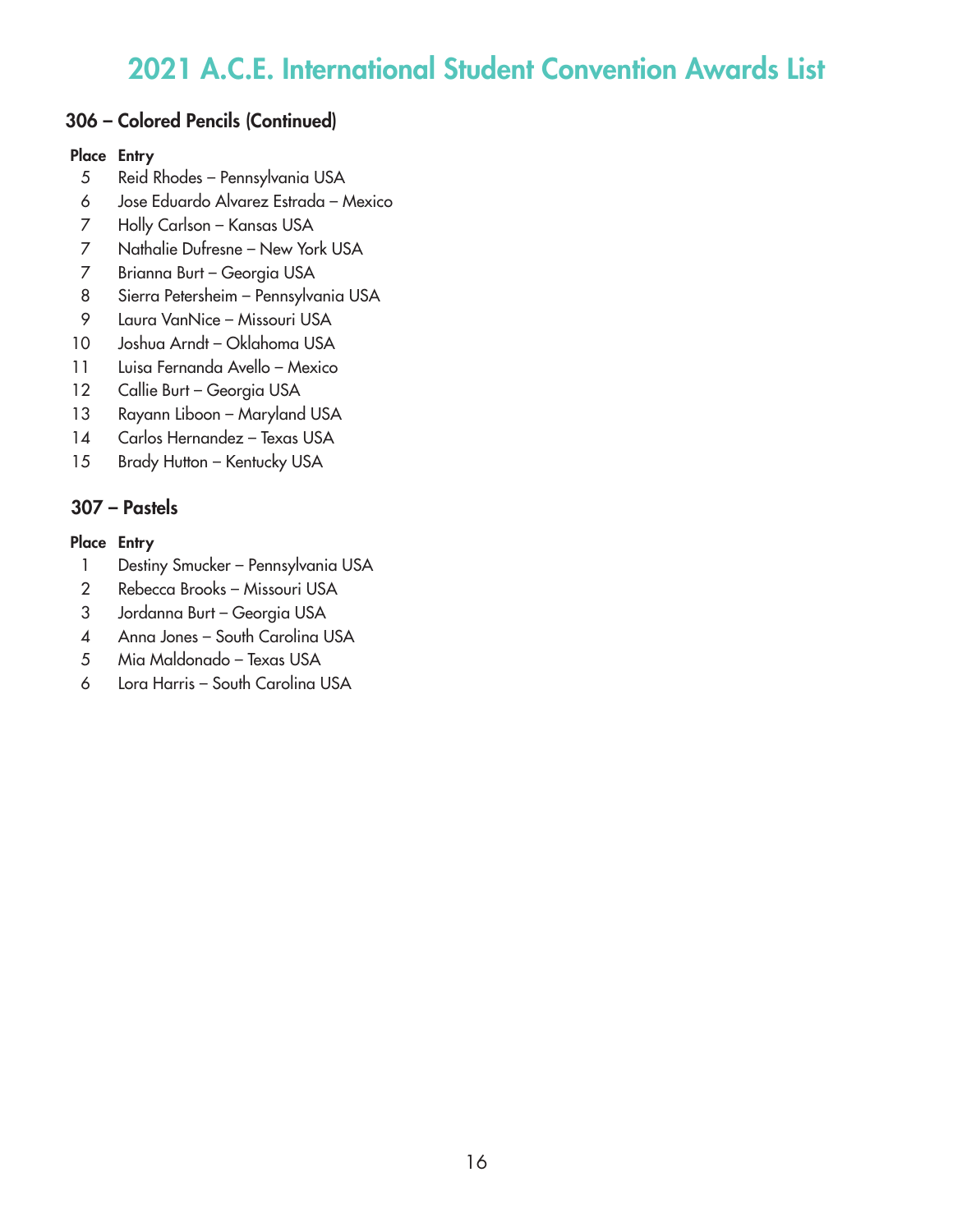## 308 – Wood Construction

### Place Entry

- Clate Childers North Carolina USA
- Kyler Zook Oregon USA
- Adonai Brown Iowa USA
- Jenson Nice Oregon USA
- Luke Slayter Texas USA
- AJ Konon Florida USA
- Brant Nice Oregon USA
- Isabella Jones Mississippi USA
- Cameron Brock Kentucky USA
- Silas Johnson Kentucky USA
- Rachel Gillespie Florida USA
- Gage Overholser Missouri USA
- Jacob Godwin Mississippi USA
- Lexie Stringfellow Mississippi USA
- Chloe Jones Mississippi USA
- Jose Del Bosque Texas USA
- Obadiah Johnson Kentucky USA
- Aaron Hernandez Florida USA

# 309 – Wood Turning

### Place Entry

- Brandon Marks Pennsylvania USA
- Gwendolyn Crain Texas USA
- Grace Ford North Carolina USA
- Tommy Vernon South Carolina USA
- Caleb Burt Georgia USA
- Haylie Tucker Kentucky USA
- Jordanna Burt Georgia USA

# 310 – Woodcarving

- 1 Tommy Vernon South Carolina USA
- Eric Wilson South Carolina USA
- Caleb Burt Georgia USA
- Jackson Rice South Carolina USA
- Obadiah Johnson Kentucky USA
- Aiden Hackney Mississippi USA
- Silas Johnson Kentucky USA
- Lora Harris South Carolina USA
- Gilana Buchanan Tennessee USA
- Kolter Cook Missouri USA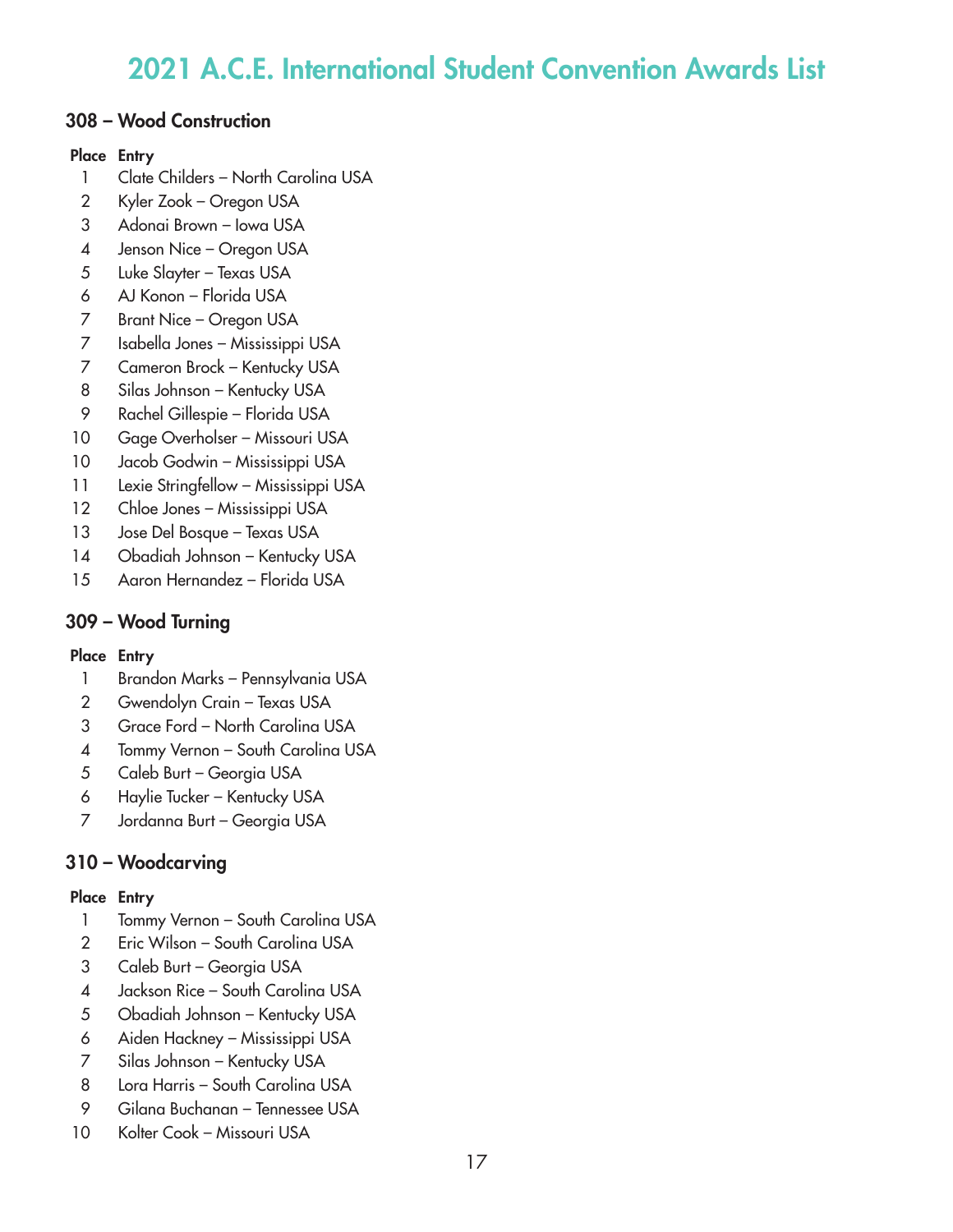## 311 – Marquetry

### Place Entry

Rachel Gillespie – Florida USA

# 312 – Sculpture

## Place Entry

- 1 Cody Hutton Kentucky USA
- Silas Johnson Kentucky USA
- Natalie Wegman Missouri USA
- Ruby Eades Kentucky USA
- Tylor Mills Kentucky USA
- Abigail Shore Wisconsin USA
- Jonathan Wegman Missouri USA
- Jenson Nice Oregon USA
- 9 Jordan Hutton Kentucky USA
- Elena Charping Texas USA
- Mia Maldonado Texas USA
- Lexi Wegman Missouri USA
- 12 Samuel McKee Kentucky USA
- 13 Brady Hutton Kentucky USA
- Anna Jones South Carolina USA
- Rebecca Brooks Missouri USA

# 313 – Metalworking

- 1 Clate Childers North Carolina USA
- Nathan Lehman Oregon USA
- Isabella Jones Mississippi USA
- Chloe Jones Mississippi USA
- Christian Baird Texas USA
- Kaden Perkins Kentucky USA
- Charles Taylor New York USA
- Shane Martin Pennsylvania USA
- Hayden Morgan Washington USA
- Elijah Lewis Missouri USA
- Kiana Allred Alabama USA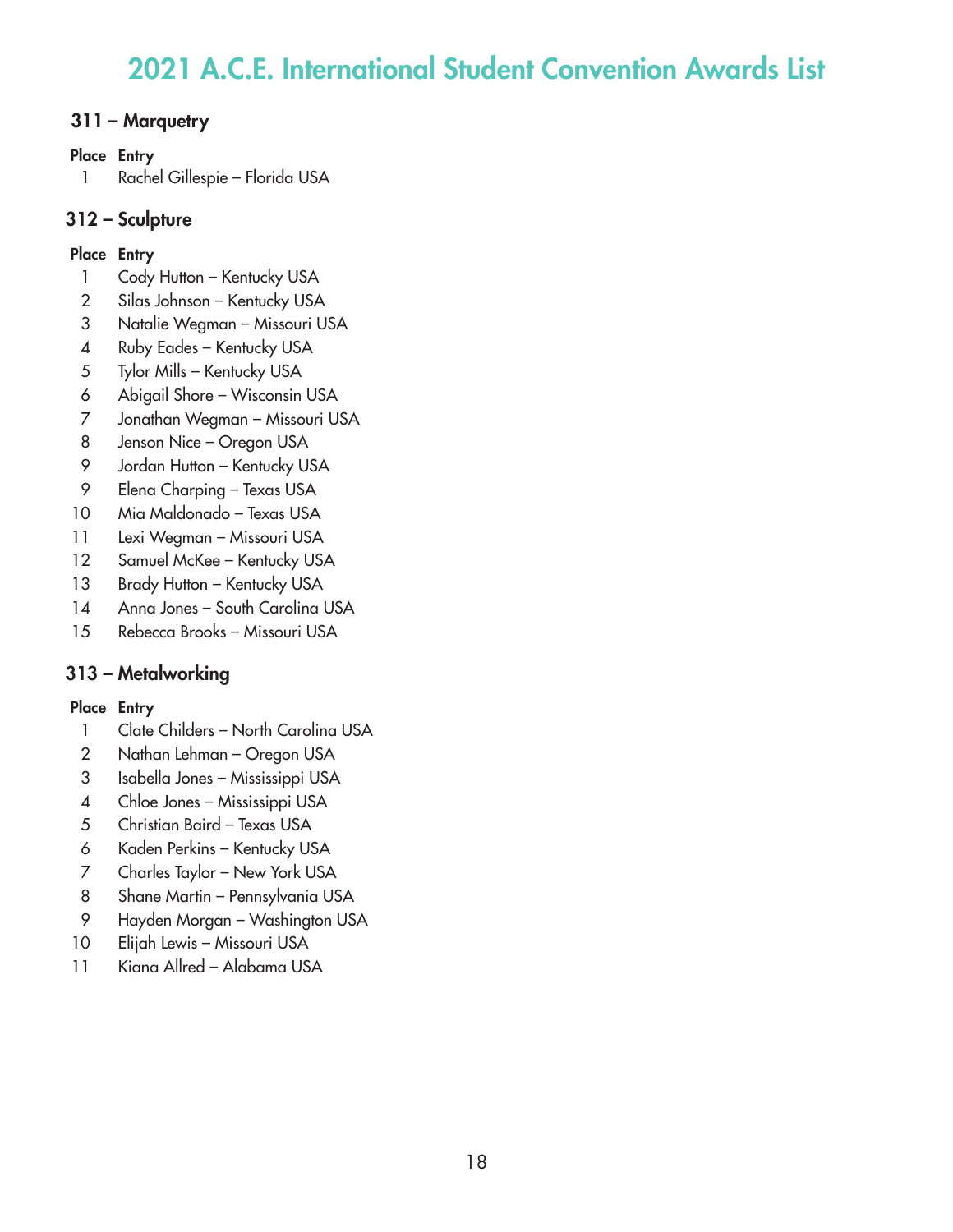## 314 – Scrapbooking

### Place Entry

- Olivia Blackman Georgia USA
- 2 Chloe Hughes South Carolina USA
- Eden Nava Oregon USA
- Anthem Bloyer Missouri USA
- Carolina Lipe South Carolina USA
- Adonai Brown Iowa USA
- Abigaile Burke Missouri USA
- Zuriel Balares California USA
- Alana Stoltzfus Delaware USA
- Macie Denham Kentucky USA
- Symphony Harold California USA
- Layla Hudson Florida USA
- Anna Jones South Carolina USA
- Rachel Gillespie Florida USA
- Aniyah Corpus Texas USA
- Amelia Morgan Washington USA
- 14 Jocelyn Carrillo California USA
- Molly Weirman Florida USA
- Lillia Perdomo Tennessee USA

# 315 – Pennant Design

- Ethan Dam Kansas USA
- Vir Jr. Chuy Darm Maryland USA
- Gabriel Encomienda Maryland USA
- Christian Geary Maryland USA
- Alana Stoltzfus Delaware USA
- Adonai Brown Iowa USA
- Ashlie Miller Delaware USA
- Geoffrey Quiteles Maryland USA
- 8 Brady Hutton Kentucky USA
- Rachel Gillespie Florida USA
- 10 Camron Dunn Kentucky USA
- 11 Cameron Brock Kentucky USA
- LeAnna Beachy Delaware USA
- Kaylene Beachy Delaware USA
- 14 Jordan Hutton Kentucky USA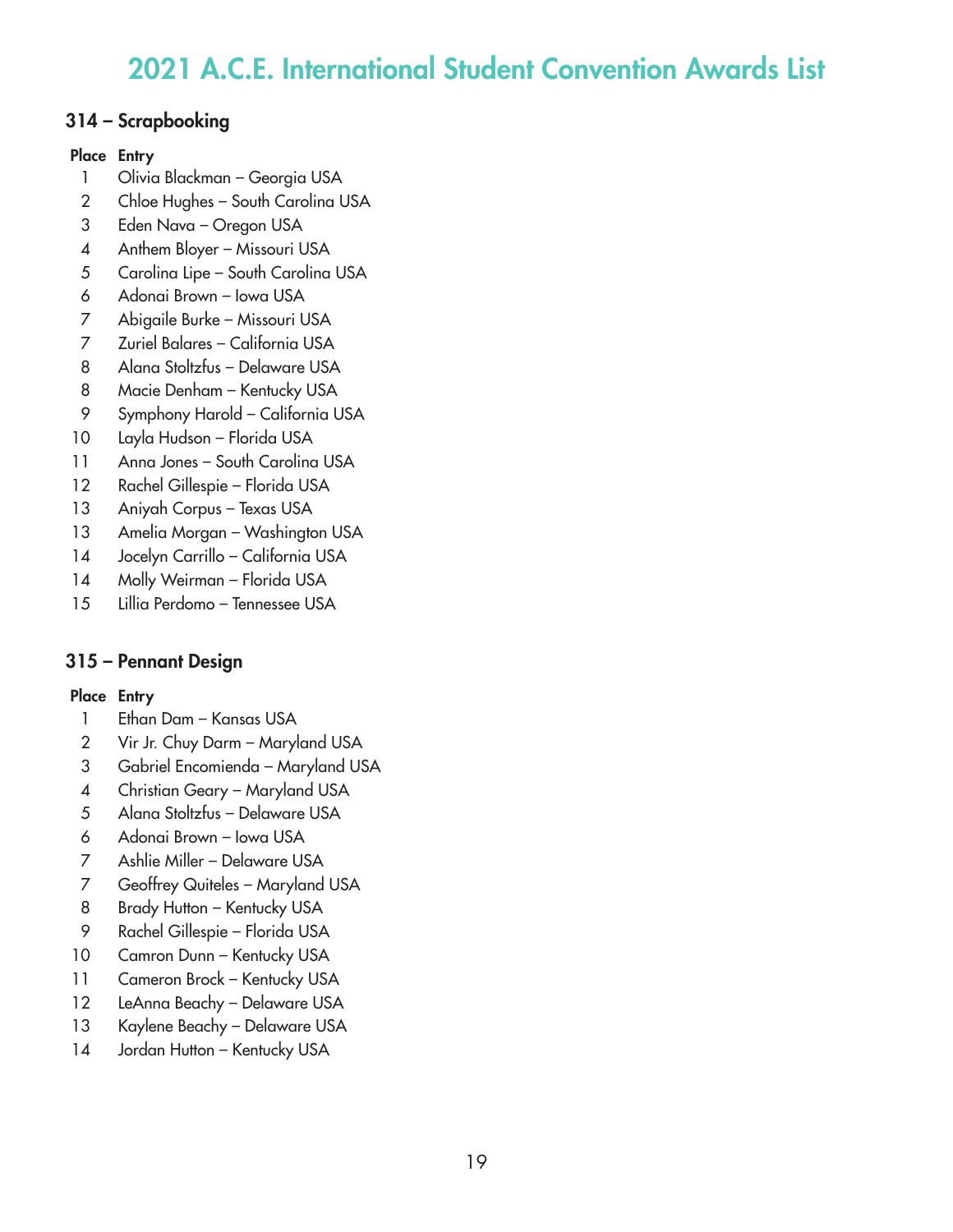## 321 – Monochromatic Scenic

#### Place Entry

- Maria Gulenko Washington USA
- Yanha Gabriela Soto Robles Mexico
- Keila Gomez Texas USA
- Collinwood Lanning North Carolina USA
- Esther Huei-Yi Hee Singapore
- Leonidas Lopez-Miranda Florida USA
- Luisa Fernanda Avello Mexico
- John Honeycutt Oklahoma USA
- Sarah Lee Korea (South)
- Candace Lareau New Mexico USA
- JD Howard Tennessee USA
- 11 Christian Fanjul Virginia USA
- Joseph Flader Georgia USA
- 13 Trinity Friend Pennsylvania USA
- 14 Hannah Celicious Illinois USA
- 14 Haylie Tucker Kentucky USA
- Monica-Faith Oliveras Nevada USA
- Seth Woodward Virginia USA

## 322 – Monochromatic Still Life

- Jeremy, Qi Heng Choong Malaysia
- 2 William Gracy V Florida USA
- Ruby Eades Kentucky USA
- Peyton Mottern Tennessee USA
- Josiah Himatay Illinois USA
- Aaron Hernandez Florida USA
- Tobias Perlas Raj Malaysia
- Nathan Saturno Illinois USA
- Karlin Zook Oregon USA
- 8 Candace Lareau New Mexico USA
- Abigail Silvis Illinois USA
- Kyra Measles Tennessee USA
- Yanha Gabriela Soto Robles Mexico
- 12 Eisley Kapity Arkansas USA
- 13 Olivia Boyd Kentucky USA
- Ava Corpus Texas USA
- Faythe Corpus Texas USA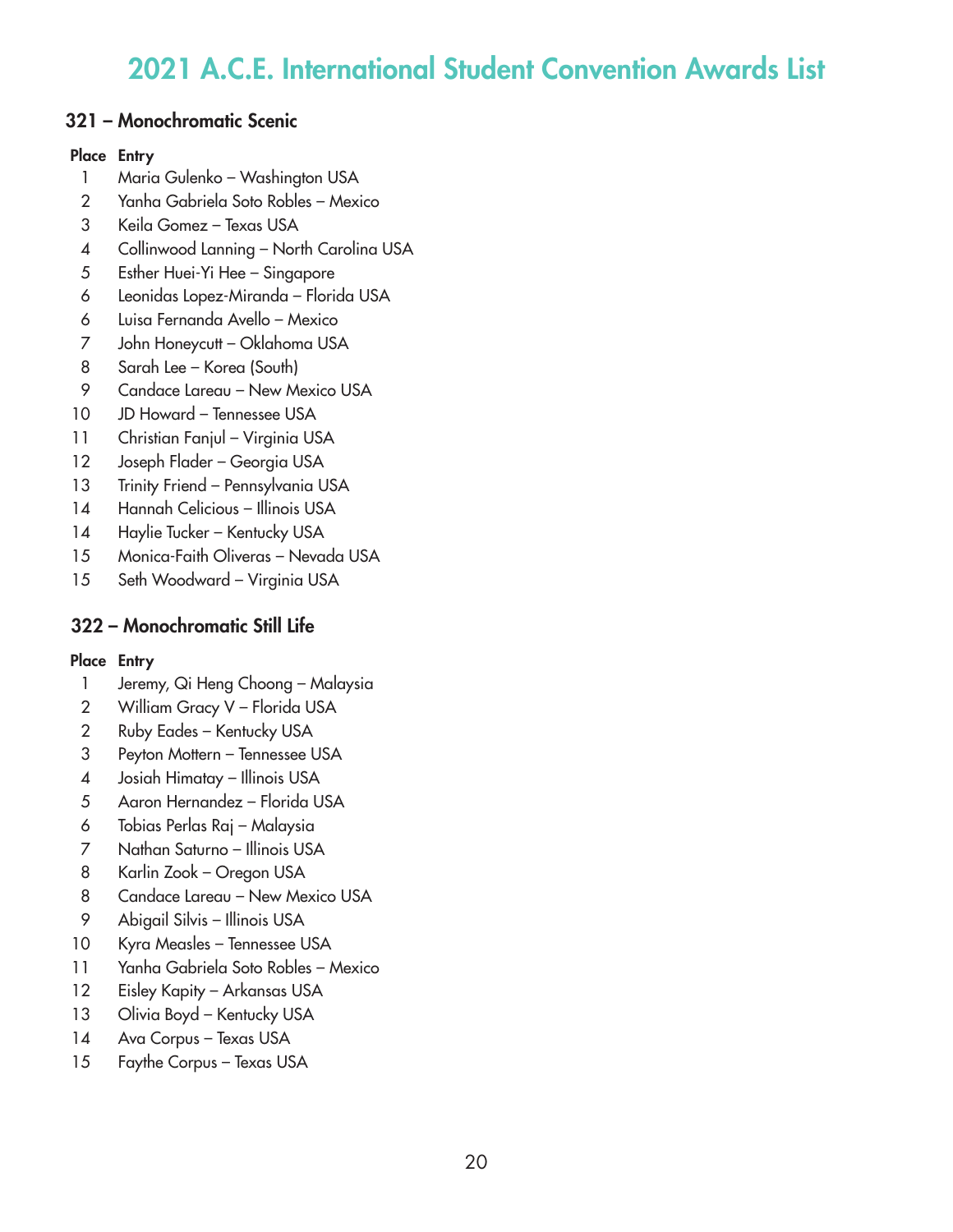## 323 – Monochromatic Plants and Animals

### Place Entry

- Collinwood Lanning North Carolina USA
- Edna Martinez Texas USA
- Lexi McElhaney Kentucky USA
- Kaysha Nice Oregon USA
- Deborah Shore Wisconsin USA
- Abigail Crain Texas USA
- Lisa Howard Tennessee USA
- Jose Del Bosque Texas USA
- Michael Winkler Kansas USA
- Hannah Celicious Illinois USA
- JD Howard Tennessee USA
- Zachary Shaarav Kumeren Malaysia
- Amelia Morgan Washington USA
- 12 Austin Spring Florida USA
- 13 Allison Stanley Washington USA
- 14 Samuel McKee Kentucky USA
- Jaden Vishal Kumeren Malaysia

## 325 – Monochromatic Character Trait

- Gabriel Encomienda Maryland USA
- JD Howard Tennessee USA
- Ashley Rey Alabama USA
- Candace Lareau New Mexico USA
- Alijah Griffin Texas USA
- Josue Cornell Mexico
- Hannah Celicious Illinois USA
- Sydney Downs Kentucky USA
- Christiana Liboon Maryland USA
- Deborah Tapia Texas USA
- Angel Gay Georgia USA
- Shannen Meg Pacis Singapore
- Ashlie Miller Delaware USA
- Amelia Morgan Washington USA
- Zuriel Balares California USA
- Jacob Godwin Mississippi USA
- Aubre' Rowbotham Missouri USA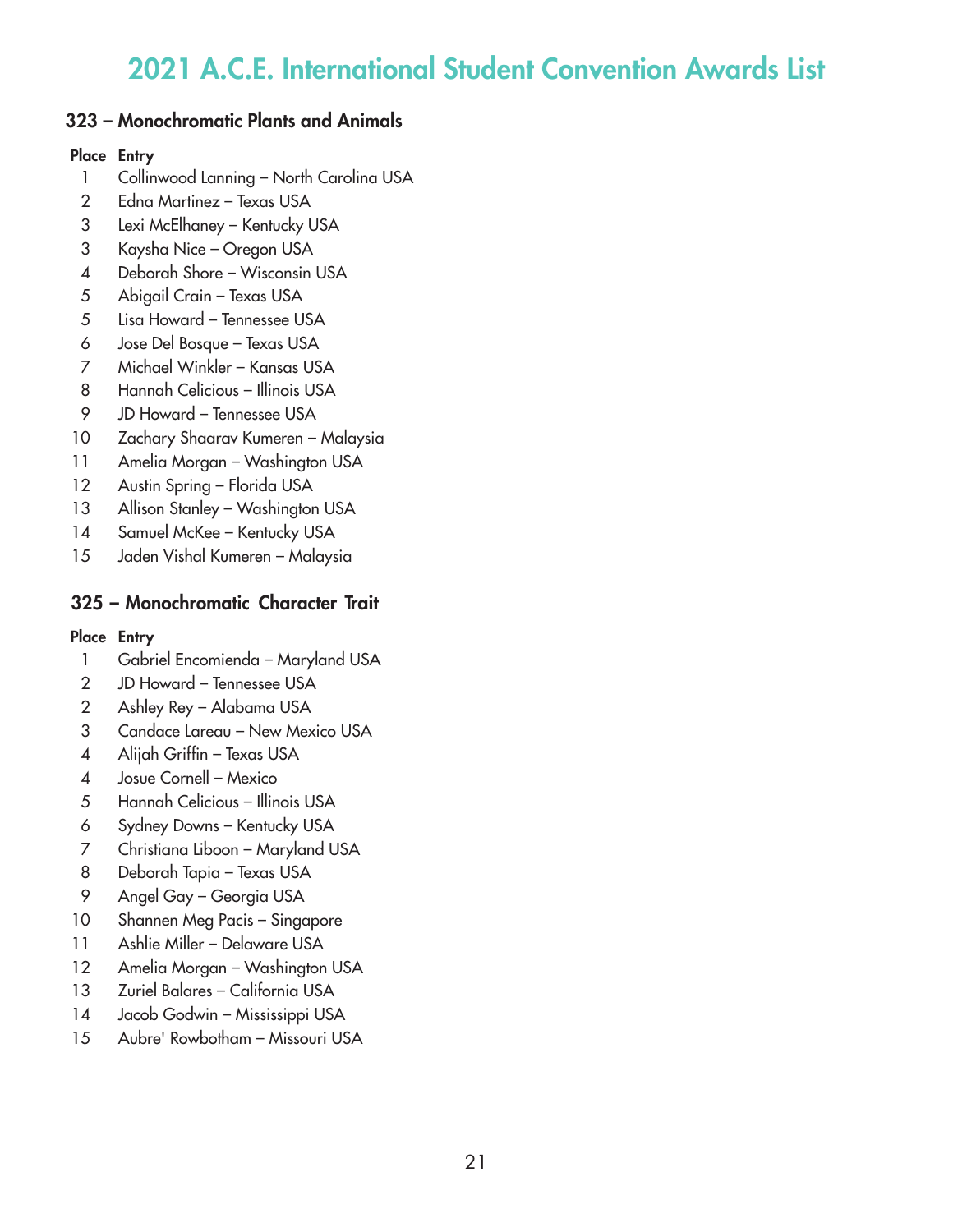## 331 – Color Scenic

### Place Entry

- Samuel Hernandez Mexico
- Hannah Jones North Carolina USA
- Joo Hyang Lee Korea (South)
- Brant Nice Oregon USA
- Isabella Paniagua Oregon USA
- Anthony Peterson Florida USA
- Jerik Himatay Illinois USA
- Hannah Thomas South Carolina USA
- Zoe Rabagos Texas USA
- Seth Agee Tennessee USA
- Adrian Rey Alabama USA
- Eden Nava Oregon USA
- Collinwood Lanning North Carolina USA
- Breanna Kroll Washington USA
- Kyla Marks Pennsylvania USA
- Christian Geary Maryland USA
- Kathryn Reed Arkansas USA
- Alejandro Manuel Ramirez Guizar Mexico
- Ethan Dam Kansas USA
- 12 Jenson Nice Oregon USA
- 12 Malachi Justice South Carolina USA
- Christopher Babilon Mississippi USA
- Jose Miguel Gutierrez Ayala Mexico
- Coreen Charise Oribello Maryland USA
- JD Howard Tennessee USA

# 332 – Color Still Life

- Carlos Hernandez Texas USA
- Ana Rebeca Hernandez Ramos Mexico
- Haylie Tucker Kentucky USA
- Zuriel Balares California USA
- Eisley Kapity Arkansas USA
- Jasmin Nunez Texas USA
- Kaylene Beachy Delaware USA
- Candace Lareau New Mexico USA
- Kyra Measles Tennessee USA
- 10 Orion Robinson Texas USA
- Kyler Zook Oregon USA
- Rayann Liboon Maryland USA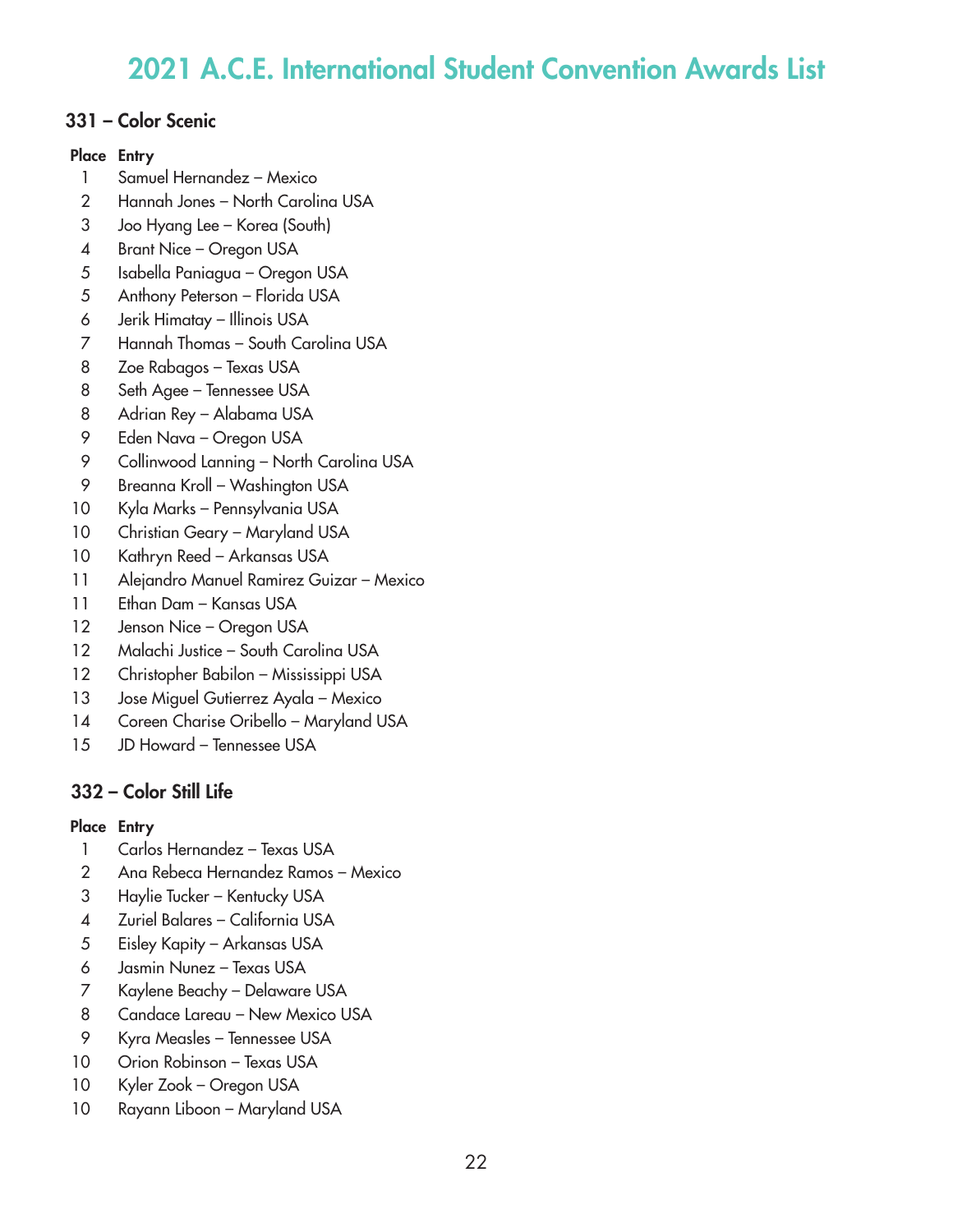## 332 – Color Still Life (Continued)

### Place Entry

- Gabriel Encomienda Maryland USA
- Edna Martinez Texas USA
- 12 Ian Jeyden Aguilar Rodriguez Mexico
- Joshua, Chu Xuan NG Malaysia
- Vision Adhikari Nevada USA
- Aniyah Corpus Texas USA

# 334 – Color Special Effects

- Coreen Charise Oribello Maryland USA
- Candace Lareau New Mexico USA
- Richard Perez Texas USA
- Caleb Lopez Texas USA
- Vision Adhikari Nevada USA
- Grace Ford North Carolina USA
- Nguyen Le Hai Vietnam
- Huynh Man Khang Nguyen Vietnam
- Sofia Perez Estevez Mexico
- 8 William Gracy V Florida USA
- Kaleigh Poore Mississippi USA
- Kyleigh Poore Mississippi USA
- Trisha B Sensenig Pennsylvania USA
- 11 Allison Stanley Washington USA
- 12 Nathan Lehman Oregon USA
- 13 Kriston Eleison Espina Singapore
- Kyler Zook Oregon USA
- Saira Kaur Mohan Malaysia
- LeAnna Beachy Delaware USA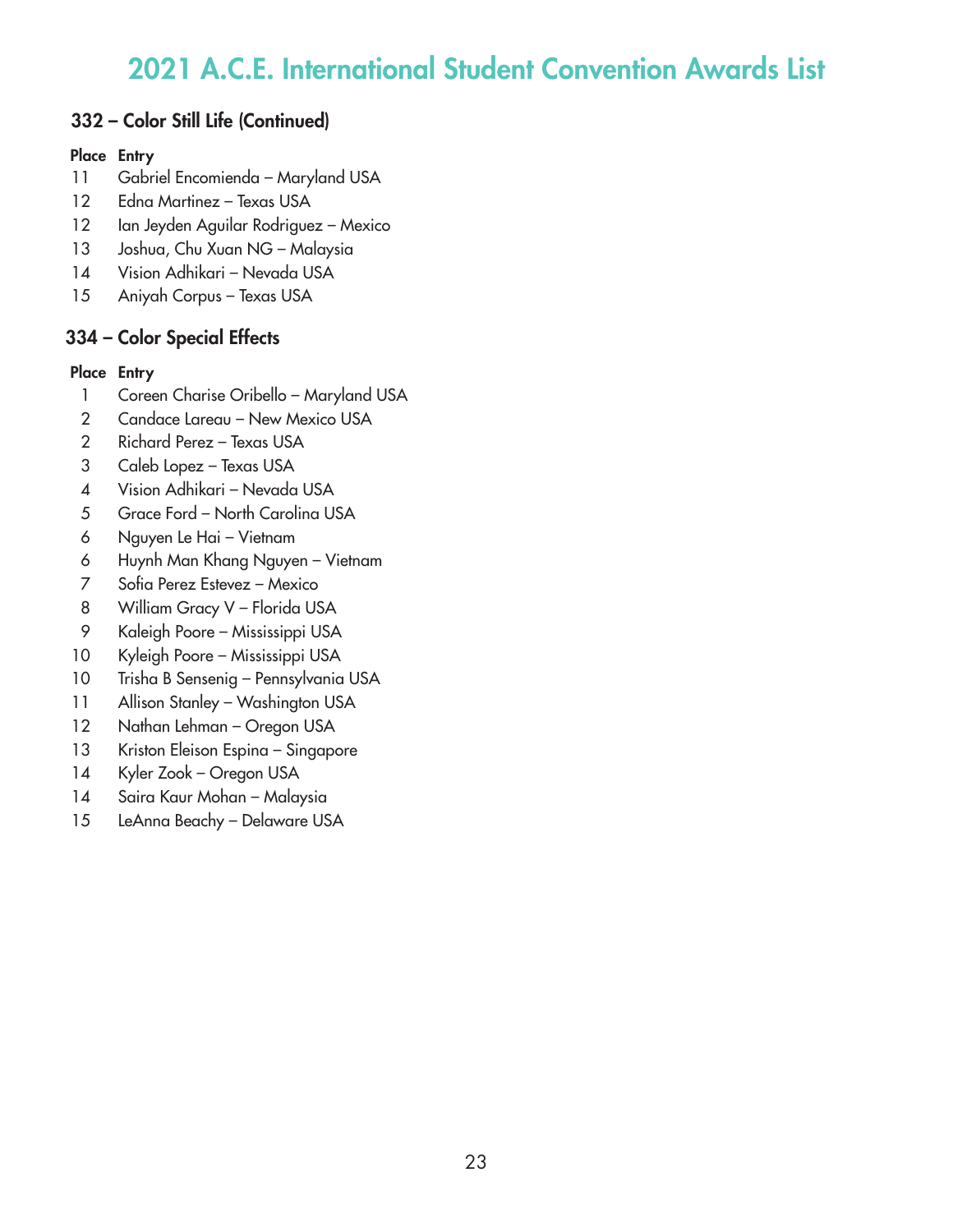### 335 – Color Character Trait

#### Place Entry

- Leeana Rae Valencia Sison Singapore
- Candace Lareau New Mexico USA
- JD Howard Tennessee USA
- Lisa Howard Tennessee USA
- Trinity Bosarge Mississippi USA
- Alana Stoltzfus Delaware USA
- Chloe Hughes South Carolina USA
- Shadrach Lapp Pennsylvania USA
- Jordanna Burt Georgia USA
- Kyla Marks Pennsylvania USA
- Eden Nava Oregon USA
- Willard Appell New York USA
- Saviane San Diego Guillermo Singapore
- Roman Mullinax Arkansas USA
- Emily Jarman Mississippi USA
- Hayden Morgan Washington USA
- Shannen Meg Pacis Singapore
- Elena Charping Texas USA
- 13 Rusty Nersesian Florida USA
- 14 Hannah Jones North Carolina USA
- Ann Malak Riosa Maryland USA

# 336 – Color Animals

- Anna Jones South Carolina USA
- 2 Carolina Lipe South Carolina USA
- JD Howard Tennessee USA
- Brenton Shiverdeck Tennessee USA
- David Borkholder Delaware USA
- Collinwood Lanning North Carolina USA
- Sydney Downs Kentucky USA
- Lisa Howard Tennessee USA
- Kaysha Nice Oregon USA
- Olivia Fransko New Jersey USA
- Eisley Kapity Arkansas USA
- David Bara-Popa Pennsylvania USA
- 11 Nathan Lehman Oregon USA
- Jenna Styles Alabama USA
- 13 James Cruz Oregon USA
- Janelcy Nisperos Orille Singapore
- Malachi Justice South Carolina USA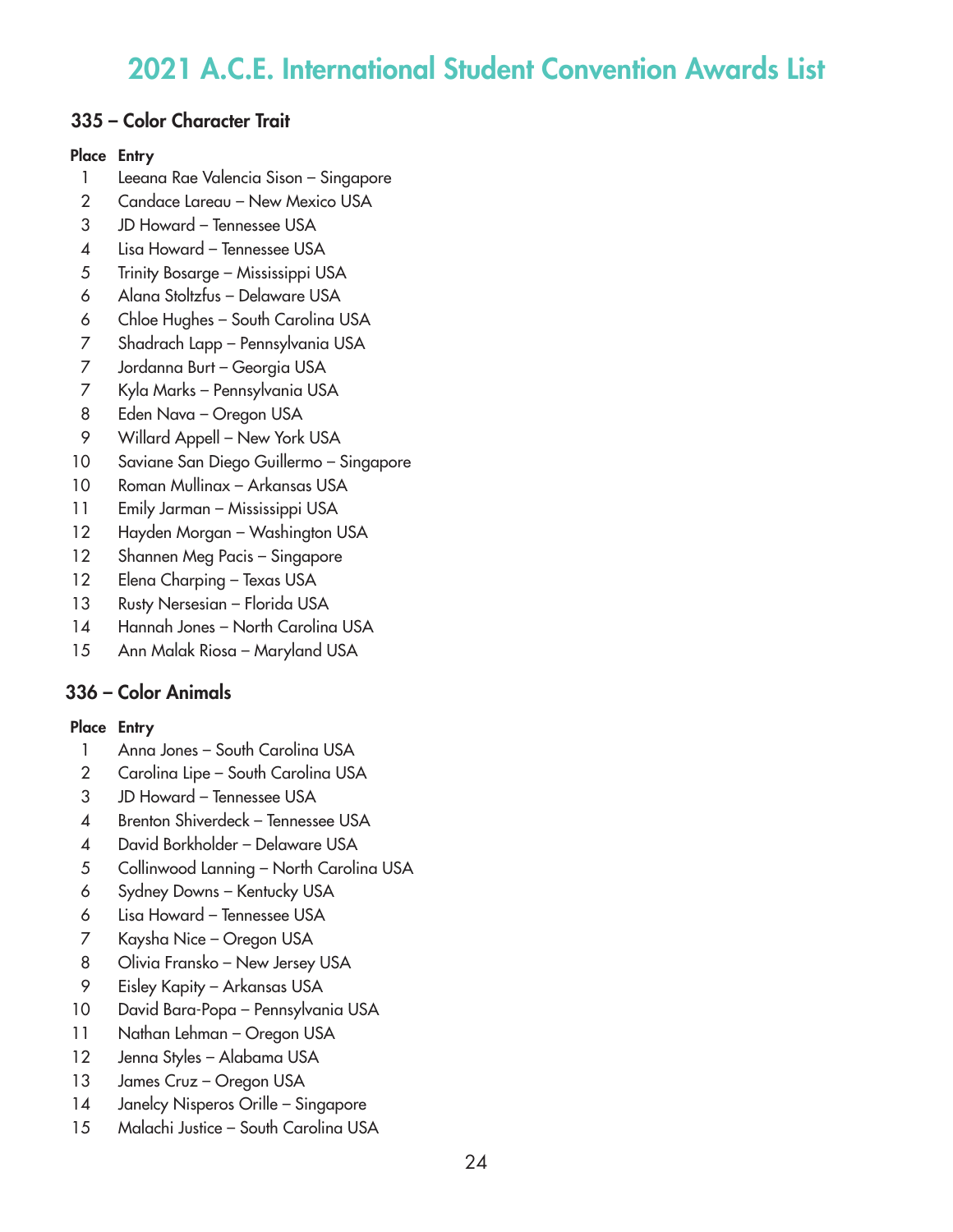## 337 – Color Plants

### Place Entry

- Ga Yeon Lee Korea (South)
- Hannah Celicious Illinois USA
- Seth Agee Tennessee USA
- JD Howard Tennessee USA
- Edna Martinez Texas USA
- Alejandro Manuel Ramirez Guizar Mexico
- Ann Malak Riosa Maryland USA
- Saviane San Diego Guillermo Singapore
- 8 Candace Lareau New Mexico USA
- Lisa Howard Tennessee USA
- Ron Allen Samaniego Illinois USA
- Aniyah Corpus Texas USA
- Ashley Rey Alabama USA
- 12 Tylor Mills Kentucky USA
- 13 Nathan Saturno Illinois USA
- 13 William Gracy V Florida USA
- 14 Cole Butler Virginia USA
- Jose Miguel Gutierrez Ayala Mexico

# 340 – Color Computer Enhancement

- Rayann Liboon Maryland USA
- Tiffany Anh Vildad Philippines
- Sammy Bullock Kentucky USA
- Matt Garcino Mississippi USA
- Lucia Perez Estevez Mexico
- Abigail Shore Wisconsin USA
- Macie Denham Kentucky USA
- Wyatt Lewis Mississippi USA
- Philip San Pedro Maryland USA
- Allison Stanley Washington USA
- 11 Colton Lanning Washington USA
- 12 Callie Burt Georgia USA
- Emma Grace Morris Mississippi USA
- Jack Dillon Virginia USA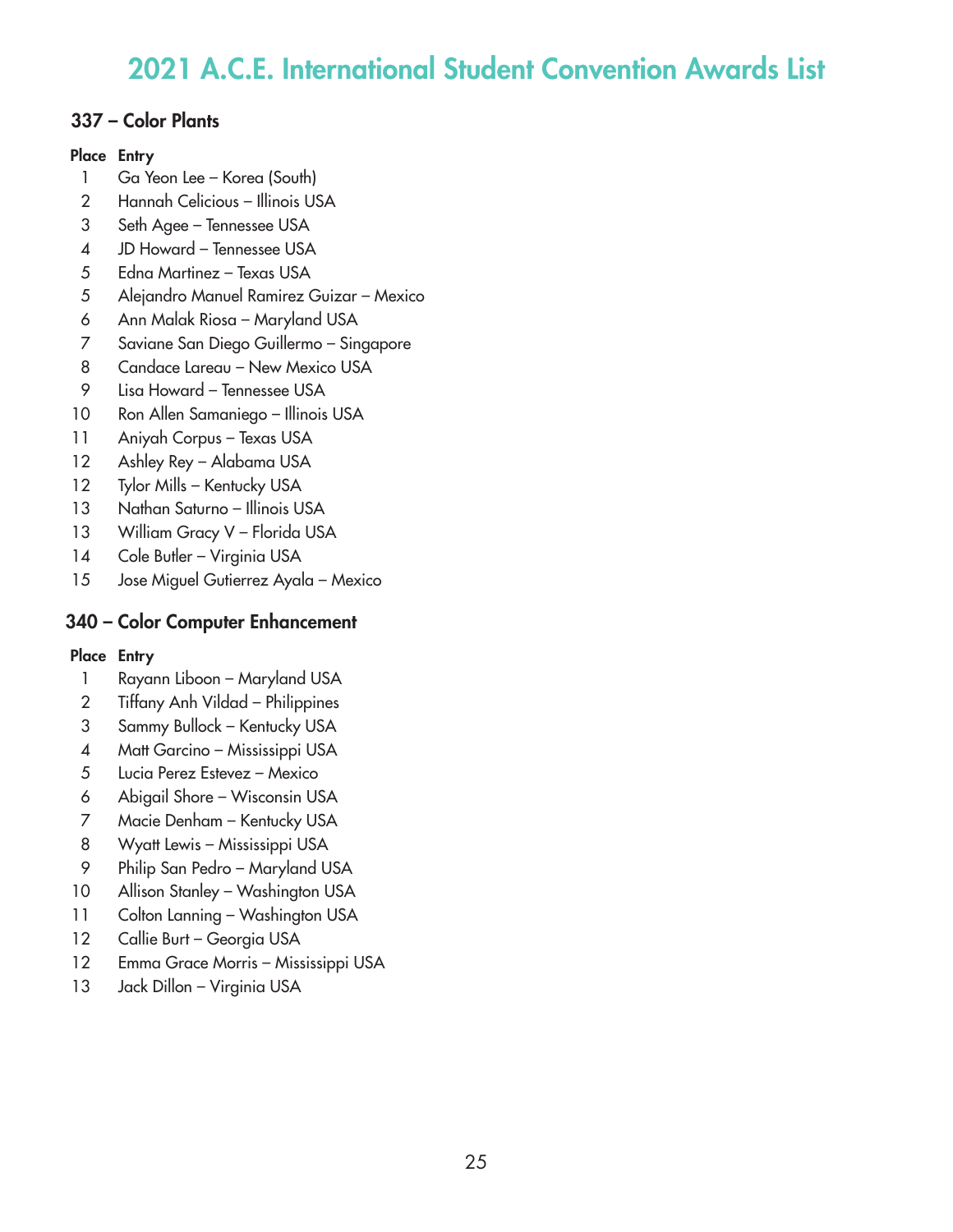## 350 – Coordinates

### Place Entry

- Kaysha Nice Oregon USA
- Lucia Perez Estevez Mexico
- Abigail Shore Wisconsin USA
- Isabella Jones Mississippi USA
- Chloe Jones Mississippi USA

# 351 – Dresses

## Place Entry

- 1 Olivia Blackman Georgia USA
- Valentina Cedillo Cuevas Mexico
- Nathalie Dufresne New York USA
- Holly Carlson Kansas USA
- Destiny Andrew Oklahoma USA
- Gabriela Rodriguez Kansas USA
- Peyton Mottern Tennessee USA
- 8 Bianca Worrell New York USA
- Hannah Celicious Illinois USA
- Gilana Buchanan Tennessee USA
- Meariah Odom Florida USA
- Deborah Shore Wisconsin USA
- Sage Bowman Pennsylvania USA
- Amelia Morgan Washington USA

# 352 – Formals

## Place Entry

- Sofia Perez Estevez Mexico
- Valentina Cedillo Cuevas Mexico
- Hannah Shore Wisconsin USA
- Olivia Sahlstrom Wisconsin USA
- Deborah Shore Wisconsin USA
- Shawnelle Harold California USA
- Rachel Mills Wisconsin USA

# 353 – Coats/Suits

## Place Entry

Sarai Angelina Bautista Acosta – Mexico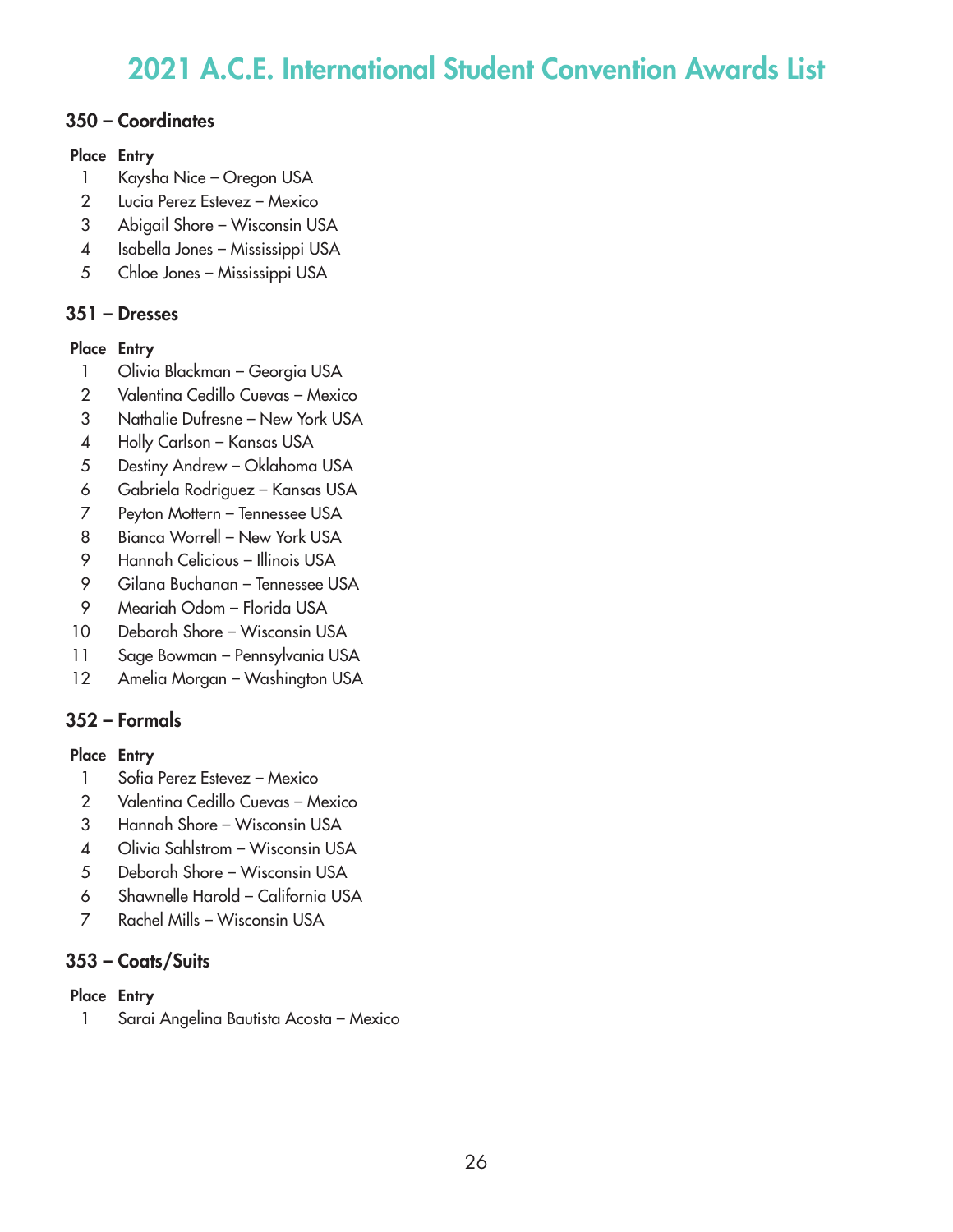## 355 – Counted Cross-Stitch

### Place Entry

- Haylie Tucker Kentucky USA
- Natalie Wegman Missouri USA
- Emily Stauffacher Wisconsin USA
- 4 Olivia Keith Kentucky USA
- Larissa Robberts Kansas USA
- Genesis Carranza New York USA
- Yanha Gabriela Soto Robles Mexico
- 8 Macie Denham Kentucky USA
- 9 Claire Coleman Kentucky USA
- Rebekah Hampton Kentucky USA
- Layla Hudson Florida USA

# 356 – Embroidery

## Place Entry

- 1 Olivia Boyd Kentucky USA
- Valentina Cedillo Cuevas Mexico
- Macie Denham Kentucky USA
- Ashley Rey Alabama USA
- Alina Alston New York USA
- Emma Best Arkansas USA
- Eisley Kapity Arkansas USA
- Chloe Jones Mississippi USA

# 359 – Crochet

- 1 Charity Brooks Kentucky USA
- Mariana Garcia Galarza Mexico
- Peyton Mottern Tennessee USA
- Cruzmaria Fernandez New York USA
- Anna Jones South Carolina USA
- Jenna Styles Alabama USA
- Maria Eugenia Martinez Fernandez Mexico
- 8 Sydney Downs Kentucky USA
- Olivia Blackman Georgia USA
- Isabella Jones Mississippi USA
- Erin Ericksen Minnesota USA
- 12 Anthem Bloyer Missouri USA
- Monica-Faith Oliveras Nevada USA
- Autumn Cook Missouri USA
- 15 Lexi McElhaney Kentucky USA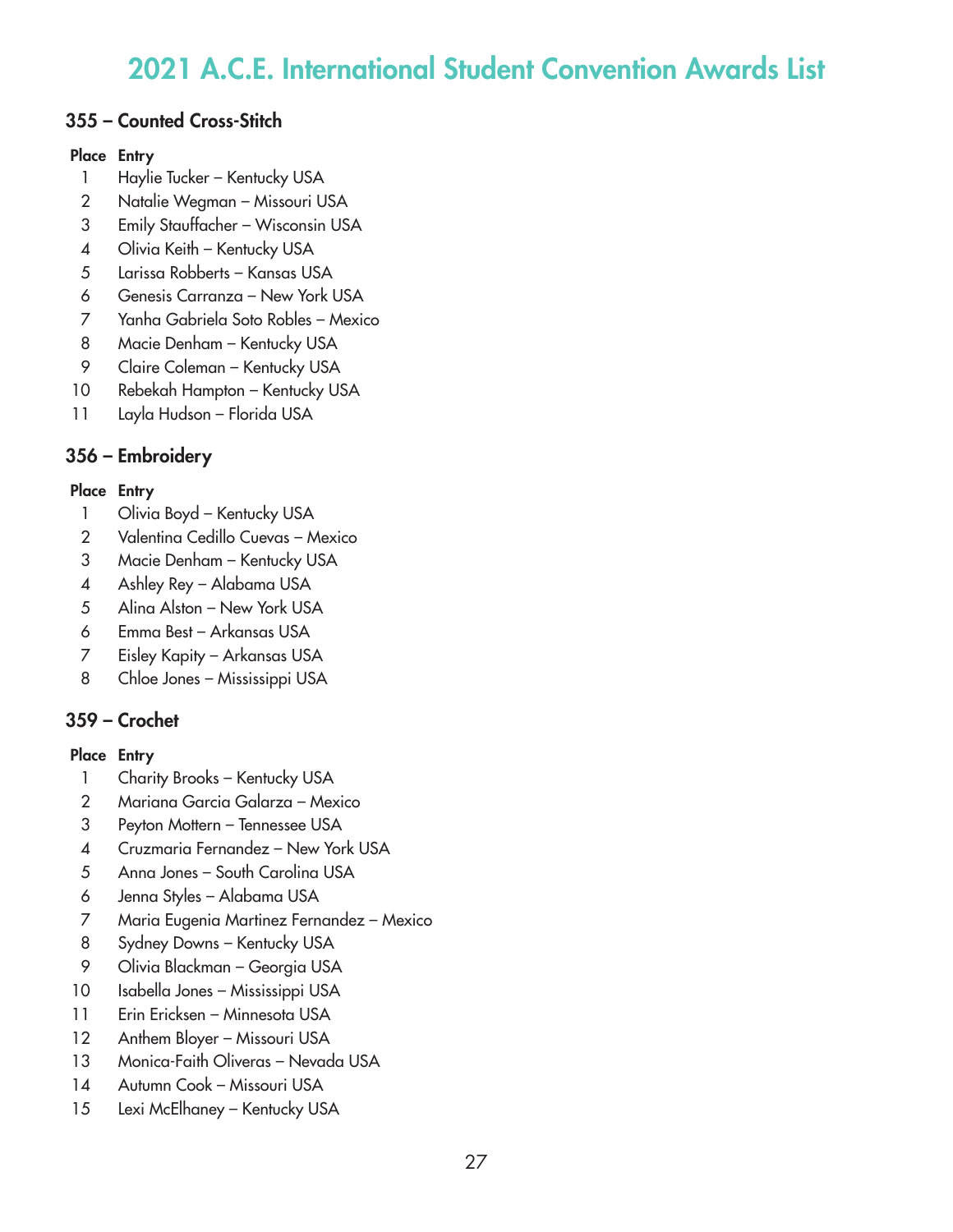### 360 – Knitting

### Place Entry

- Sammy Bullock Kentucky USA
- Deborah Shore Wisconsin USA
- Rachel Mills Wisconsin USA
- Rachel Arndt Oklahoma USA
- Maria Eugenia Martinez Fernandez Mexico

## 361 – Quilts

### Place Entry

- Cora Childers North Carolina USA
- 2 Rose Lovette North Carolina USA
- Maria Eugenia Martinez Fernandez Mexico
- Amanda Brooks Missouri USA
- Hannah Nansel Missouri USA
- Emma Best Arkansas USA
- Abigail Nansel Missouri USA

# 362 – Afghans

### Place Entry

- Erin Ericksen Minnesota USA
- Isabella Jones Mississippi USA
- Madison Williford Florida USA

# 424 – Soccer Kick

- Vision Adhikari Nevada USA
- Ethan Abraham South Africa
- Christian Fanjul Virginia USA
- Jack Dillon Virginia USA
- Daniel (D.J.) Dillon Virginia USA
- Jeffree Lopez Inestroza Florida USA
- Seth Woodward Virginia USA
- Ben Worcester New York USA
- Luke Blythe Virginia USA
- Ethan Dam Kansas USA
- Jacob Ramirez Texas USA
- James Schroeder Florida USA
- Emmanuel Hewett Oklahoma USA
- James Smith South Carolina USA
- David Bara-Popa Pennsylvania USA
- 11 Rusty Nersesian Florida USA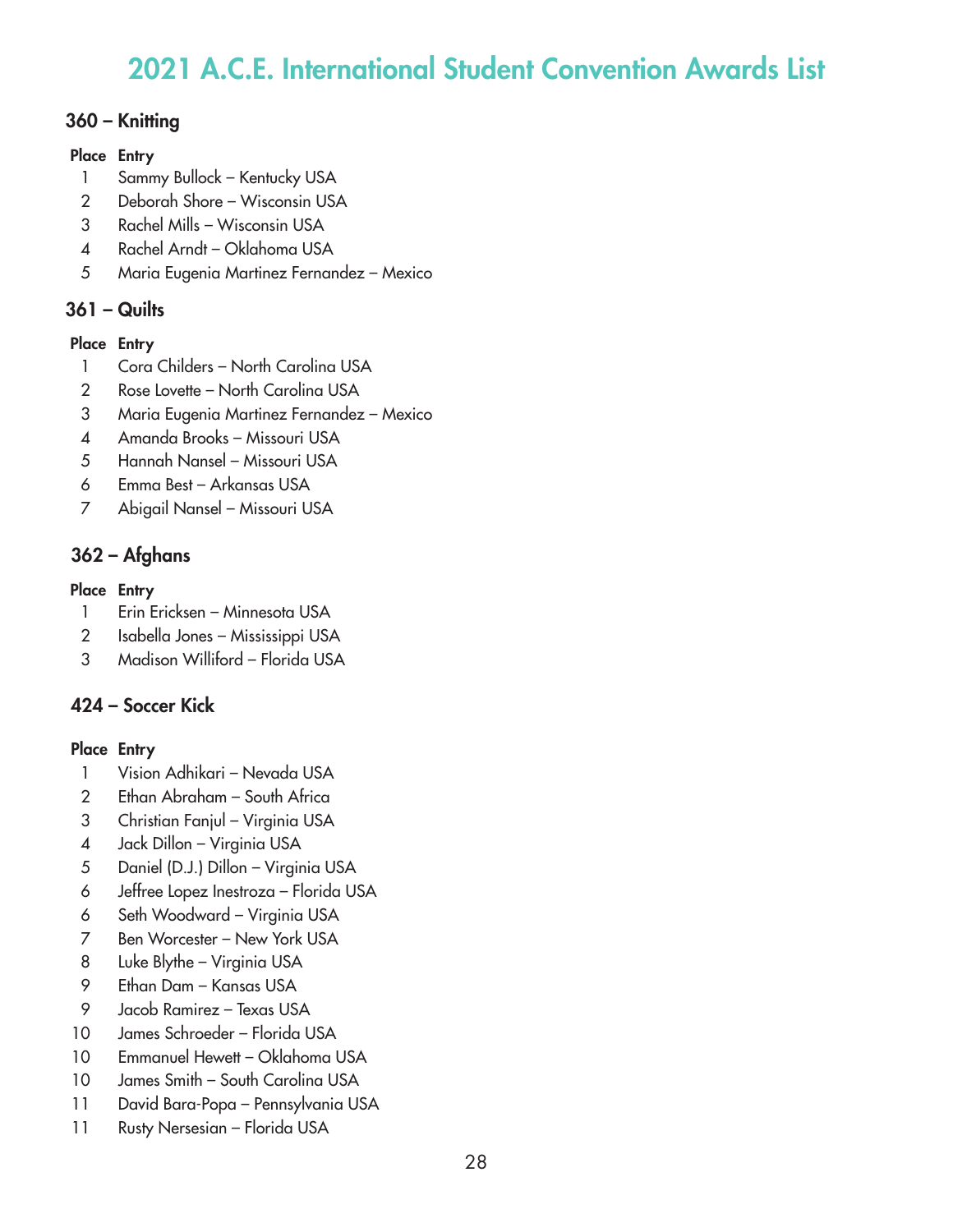# 424 – Soccer Kick (Continued)

### Place Entry

- Jace Trisler Missouri USA
- 13 Cole Butler Virginia USA
- Edrei Gomez Texas USA
- Gabriel Favila Texas USA
- 15 Isaac Albin Washington USA
- Enoch Mogusu North Carolina USA

# 426 – Physical Fitness

### Place Entry

- Tanner Arentz Pennsylvania USA
- 2 Colton Lanning Washington USA
- John Honeycutt Oklahoma USA
- Ethan Abraham South Africa
- Ivan Ericksen Minnesota USA
- Malachi Justice South Carolina USA
- Weston Taylor Kentucky USA
- 8 Jamin Taylor Kentucky USA
- Eli Utter New York USA
- Aidan Gibson Florida USA
- Nicholas Phelps Mississippi USA
- Cross Campbell Texas USA
- Joseph Curry Mississippi USA
- Benjamin Dimond Florida USA
- 14 Owen Thompson Florida USA
- Jacob Godwin Mississippi USA

# 427 – Basketball

- Fairview Christian School Pennsylvania USA
- Jordan Christian Academy Kentucky USA
- Rock Church School Virginia USA
- Belmont Christian Academy Kentucky USA
- Mountain View Christian School Pennsylvania USA
- Lighthouse Christian School South Carolina USA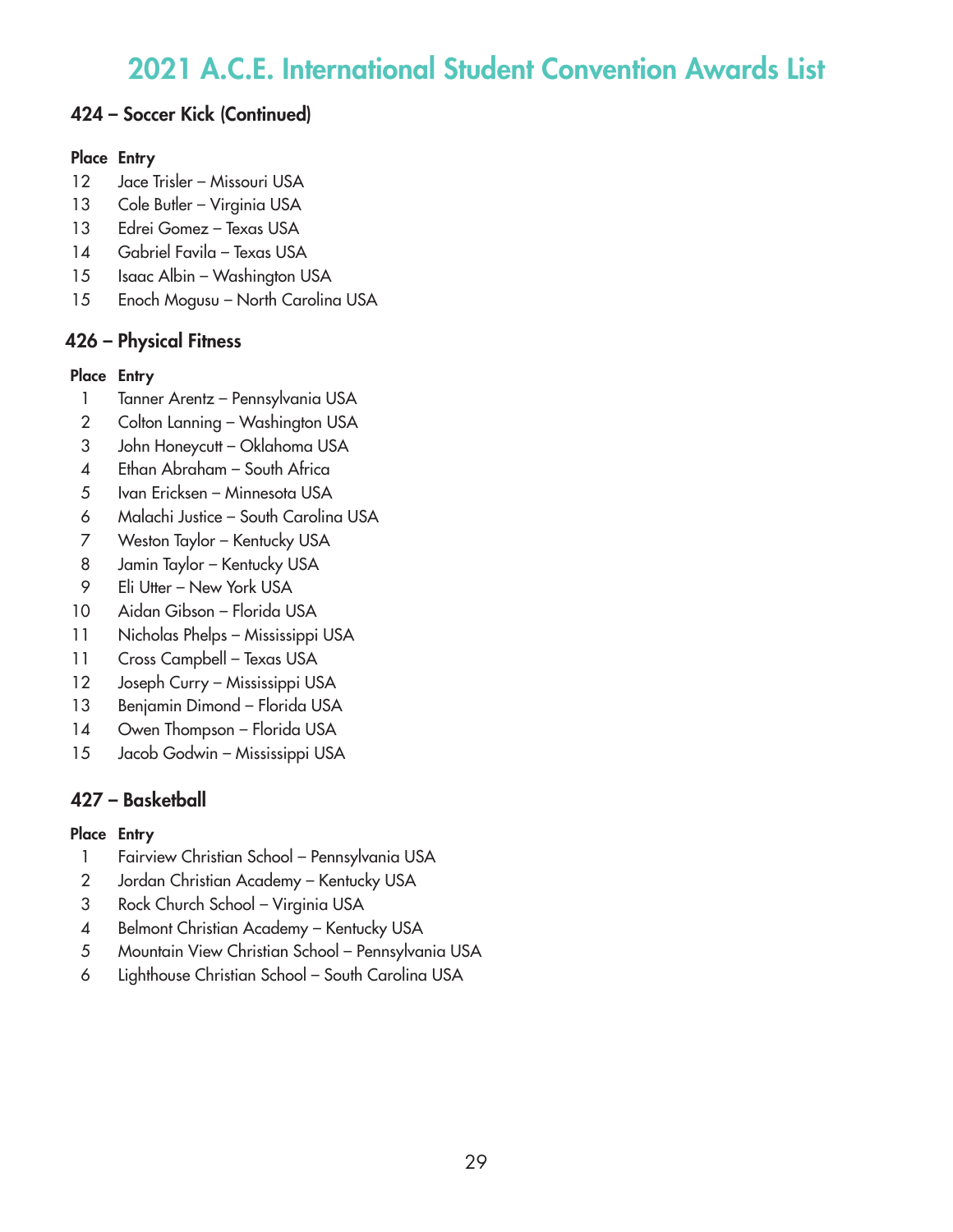## 428 – Table Tennis Male

### Place Entry

- Ron Reyes Maryland USA
- Nathan Lehman Oregon USA
- Kyler Zook Oregon USA
- Daniel (D.J.) Dillon Virginia USA
- Gabriel Encomienda Maryland USA
- Andrew Reed Arkansas USA

# 431 – Tennis Singles Male

## Place Entry

- Anthony Peterson Florida USA
- Aaron Joyner Wisconsin USA
- Rusty Nersesian Florida USA
- Austin Wilcher Mississippi USA
- James House Kentucky USA
- Seth Vanmeter Kentucky USA

# 436 – Unlimited Free Style Male

### Place Entry

- 1 Clate Childers North Carolina USA
- Dolton Weido Arkansas USA
- Nathaniel Wilson Georgia USA
- Ivan Ericksen Minnesota USA
- Cross Campbell Texas USA
- Obadiah Johnson Kentucky USA
- Brayden Wesley Kentucky USA

# 437 – Limited Free Style Male

### Place Entry

- 1 Isaiah Jimenez Texas USA
- Hayden Morgan Washington USA
- Hunter McDougal Oklahoma USA
- Gage Overholser Missouri USA

# 438 – Bare Compound Bow Male

- Landan Griffin Arkansas USA
- Kolter Cook Missouri USA
- Samuel Angerstein Texas USA
- Austin Faircloth Florida USA
- Jeffree Lopez Inestroza Florida USA
- Ethan Hernandez Texas USA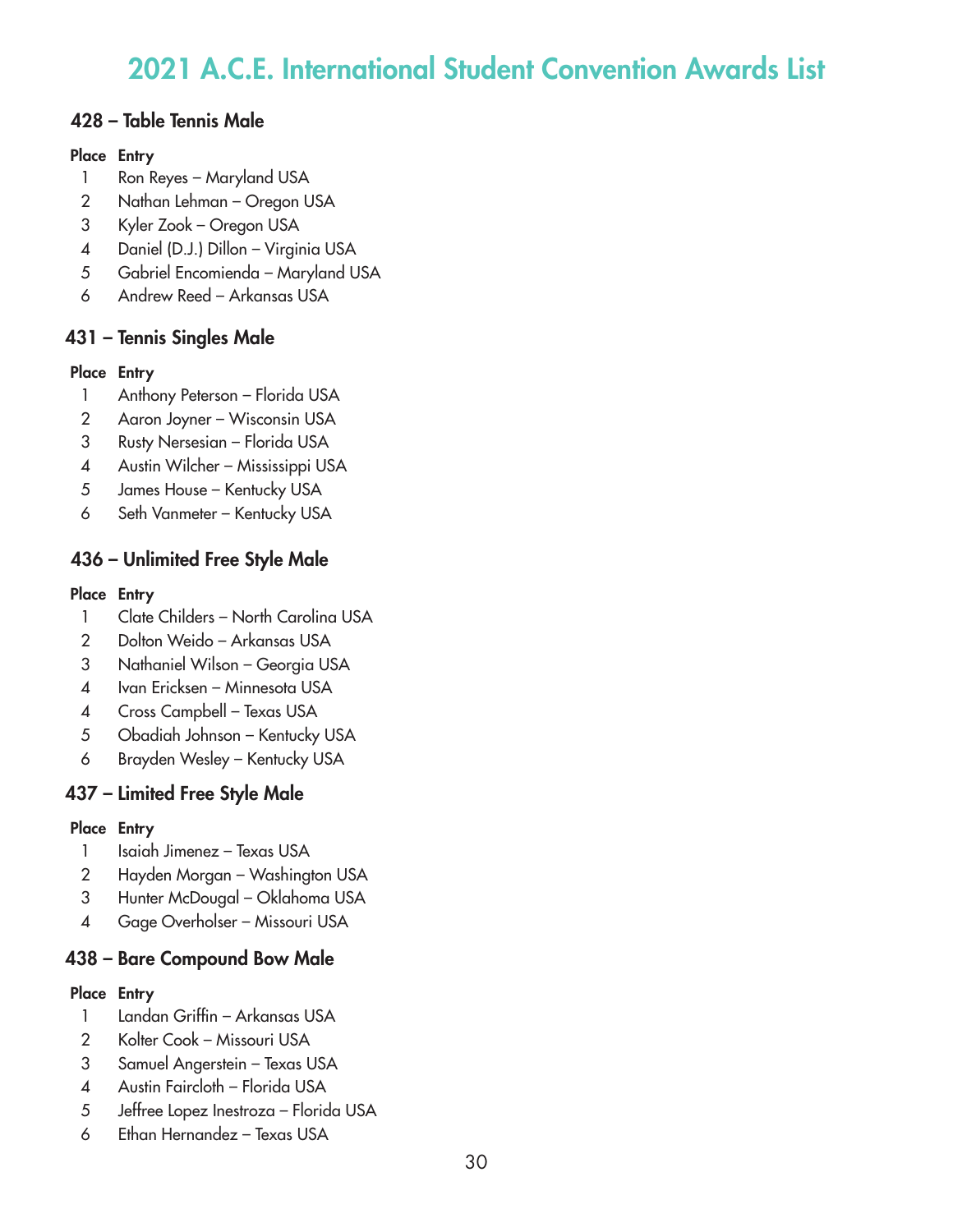## 439 – Traditional Instinctive Male

### Place Entry

- 1 Jamison Petersheim Pennsylvania USA
- 2 Davis Teeter North Carolina USA
- 3 Clate Childers North Carolina USA
- 4 Nathaniel Wilson Georgia USA
- 5 Jackson Ray Arkansas USA
- 6 Christian Wilson Georgia USA

# 445 – Unlimited Free Style Female

### Place Entry

- 1 Cambrie Hobbs North Carolina USA
- 2 Gwendolyn Crain Texas USA
- 3 Hannah Byars Texas USA
- 4 Jillian Morgan Washington USA
- 5 Alexus Guevara Georgia USA
- 6 Lexie Stringfellow Mississippi USA

# 446 – Limited Free Style Female

## Place Entry

1 Jillian Morgan – Washington USA

# 447 – Bare Compound Bow Female

## Place Entry

- 1 Sammy Bullock Kentucky USA
- 2 Kaeci Bishop Arkansas USA
- 3 Isabella Jones Mississippi USA
- 4 Emily Thomas South Carolina USA
- 5 Amanda Brooks Missouri USA
- 6 Isabelle Wrye Florida USA

# 448 – Traditional Instinctive Female

- 1 Chloe Hughes South Carolina USA
- 2 Cora Childers North Carolina USA
- 3 Gilana Buchanan Tennessee USA
- 4 Alexus Guevara Georgia USA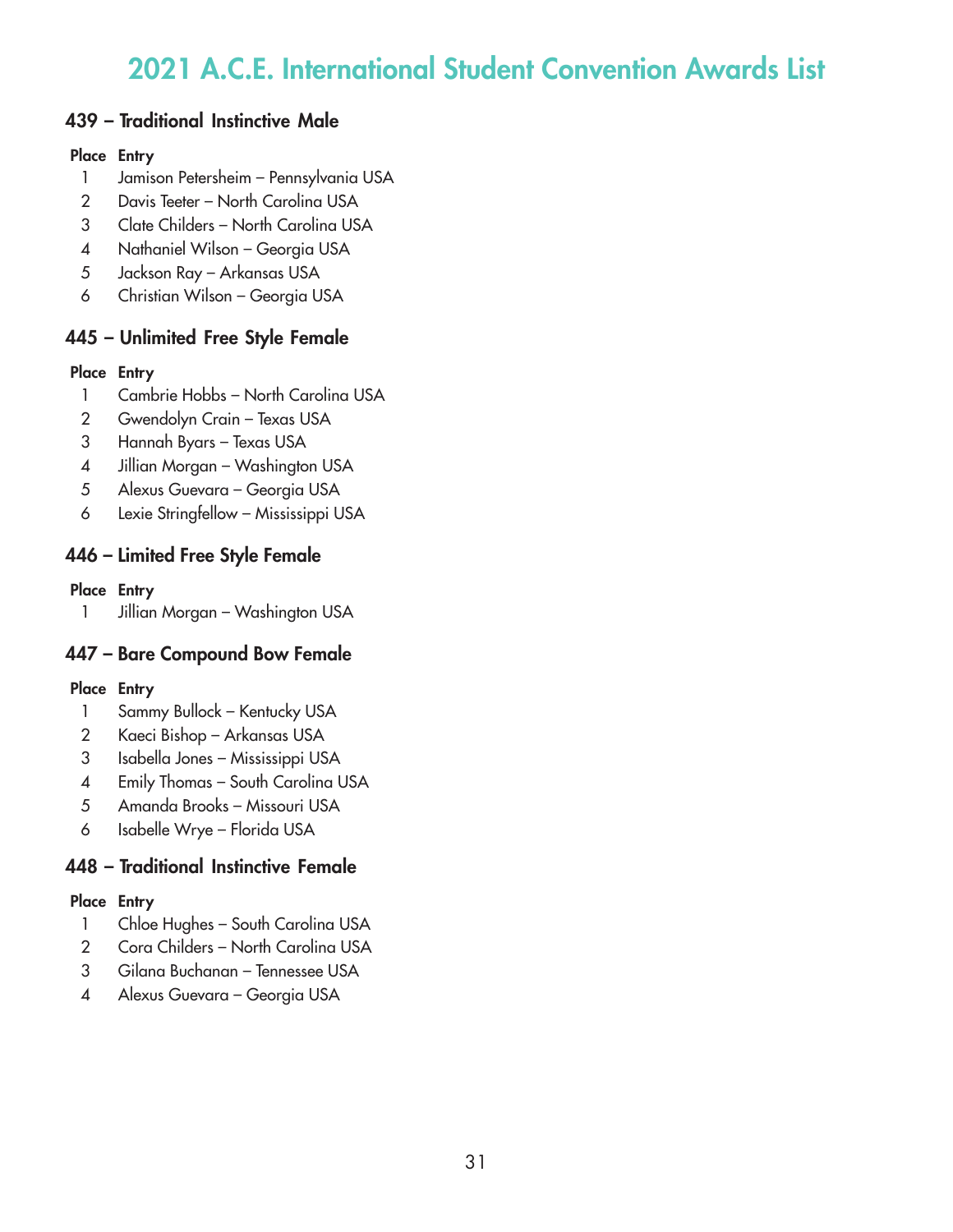### 450 – Table Tennis Female

### Place Entry

- Hannah Celicious Illinois USA
- Sammy Bullock Kentucky USA
- Danelle Habegger Wisconsin USA
- Christiana Liboon Maryland USA
- Taylor Yoder Pennsylvania USA
- Ann Malak Riosa Maryland USA

## 451 – Volleyball Female

### Place Entry

- Central Christian School Delaware USA
- Saline Christian Academy Kentucky USA
- Fairview Christian School Pennsylvania USA
- Gateway Christian School Texas USA
- Mountain View Christian School Pennsylvania USA
- Belmont Christian Academy Kentucky USA

# 454 – Tennis Singles Female

### Place Entry

- Faythe Corpus Texas USA
- Danelle Habegger Wisconsin USA
- Emmrie Marx Texas USA
- Ashlie Miller Delaware USA
- Aniyah Corpus Texas USA
- Emily Nolt Pennsylvania USA

# 461 – Color Guard

### Place Entry

- Lighthouse Christian School Tennessee USA
- Vinemont Christian Academy Alabama USA

# 462 – Flag Corps

### Place Entry

Vinemont Christian Academy – Alabama USA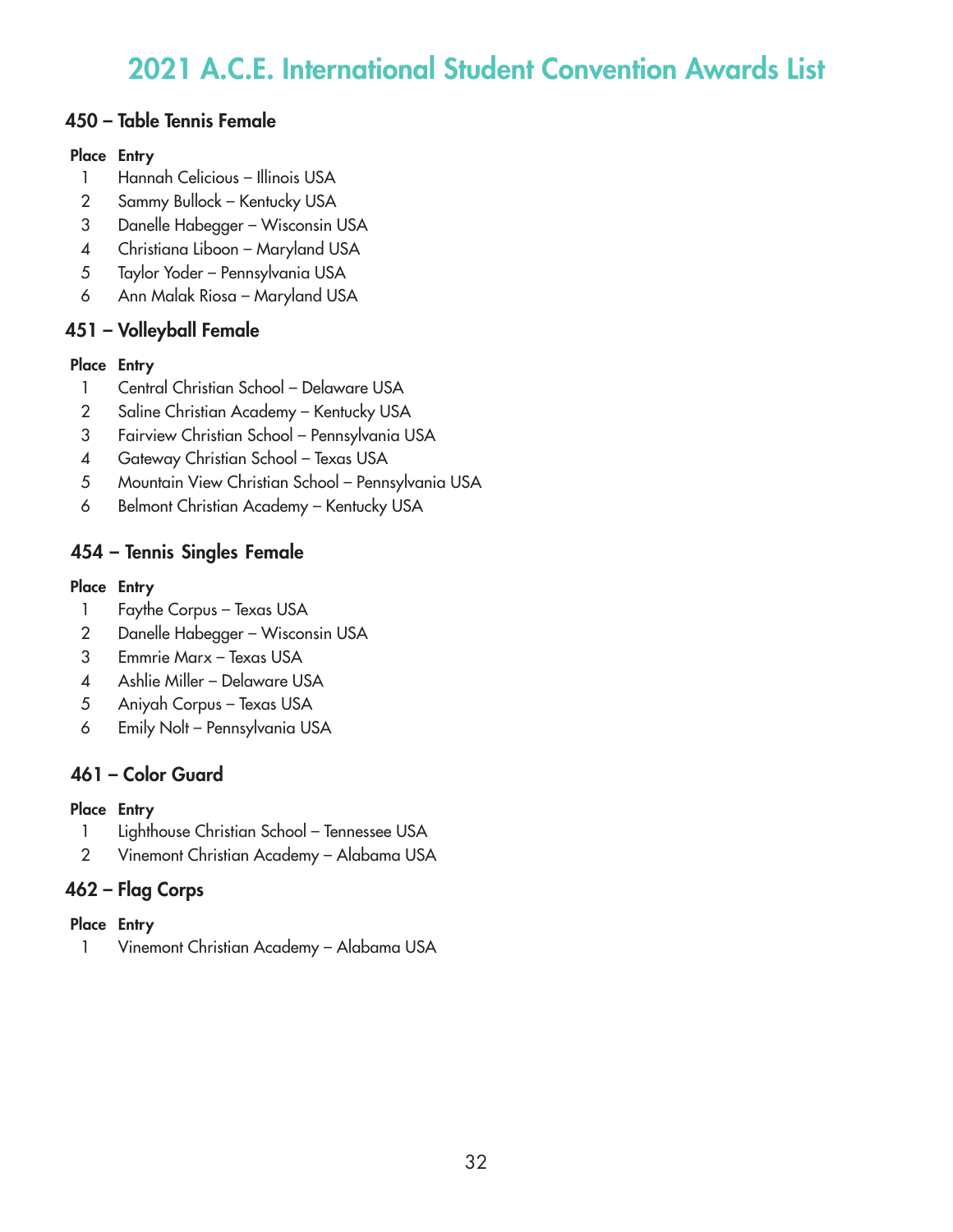## 501 – Vocal Solo Male

#### Place Entry

- Seth Agee Tennessee USA
- Jose Eduardo Alvarez Estrada Mexico
- Bruno Medina Grijalva Mexico
- Jose Miguel Gutierrez Ayala Mexico
- Brenton Shiverdeck Tennessee USA
- Caleb Lopez Texas USA
- Duane Ryals Texas USA
- Roman Mullinax Arkansas USA
- Braxton Biggs Tennessee USA
- Joshua Salas Texas USA
- Trenton Kirkland Mississippi USA
- Leonardo Cedillo Cuevas Mexico
- 13 Jenson Nice Oregon USA
- Abel Harold California USA
- Gage Overholser Missouri USA

# 502 – Vocal Solo Female

- Ana Rebeca Hernandez Ramos Mexico
- Maria Eugenia Martinez Fernandez Mexico
- Olivia Blackman Georgia USA
- Symphony Harold California USA
- Lisa Howard Tennessee USA
- Rachel Stauffacher Wisconsin USA
- Andrea Panecatl Diaz de la Vega Mexico
- Abby Daena De Leon Salgado Mexico
- Hannah Shore Wisconsin USA
- Loret Naharai Hernandez Rodriguez Mexico
- Gabriela Rodriguez Kansas USA
- 12 Peyton Mottern Tennessee USA
- Serena Ibarra Texas USA
- Gwendolyn Crain Texas USA
- Valentina Cedillo Cuevas Mexico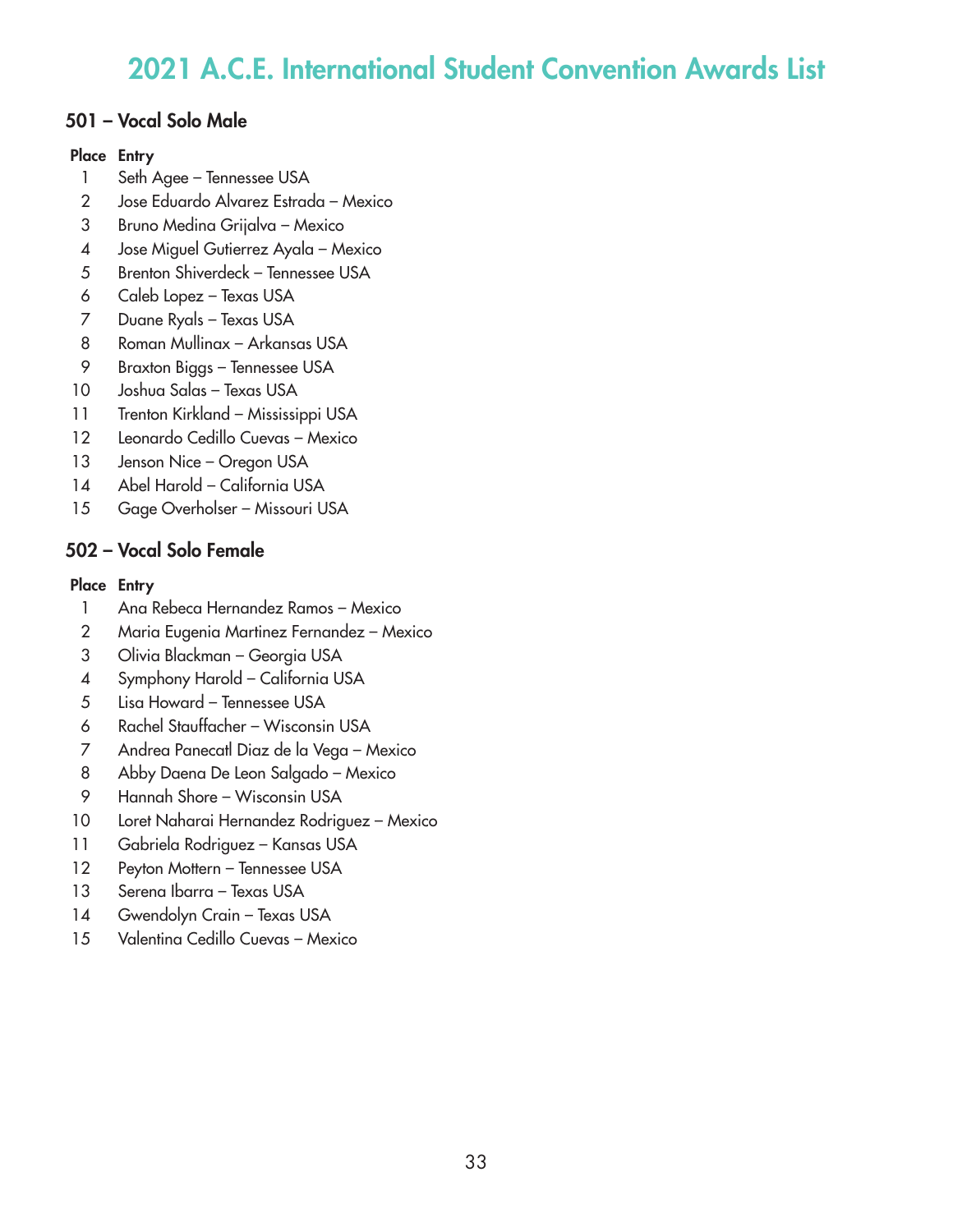## 503 – Vocal Duet Male

### Place Entry

- Grace Temple Christian Academy Texas USA
- Vineyard Christian Academy Mexico
- Lighthouse Christian School South Carolina USA
- Fairview Christian School Pennsylvania USA
- Solid Rock Baptist Academy California USA
- Fort Gibson Christian Academy Oklahoma USA
- Mountain View Christian School Pennsylvania USA
- Lighthouse Christian School Georgia USA
- Gateway Christian School Texas USA
- Torchlight Preparatory Academy Texas USA

# 504 – Vocal Duet Female

### Place Entry

- Lighthouse Christian School Georgia USA
- Berean Christian School Wisconsin USA
- Berean Christian School Wisconsin USA
- Vineyard Christian Academy Mexico
- Apostolic Christian Academy Texas USA
- Christians Homeschooling in the Mtns North Carolina USA
- Solid Rock Baptist Academy California USA
- Mountain View Christian School Pennsylvania USA
- Heritage Homeschool Tennessee USA
- Mountain View Christian School Pennsylvania USA
- Berean Christian School Wisconsin USA
- 12 P+E Christian Community Mexico
- Maranatha Baptist Christian School Arkansas USA
- Central Christian School Delaware USA
- Vineyard Christian Academy Mexico

# 505 – Vocal Duet Mixed

- Lighthouse Christian School Georgia USA
- Gateway Christian School Texas USA
- Vineyard Christian Academy Mexico
- Nivjar Homeschools Mexico
- Royal International Christian Academy Maryland USA
- Vineyard Christian Academy Mexico
- Christians Homeschooling in the Mtns North Carolina USA
- Mission Hill Christian Academy Missouri USA
- Lighthouse Christian School Tennessee USA
- Academia Bautista Alfa y Omega Mexico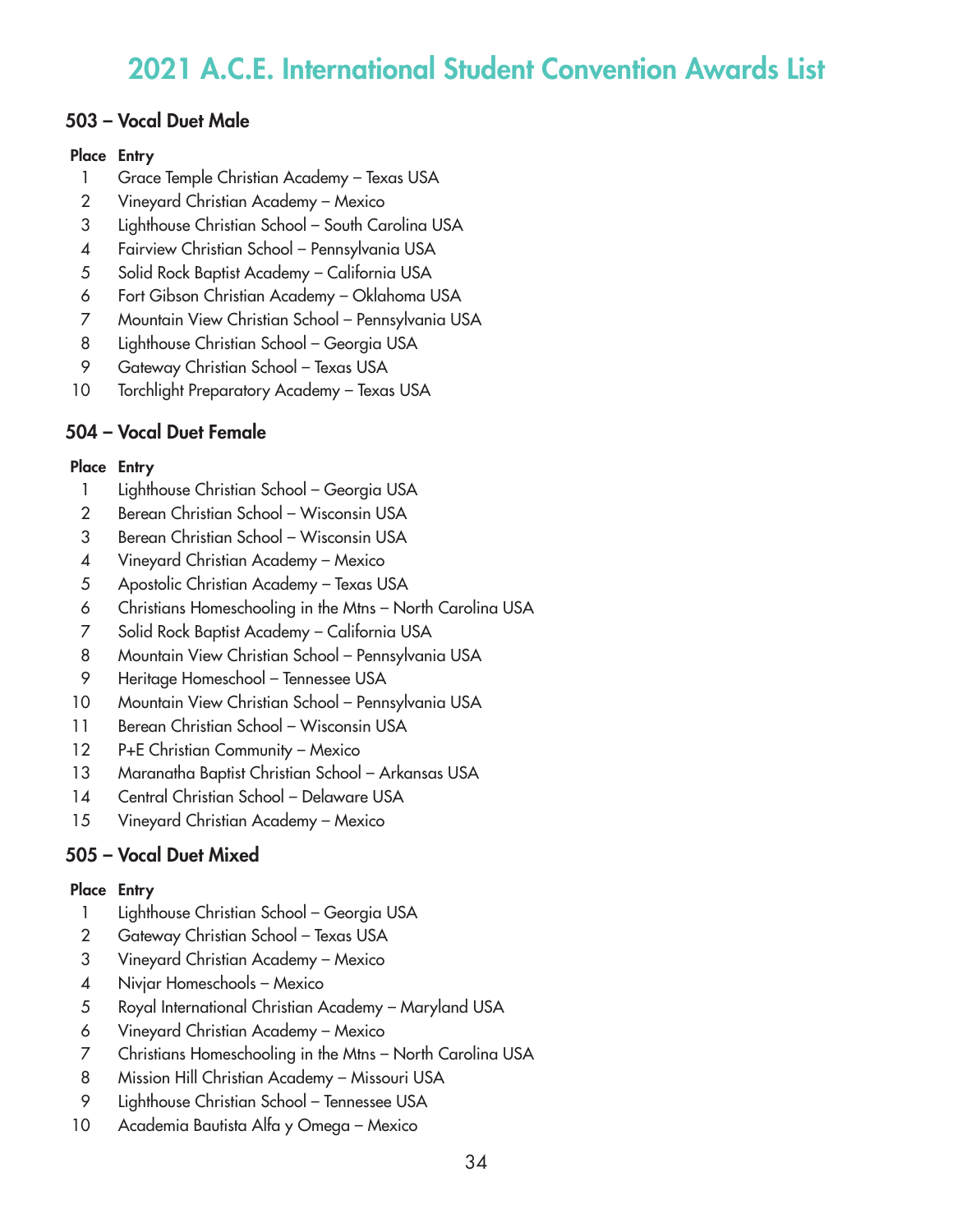## 505 – Vocal Duet Mixed (Continued)

#### Place Entry

- 11 Mountain View Christian School Pennsylvania USA
- 12 Fairview Christian School Pennsylvania USA
- 13 Nice Homeschool Oregon USA
- 14 Mountain View Christian School Pennsylvania USA
- 15 The Church Academy Nevada USA

## 506 – Vocal Trio Male

#### Place Entry

- 1 Lighthouse Christian School Tennessee USA
- 2 Berean Fundamental Baptist School Illinois USA
- 2 Rock Church School Virginia USA
- 3 Fairview Christian School Pennsylvania USA
- 4 Grace Temple Christian Academy Texas USA
- 5 Saline Christian Academy Kentucky USA
- 6 Vineyard Christian Academy Mexico
- 7 Royal International Christian Academy Maryland USA

## 507 – Vocal Trio Female

- 1 Berean Fundamental Baptist School Illinois USA
- 2 Christians Homeschooling in the Mtns North Carolina USA
- 3 Fairview Christian School Pennsylvania USA
- 4 Fairview Christian School Pennsylvania USA
- 5 Mountain View Christian School Pennsylvania USA
- 6 Berean Christian School Wisconsin USA
- 7 Central Christian School Delaware USA
- 8 Gateway Christian School Texas USA
- 9 P+E Christian Community Mexico
- 10 Mission Hill Christian Academy Missouri USA
- 11 Canaan Christian School Haiti
- 12 School Everlove Christian Korea (South)
- 13 KLC Resource Center Malaysia
- 14 Bethany International Learning Center Saigon Vietnam
- 14 Bethany International Learning Center Saigon Vietnam
- 15 Bethany International Learning Center Saigon Vietnam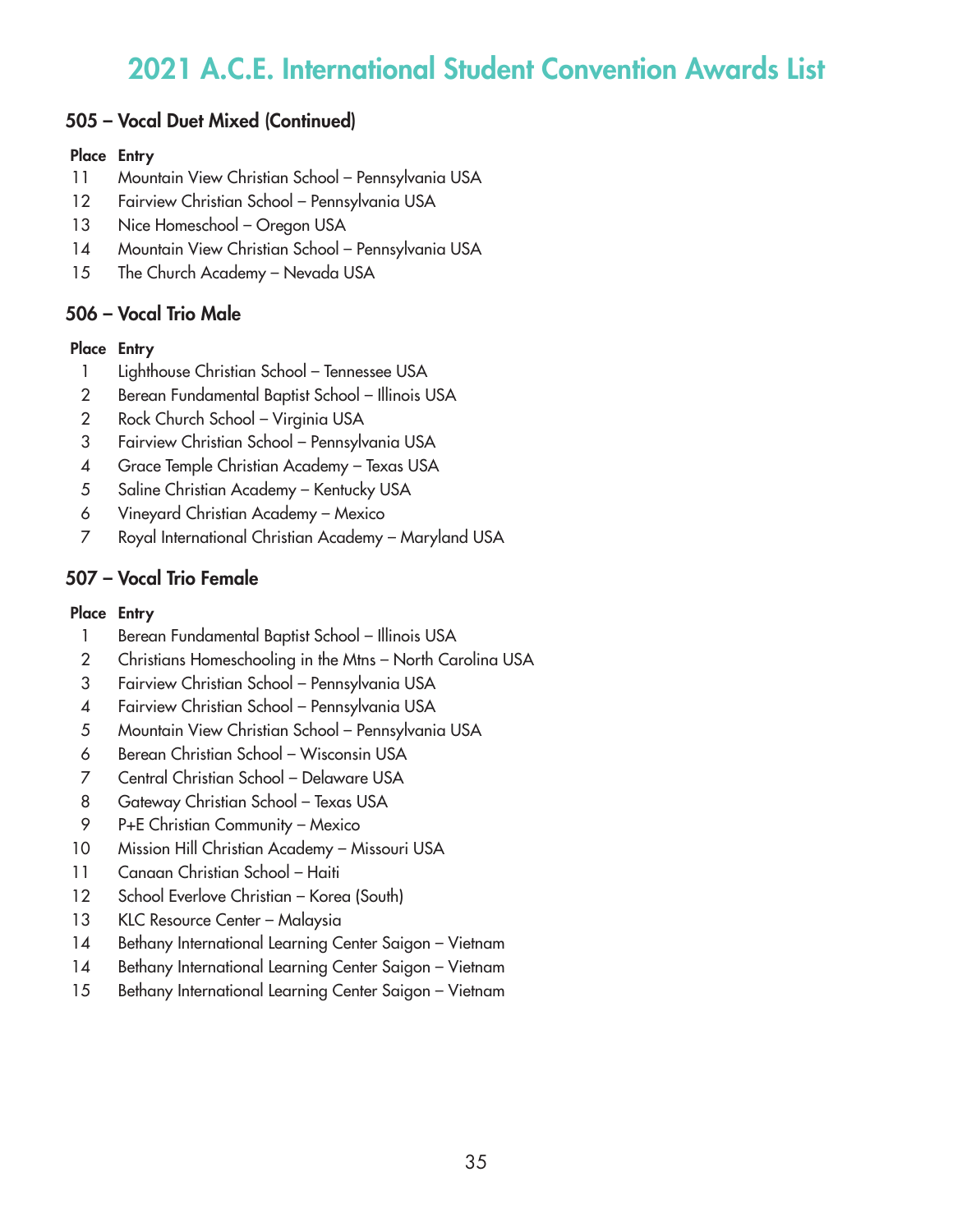## 508 – Vocal Trio Mixed

### Place Entry

- 1 Heritage Homeschool Tennessee USA
- Vineyard Christian Academy Mexico
- Christians Homeschooling in the Mtns North Carolina USA
- Berean Fundamental Baptist School Illinois USA
- Solid Rock Baptist Academy California USA
- Berean Fundamental Baptist School Illinois USA
- Fairview Christian School Pennsylvania USA
- Saline Christian Academy Kentucky USA
- Academia Bautista Alfa y Omega Mexico
- Vineyard Christian Academy Mexico
- Vineyard Christian Academy Mexico
- 11 Gateway Christian School Texas USA
- Fairview Christian School Pennsylvania USA
- 13 Victory Life Christian School Singapore
- 14 Gateway Christian School Texas USA
- Maranatha Baptist Christian School Arkansas USA

# 509 – Vocal Quartet Male

### Place Entry

- 1 Saline Christian Academy Kentucky USA
- Fairview Christian School Pennsylvania USA
- Berean Fundamental Baptist School Illinois USA
- Lighthouse Christian School South Carolina USA
- Maranatha Baptist Christian School Arkansas USA

# 510 – Vocal Quartet Female

- 1 Gateway Christian School Texas USA
- Victory Life Christian School Singapore
- Faith Christian Academy Florida USA
- Bethany International Learning Center Saigon Vietnam
- Bethany International Learning Center Saigon Vietnam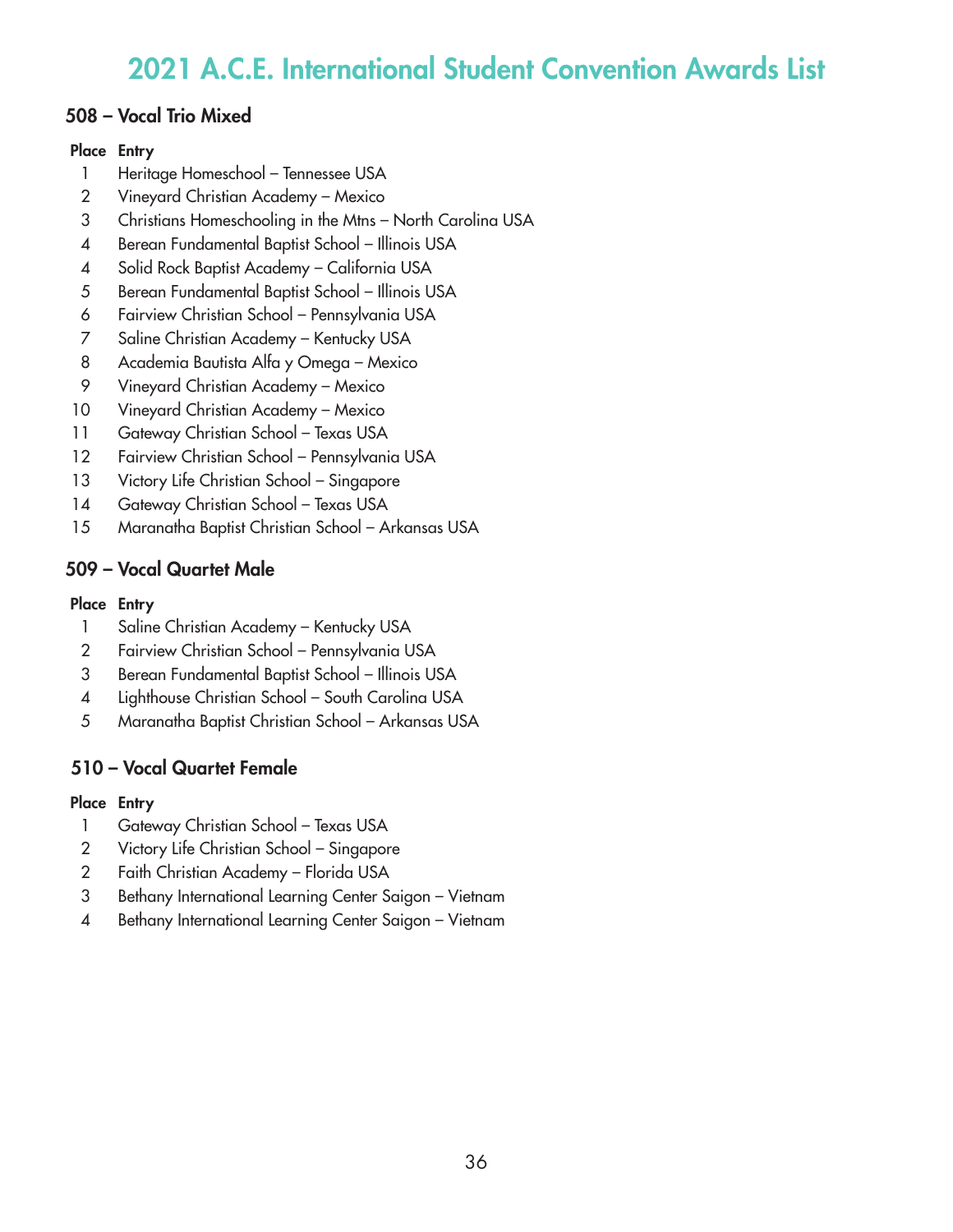## 511 – Vocal Quartet Mixed

### Place Entry

- 1 Christians Homeschooling in the Mtns North Carolina USA
- Fairview Christian School Pennsylvania USA
- Saline Christian Academy Kentucky USA
- Berean Fundamental Baptist School Illinois USA
- Solid Rock Baptist Academy California USA
- Mission Hill Christian Academy Missouri USA
- Fairview Christian School Pennsylvania USA
- Lighthouse Christian School Georgia USA
- Gateway Christian School Texas USA
- Fairview Christian School Pennsylvania USA
- Academia Bautista Alfa y Omega Mexico
- Mountain View Christian School Pennsylvania USA
- Fairview Christian School Pennsylvania USA
- Fairview Christian School Pennsylvania USA
- 12 Victory Life Christian School Singapore
- Victory Life Christian School Singapore

# 512 – Vocal Ensemble Small

- 1 Berean Christian School Wisconsin USA
- Berean Fundamental Baptist School Illinois USA
- Christians Homeschooling in the Mtns North Carolina USA
- Heritage Academy Singapore
- Lighthouse Christian School South Carolina USA
- Mission Hill Christian Academy Missouri USA
- Church of God Christian Academy New York USA
- Faith Bible Academy New York USA
- Lighthouse Christian School Tennessee USA
- Emmorton Baptist Academy Maryland USA
- Academy Christian School South Carolina USA
- Mountain View Christian School Pennsylvania USA
- Gateway Christian School Texas USA
- Maranatha Baptist Christian School Arkansas USA
- Fort Gibson Christian Academy Oklahoma USA
- Victory Life Christian School Singapore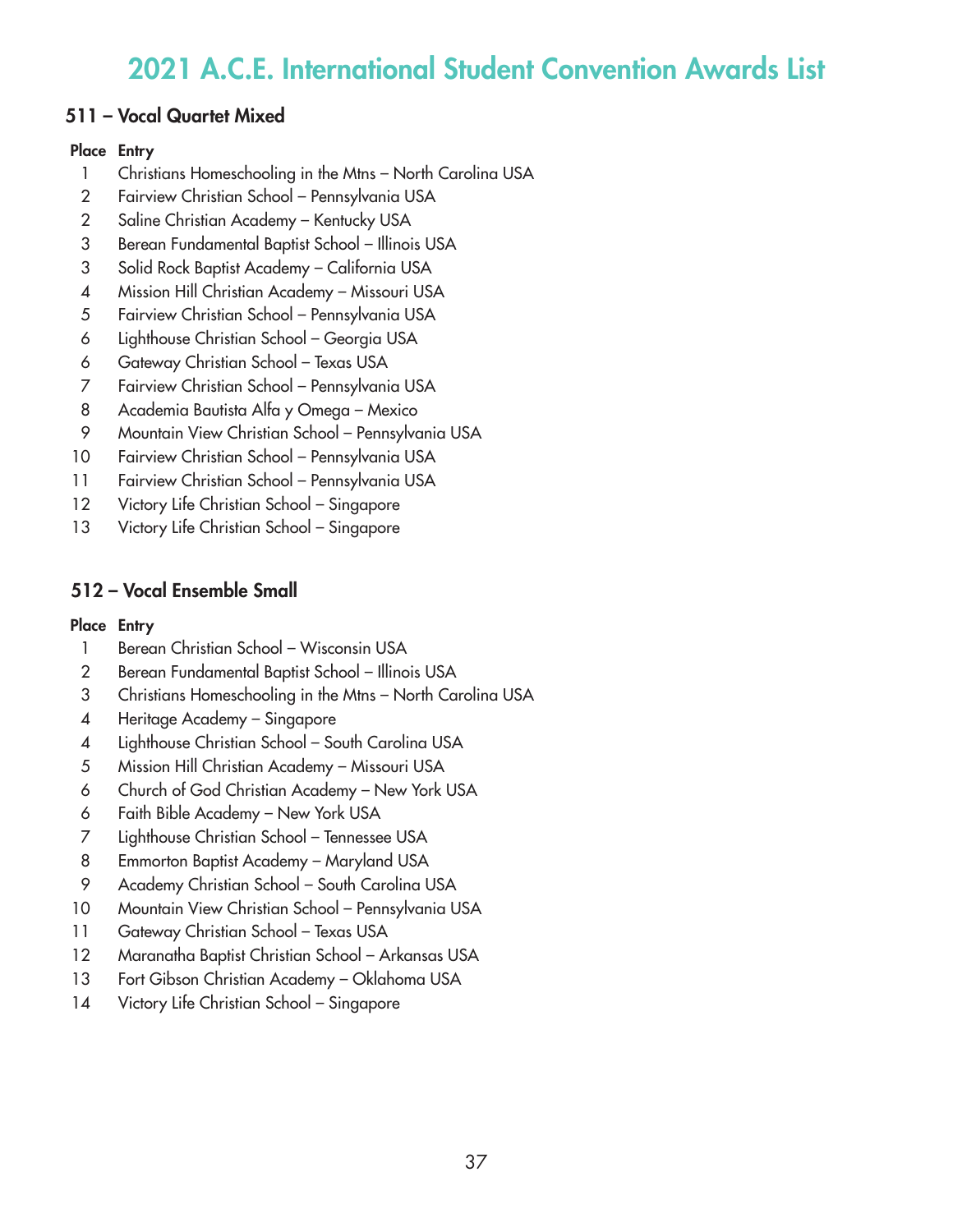## 513 – Vocal Ensemble Large

### Place Entry

- Berean Christian School Wisconsin USA
- Fairview Christian School Pennsylvania USA
- Bethany International Learning Center Saigon Vietnam
- Full Life Christian Academy Mississippi USA

# 520 – Piano Solo Male

### Place Entry

- Leonardo Cedillo Cuevas Mexico
- Caleb Burt Georgia USA
- Gabriel Encomienda Maryland USA
- Israel Maldonado Texas USA
- 5 Seth Lovette North Carolina USA
- Ethan Abraham South Africa
- Jack Bovay Wisconsin USA
- Seth Agee Tennessee USA
- Jesse Nearbin New York USA
- 10 Jerik Himatay Illinois USA
- Alex Daniel Oklahoma USA
- Josiah Himatay Illinois USA
- 13 Clate Childers North Carolina USA
- 14 Tylor Mills Kentucky USA
- Jose Eduardo Alvarez Estrada Mexico

## 521 – Piano Solo Female

- Valentina Cedillo Cuevas Mexico
- 2 Jordanna Burt Georgia USA
- Zuriel Balares California USA
- Yeongyeon Kwon Mexico
- Alydia Ly Tennessee USA
- Brianna Burt Georgia USA
- Olivia Fransko New Jersey USA
- Callie Burt Georgia USA
- Marie Mitton Minnesota USA
- Staci Zimmerman Iowa USA
- Olivia Sahlstrom Wisconsin USA
- Grace Ford North Carolina USA
- 13 Cora Childers North Carolina USA
- 14 Emily Stauffacher Wisconsin USA
- Gabriella Crain Texas USA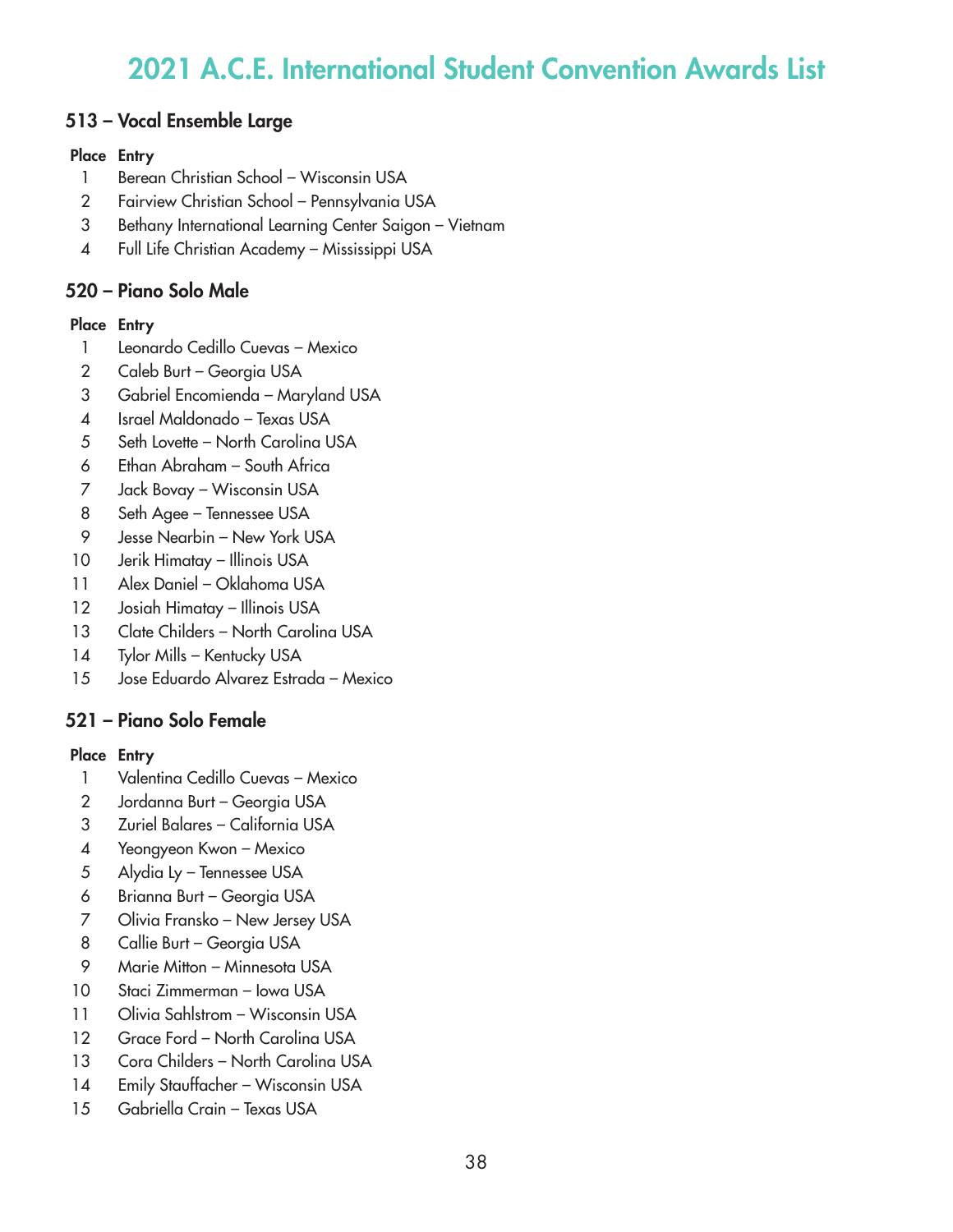## 523 – Woodwind Solo

### Place Entry

- Maria Fernanda Gomez Quezada Mexico
- Jacqueline Gordon Florida USA
- Callie Burt Georgia USA
- Ronean Hughes Georgia USA

# 524 – String Solo Plucked

### Place Entry

- Hans Enoch Esguerra Maryland USA
- Seth Agee Tennessee USA
- Brayden Wesley Kentucky USA
- Nathaniel Liboon Maryland USA
- Kaysha Nice Oregon USA
- Obadiah Johnson Kentucky USA
- Sophia Diaz New Jersey USA
- Vision Adhikari Nevada USA
- Manuel Nunez Texas USA
- Ethan Abraham South Africa
- William Dawson Alabama USA
- Rachel Gillespie Florida USA
- Monica-Faith Oliveras Nevada USA
- Isabella Cantu Texas USA

# 525 – String Solo Bowed

### Place Entry

- 1 Hannah Celicious Illinois USA
- Danelle Habegger Wisconsin USA
- Alejandro Manuel Ramirez Guizar Mexico
- Isabella Jones Mississippi USA
- Chloe Jones Mississippi USA
- Meariah Odom Florida USA
- Jackson Ray Arkansas USA

# 526 – Brass Solo

- 1 Caleb Burt Georgia USA
- Micah Lewis Missouri USA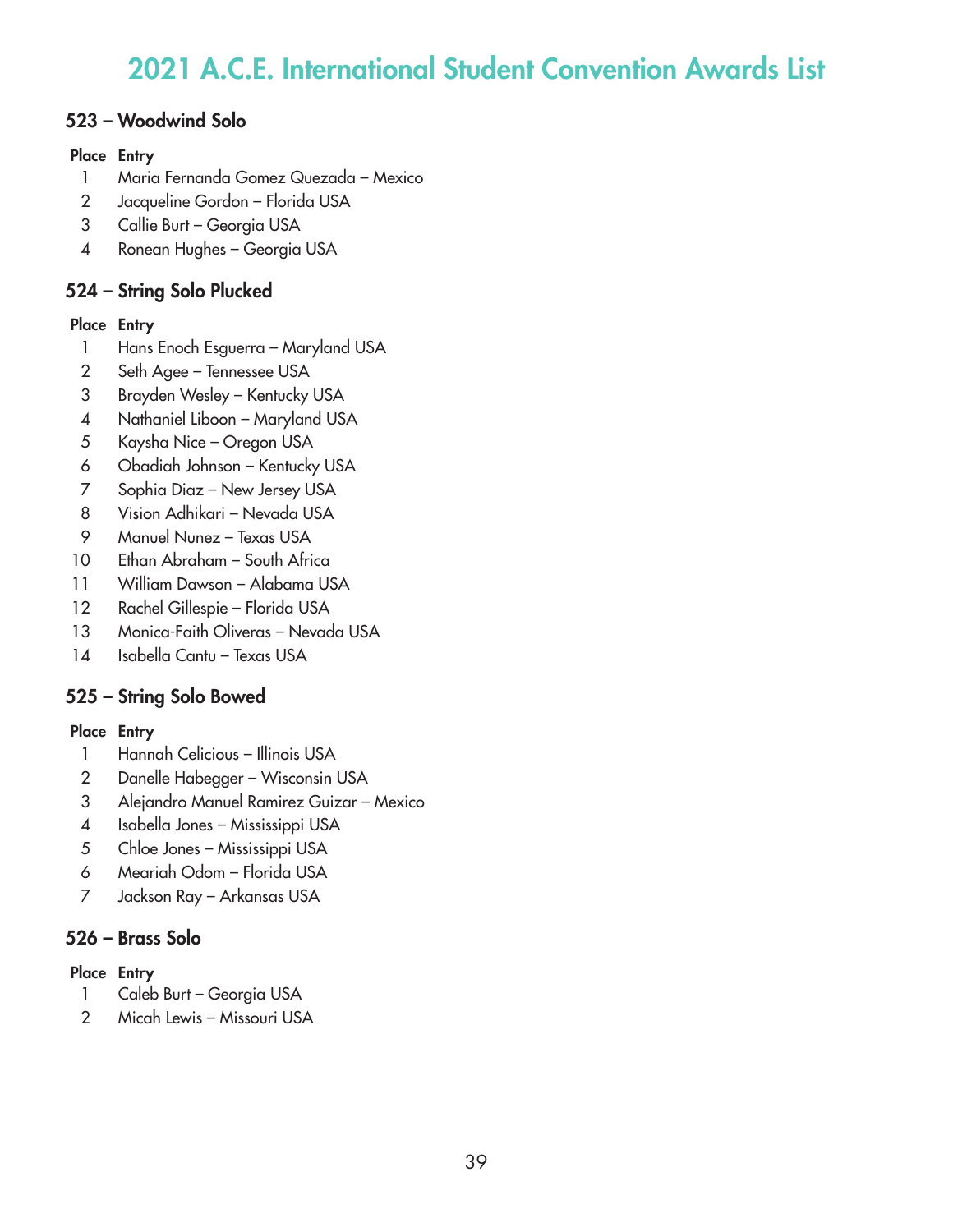## 527 – Miscellaneous Solo

#### Place Entry

- Clate Childers North Carolina USA
- Jesse Nearbin New York USA
- Lexi McElhaney Kentucky USA

## 530 – Piano Duet

### Place Entry

- Nivjar Homeschools Mexico
- Berean Christian School Wisconsin USA
- Christians Homeschooling in the Mtns North Carolina USA
- Pine Ridge Homeschool Minnesota USA
- Royal International Christian Academy Maryland USA
- Maranatha Baptist Christian School Arkansas USA

## 531 – Instrumental Duet

### Place Entry

- 1 Faith Bible Academy New York USA
- Saline Christian Academy Kentucky USA
- New Covenant Christian Academy Texas USA
- 4 Nice Homeschool Oregon USA
- New Covenant Christian Academy Texas USA
- Mission Hill Christian Academy Missouri USA

# 532 – Instrumental Trio

### Place Entry

- School Everlove Christian Korea (South)
- Saline Christian Academy Kentucky USA
- Faith Bible Academy New York USA
- P+E Christian Community Mexico
- Solid Rock Baptist Academy California USA

## 541 – Instrumental Quartet

### Place Entry

- Lighthouse Christian School Georgia USA
- Saline Christian Academy Kentucky USA
- Darlington Christian School Korea (South)

## 542 – Instrumental Ensemble Small

- School Everlove Christian Korea (South)
- Bethany International Learning Center Saigon Vietnam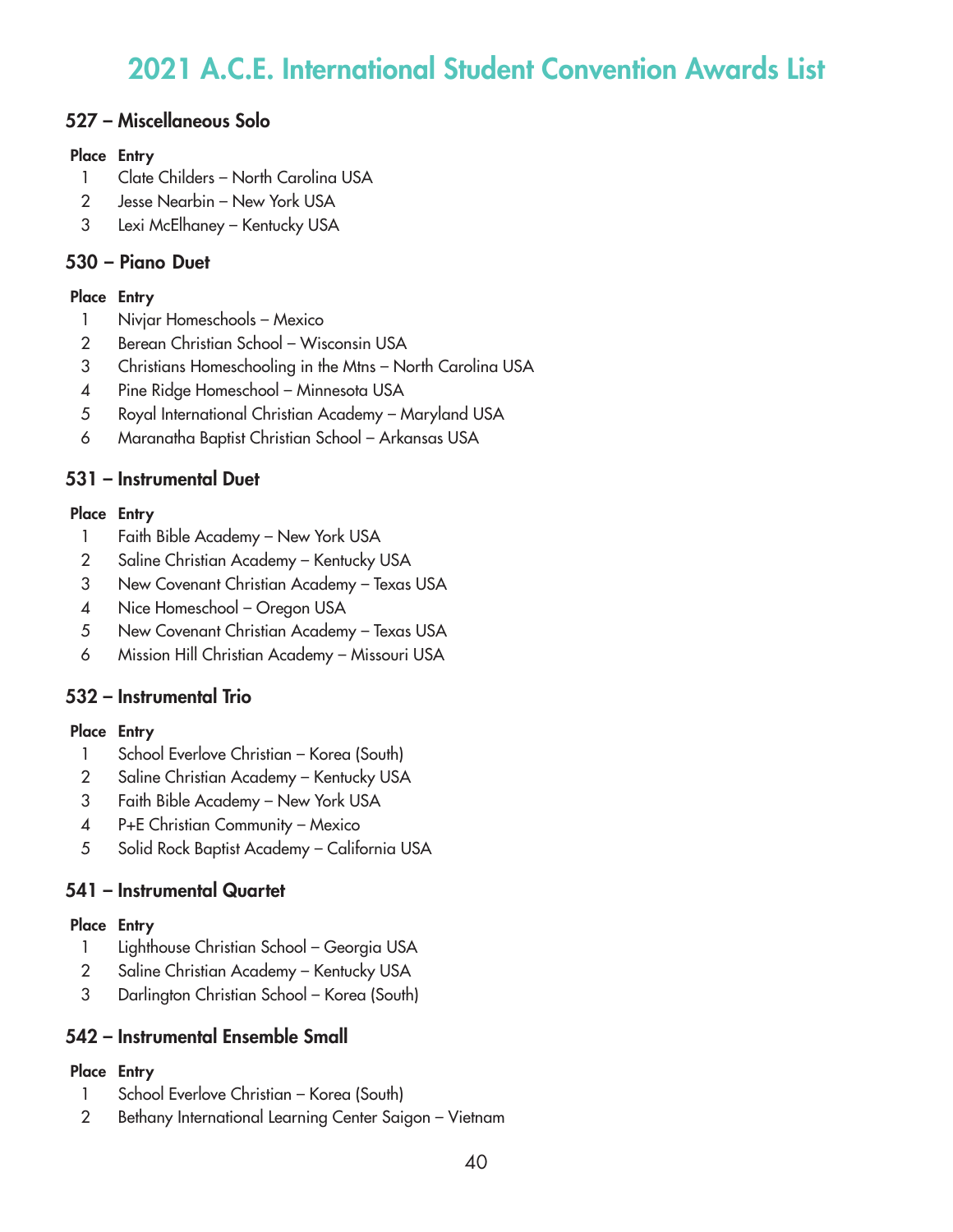## 544 – Handbell/Hand Chime Choir

### Place Entry

- Saline Christian Academy Kentucky USA
- Faith Bible Academy New York USA
- Fairton Christian Center Academy New Jersey USA
- Mission Hill Christian Academy Missouri USA
- Berean Christian School Wisconsin USA
- Morrow Valley Christian Academy Arkansas USA

## 550 – Music Composition

### Place Entry

- 1 Brianna Burt Georgia USA
- Seth Agee Tennessee USA
- David Elliott Missouri USA
- Zuriel Balares California USA
- Symphony Harold California USA

## 551 – Music Arrangement

### Place Entry

- 1 Brianna Burt Georgia USA
- Carlos Hernandez Texas USA
- Seth Agee Tennessee USA

# 602 – Oratory

- 1 Brianna Burt Georgia USA
- Samantha Moore New York USA
- Zuriel Balares California USA
- Emily Gehman Pennsylvania USA
- Eden Nava Oregon USA
- Marie Mitton Minnesota USA
- Mitchell Good Pennsylvania USA
- Lewis Nolt Pennsylvania USA
- Michael Lapp Pennsylvania USA
- Jacob Fix Florida USA
- 11 Lexi McElhaney Kentucky USA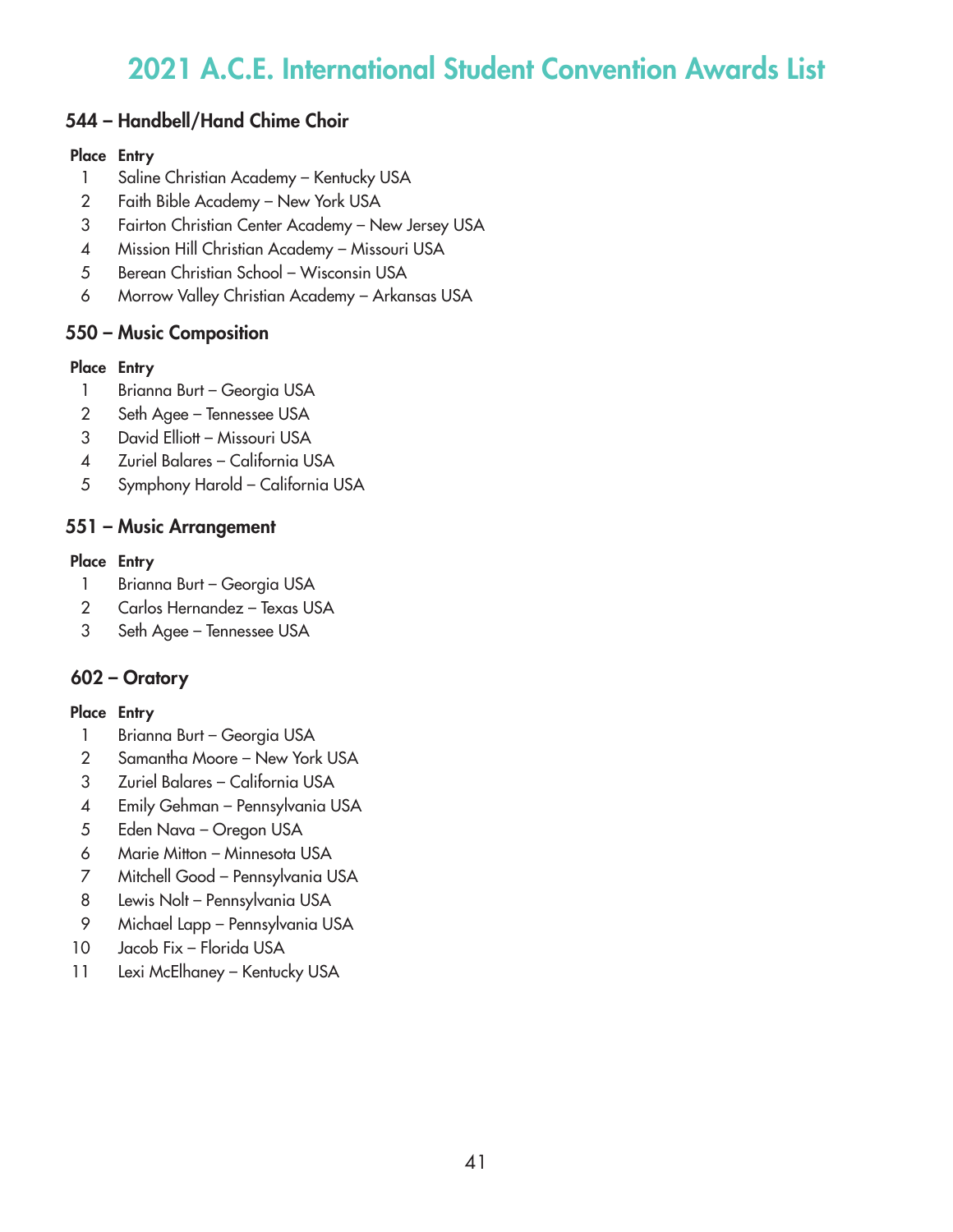### 603 – Dramatic Monologue

#### Place Entry

- Macaylah Beno Wisconsin USA
- Anthem Bloyer Missouri USA
- Sage Bowman Pennsylvania USA
- Abigail Silvis Illinois USA
- Darra Powell Mississippi USA
- Hannah Martin Pennsylvania USA
- Isabella Cantu Texas USA

## 604 – Expressive Reading Male

### Place Entry

- Kyler Zook Oregon USA
- Braxton Biggs Tennessee USA
- Josiah Himatay Illinois USA
- Gabriel Encomienda Maryland USA
- Brayden Wesley Kentucky USA
- Jaden Lipskoch Alabama USA
- Joseph Flader Georgia USA
- Tanner Arentz Pennsylvania USA
- Mikey Gibbons Georgia USA
- Elijah Lupoe Georgia USA

# 605 – Expressive Reading Female

### Place Entry

- Adonai Brown Iowa USA
- Destiny Smucker Pennsylvania USA
- Hannah Steinruck Pennsylvania USA
- 4 Charity Brooks Kentucky USA
- Keila Gomez Texas USA
- Tianna Efird South Carolina USA

# 606 – Famous Speech

- JD Howard Tennessee USA
- William Dawson Alabama USA
- Tylor Mills Kentucky USA
- Colton Lanning Washington USA
- Ivan Ericksen Minnesota USA
- Jeremiah Douglas Texas USA
- Emmanuel Hewett Oklahoma USA
- Tobias Kalem Garduno Mexico
- Carlos Abdiel Bautista Acosta Mexico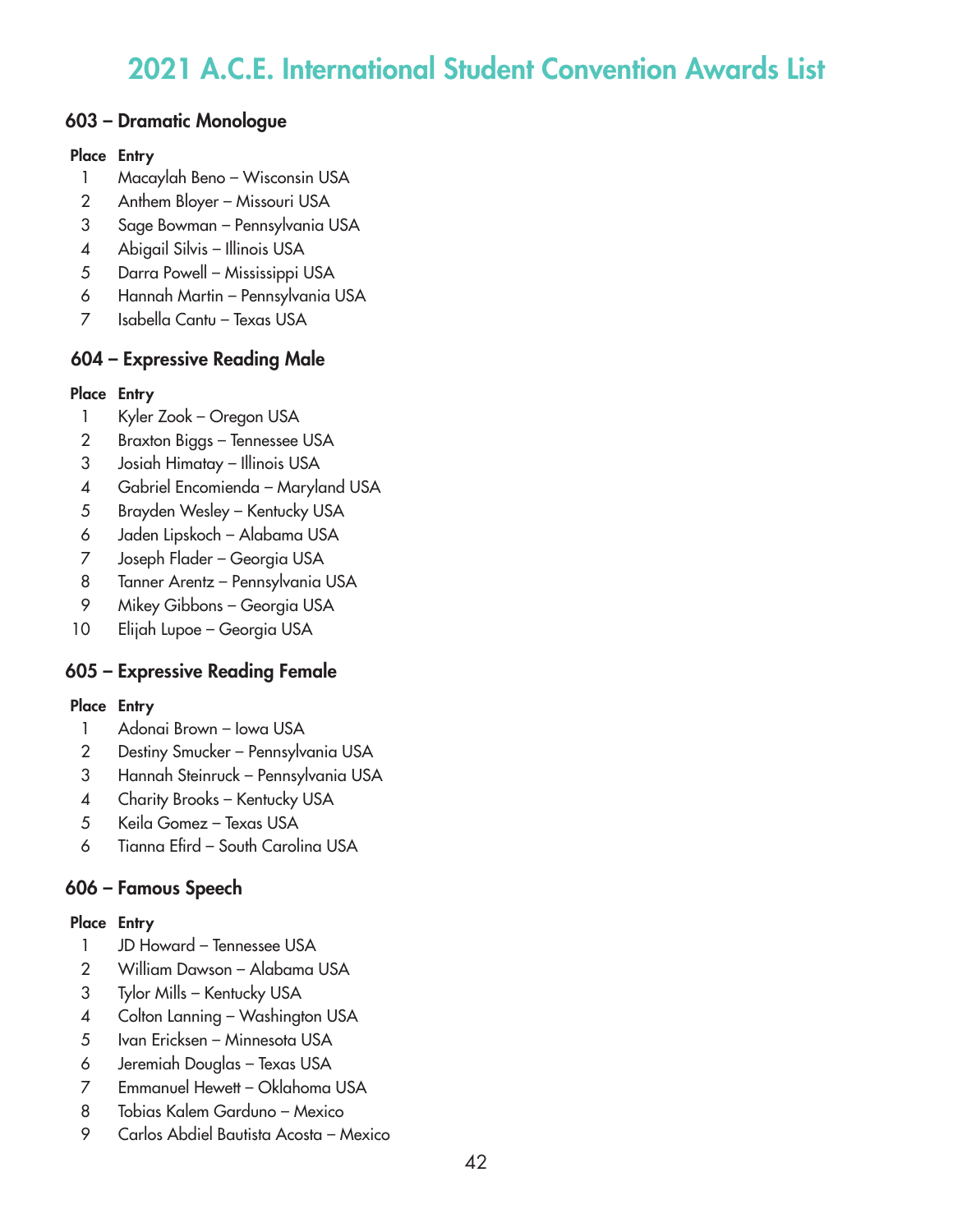### 607 – Poetry Recitation Male

#### Place Entry

- Shadrach Lapp Pennsylvania USA
- Geoffrey Quiteles Maryland USA
- Jonathan Wegman Missouri USA
- Ben Worcester New York USA
- Brayden Wesley Kentucky USA
- Brant Nice Oregon USA
- Samuel McKee Kentucky USA

## 608 – Poetry Recitation Female

### Place Entry

- Symphony Harold California USA
- Hannah Shore Wisconsin USA
- Adonai Brown Iowa USA
- Alydia Ly Tennessee USA
- Nathalie Dufresne New York USA
- Zuriel Balares California USA
- Valentina Cedillo Cuevas Mexico
- Eden Nava Oregon USA
- Trisha B Sensenig Pennsylvania USA
- Chrissy Petersheim Pennsylvania USA
- Cesia Guel Texas USA
- 12 Olivia Keith Kentucky USA
- Monica-Faith Oliveras Nevada USA
- Staci Zimmerman Iowa USA
- Emily Stauffacher Wisconsin USA

## 609 – Preaching Ages 13–15

- Andrew Reed Arkansas USA
- Jerik Himatay Illinois USA
- Vernon Yoder Delaware USA
- Cole Finley Mississippi USA
- Samuel Mast Delaware USA
- Matthew Estrella Illinois USA
- Braxton Griffin Arkansas USA
- Abel Harold California USA
- Anthony Peterson Florida USA
- Nathaniel Wilson Georgia USA
- Alex Daniel Oklahoma USA
- Cristopher Miranda Florida USA
- Samuel Angerstein Texas USA
- Daniel Ramirez Florida USA
- Gabriel Favila Texas USA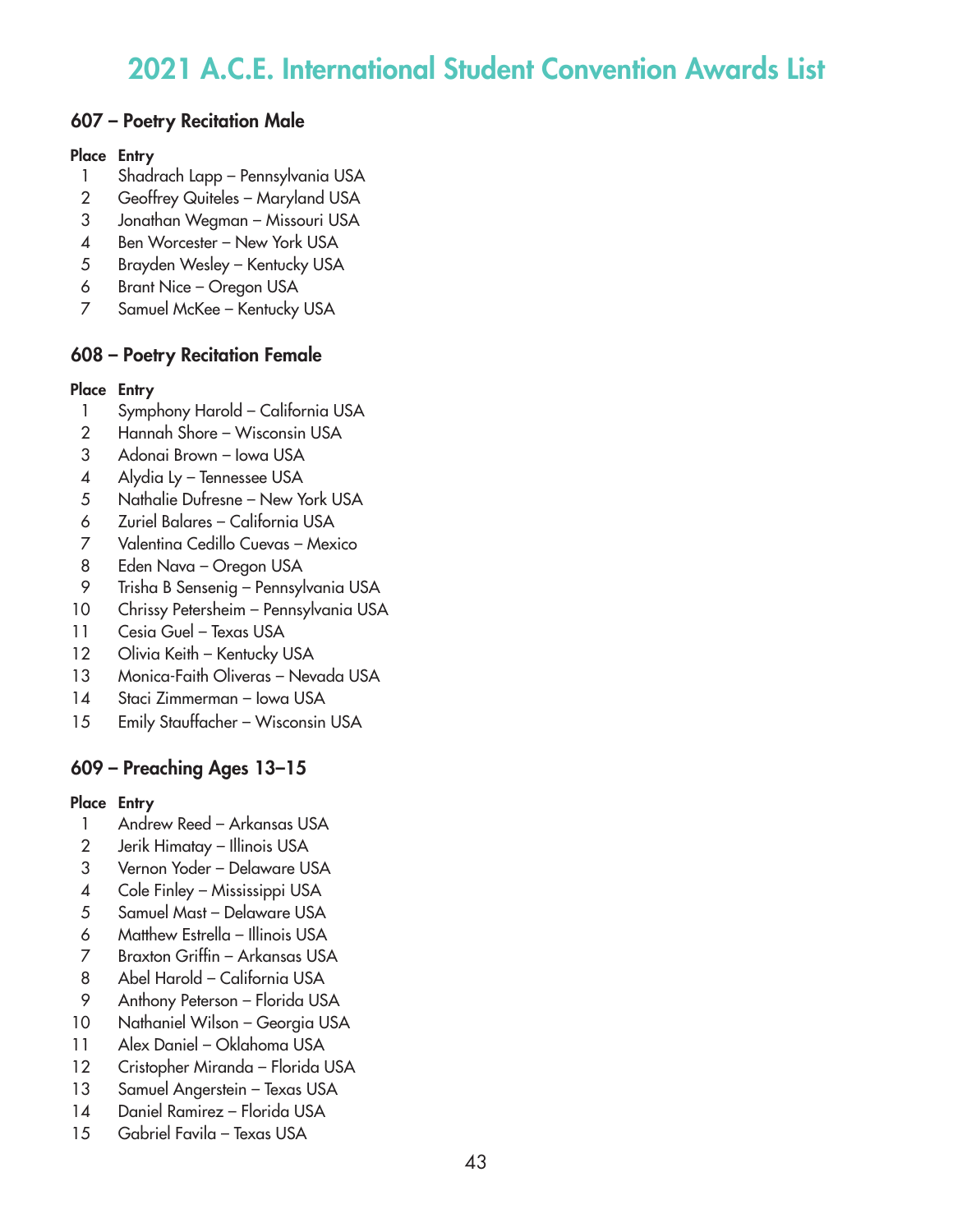## 610 – Preaching Ages 16 and Up

### Place Entry

- Eli Ericksen Minnesota USA
- Vision Adhikari Nevada USA
- Carlos Hernandez Texas USA
- Charles Taylor New York USA
- Reid Rhodes Pennsylvania USA
- Jose Miguel Gutierrez Ayala Mexico
- Braxton Biggs Tennessee USA
- Nicholas Phelps Mississippi USA
- Kaden Perkins Kentucky USA
- Ryan Mills Wisconsin USA
- Aidan Gibson Florida USA
- Landan Griffin Arkansas USA
- Jose Del Bosque Texas USA
- AC Harold California USA
- Benjamin Nolt Pennsylvania USA

## 618 – Dramatic Dialogue

### Place Entry

- 1 Heritage Homeschool Tennessee USA
- Lighthouse Christian School Tennessee USA
- Mill Creek Christian School Oregon USA
- Mission Hill Christian Academy Missouri USA
- Faith Bible Academy New York USA
- Fairview Christian School Pennsylvania USA
- Lighthouse Academy Iowa USA
- Berean Christian School Wisconsin USA
- Fairview Christian School Pennsylvania USA
- Fairview Christian School Pennsylvania USA
- Fairview Christian School Pennsylvania USA
- 12 Faith Bible Academy New York USA
- 13 Morrow Valley Christian Academy Arkansas USA
- Central Christian School Delaware USA
- 15 Academy Christian School South Carolina USA

# 619 – Clown Act

- JD Howard Tennessee USA
- Sydney Downs Kentucky USA
- Jacob Godwin Mississippi USA
- Matthew Dawson Alabama USA
- Kiana Allred Alabama USA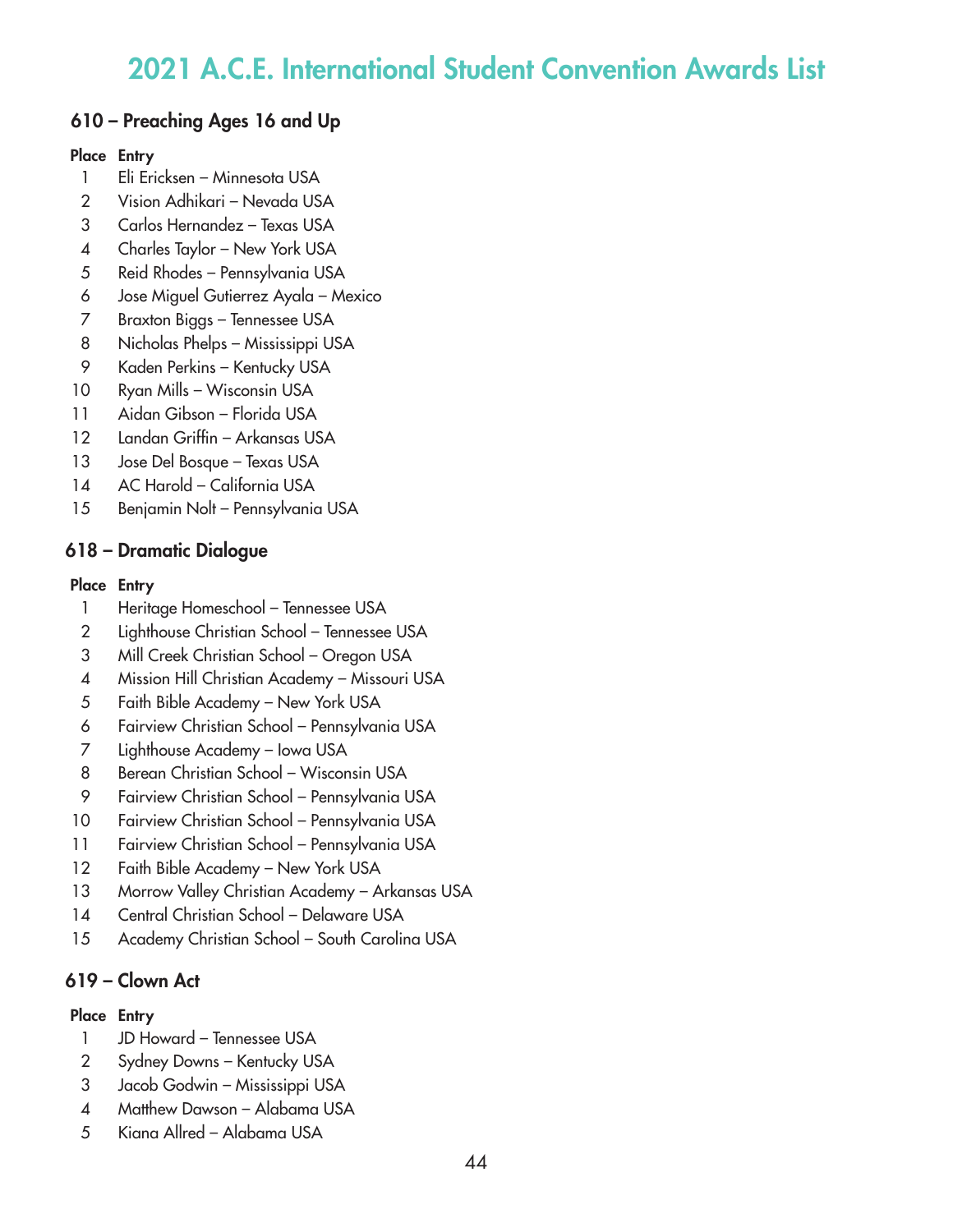## 620 – One-Act Play

### Place Entry

- Heritage Academy Singapore
- Fairview Christian School Pennsylvania USA
- Rock Church School Virginia USA
- Vinemont Christian Academy Alabama USA
- Heritage Academy Singapore
- Vinemont Christian Academy Alabama USA
- Light Christian Academy Florida USA
- Achieving Richer Knowledge Mississippi USA

# 621 – Illustrated Storytelling Male

### Place Entry

- Marcus Zhuk Tennessee USA
- Darius Lapp Pennsylvania USA
- William Gracy V Florida USA
- Samuel Hernandez Mexico
- Kaden Perkins Kentucky USA
- Jacob Petersheim Pennsylvania USA
- Ronean Hughes Georgia USA

# 622 – Illustrated Storytelling Female

- Kaysha Nice Oregon USA
- Monica-Faith Oliveras Nevada USA
- Ashley Rey Alabama USA
- Olivia Boyd Kentucky USA
- Larissa Robberts Kansas USA
- Trinity Bosarge Mississippi USA
- Callie Burt Georgia USA
- Kyrie Eberly Pennsylvania USA
- Rionna Gibson Florida USA
- Kylie Hoover Pennsylvania USA
- Lydia Bara-Popa Pennsylvania USA
- Jenna Styles Alabama USA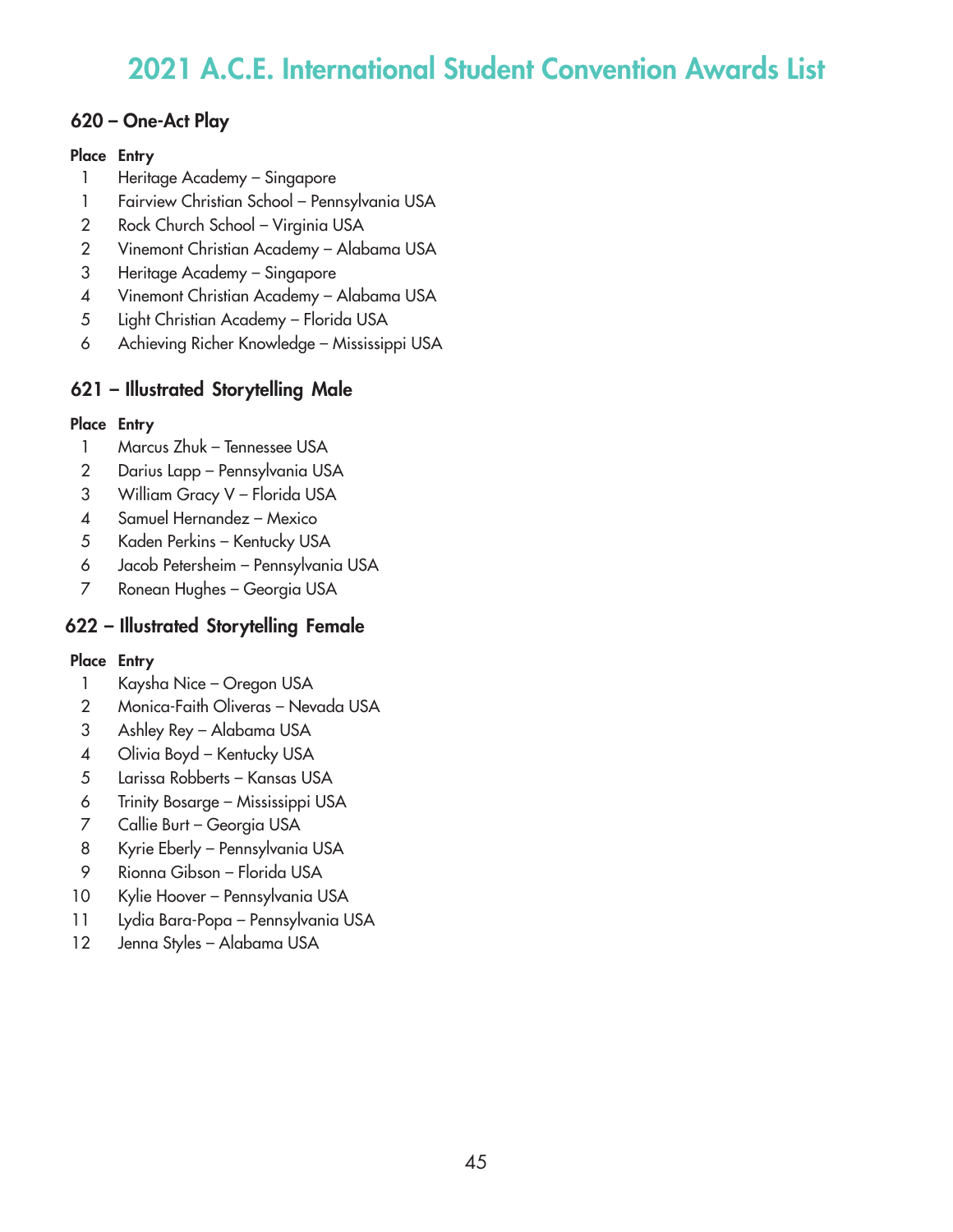### 623 – Puppets

### Place Entry

- Lighthouse Christian School Georgia USA
- Apostolic Christian Academy Texas USA
- Jesus Flock Academy Philippines
- Saline Christian Academy Kentucky USA
- Fairview Christian School Pennsylvania USA
- New Covenant Christian Academy Texas USA
- New Covenant Christian Academy Texas USA
- Fairview Christian School Pennsylvania USA
- Full Life Christian Academy Mississippi USA
- 10 Church of God Christian Academy New York USA
- Vinemont Christian Academy Alabama USA
- 12 Fairview Christian School Pennsylvania USA
- Light Christian Academy Florida USA
- Full Life Christian Academy Mississippi USA
- Vinemont Christian Academy Alabama USA

# 624 – Ventriloquism

## Place Entry

- 1 Jordanna Burt Georgia USA
- 2 Haylie Tucker Kentucky USA

# 626 – Interpretation for the Deaf

## Place Entry

- Madison Williford Florida USA
- Marilyn Gordon Florida USA
- Jacqueline Gordon Florida USA

# 627 – Radio Program

- Anchor Baptist Academy North Carolina USA
- Fairview Christian School Pennsylvania USA
- Heritage Homeschool Tennessee USA
- Fairview Christian School Pennsylvania USA
- Heritage Academy Singapore
- Fairview Christian School Pennsylvania USA
- Jesus Flock Academy Philippines
- Saline Christian Academy Kentucky USA
- New Covenant Christian Academy Texas USA
- Jesus Flock Academy Philippines
- Gethsemane Christian Academy Oregon USA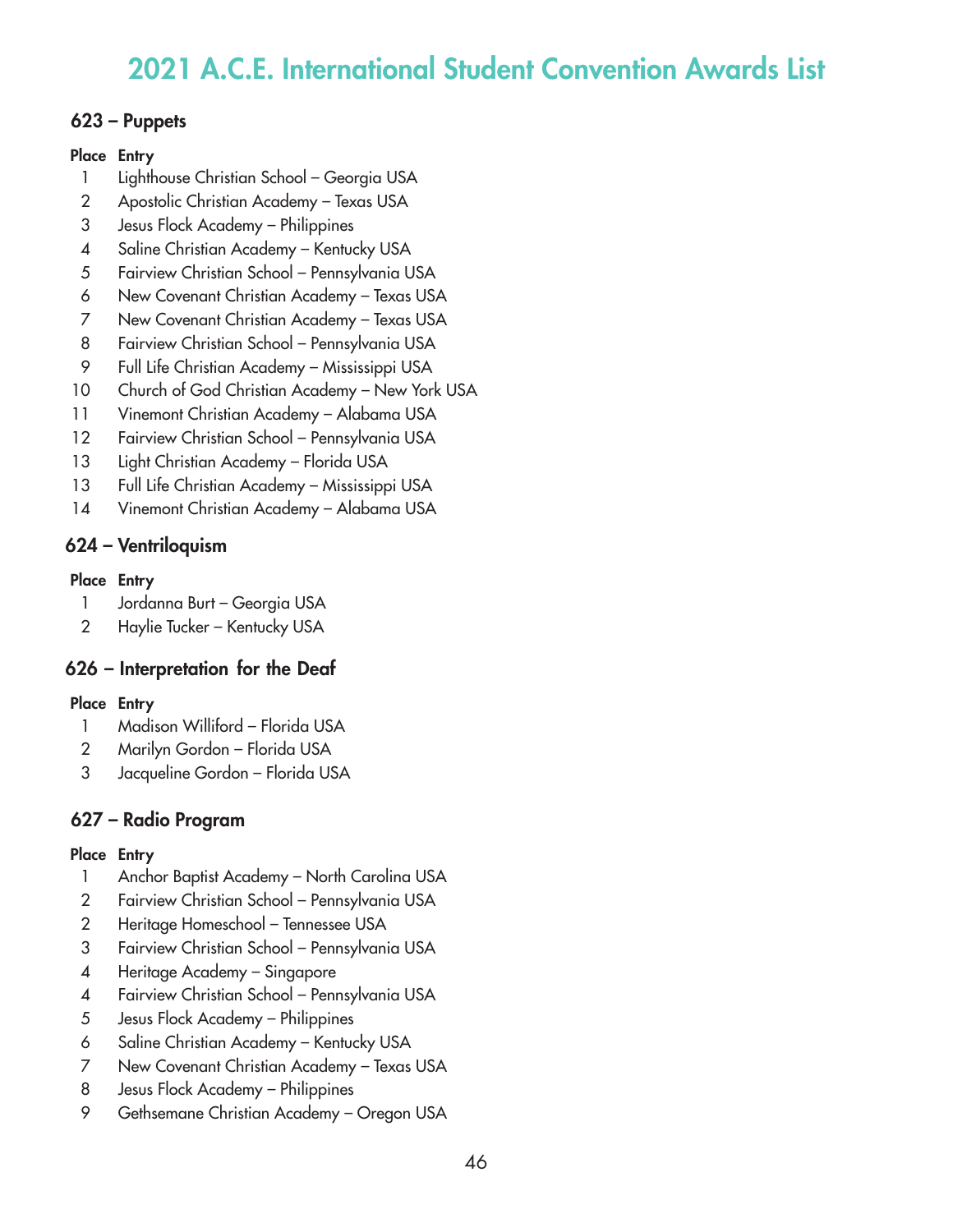## 627 – Radio Program (Continued)

#### Place Entry

- Vinemont Christian Academy Alabama USA
- Heritage Academy Singapore
- 11 Bethany International Learning Center Saigon Vietnam
- Great Christian Academy Foundation, Inc. Philippines
- 13 Fairton Christian Center Academy New Jersey USA
- 13 Mill Creek Christian School Oregon USA
- Victory Life Christian School Singapore
- Victory Life Christian School Singapore

## 628 – Scripture Video

#### Place Entry

- Jesus Flock Academy Philippines
- New Covenant Christian Academy Texas USA
- Lareau Homeschool New Mexico USA
- Royal International Christian Academy Maryland USA
- Academy Christian School South Carolina USA
- Bethany International Learning Center Saigon Vietnam
- Jordan Christian Academy Kentucky USA

## 629 – Group Bible Speaking

#### Place Entry

- Fairview Christian School Pennsylvania USA
- Royal International Christian Academy Maryland USA
- Heritage Academy Singapore
- Full Life Christian Academy Mississippi USA

## 630 – Character Trait Video

- Berean Fundamental Baptist School Illinois USA
- Perpetual Hope International Academy Singapore
- Jesus Flock Academy Philippines
- Jesus Flock Academy Philippines
- Bethany International Learning Center Saigon Vietnam
- Victory Life Christian School Singapore
- Ellisville First Assembly Academy Mississippi USA
- 8 Mill Creek Christian School Oregon USA
- Country Christian School Washington USA
- Royal International Christian Academy Maryland USA
- KLC Resource Center Malaysia
- Lighthouse Christian School South Carolina USA
- 12 Royal International Christian Academy Maryland USA
- 13 Bethany International Learning Center Saigon Vietnam